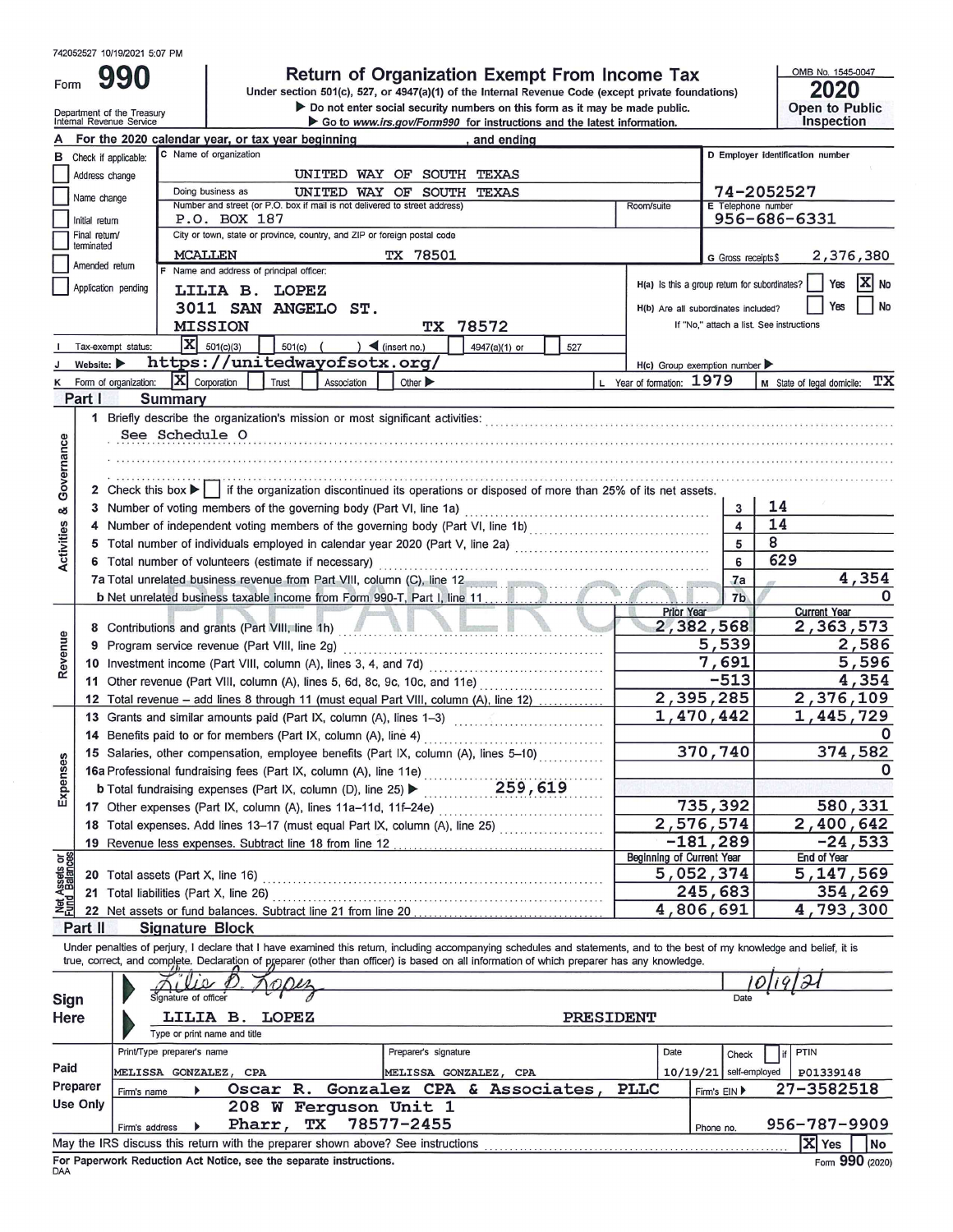|   | Form 990 (2020) UNITED WAY OF SOUTH TEXAS                                                                                                                                                                     |                        | 74-2052527    | Page 2                           |
|---|---------------------------------------------------------------------------------------------------------------------------------------------------------------------------------------------------------------|------------------------|---------------|----------------------------------|
|   | <b>Statement of Program Service Accomplishments</b><br>Part III                                                                                                                                               |                        |               | $\boxed{\mathbf{x}}$             |
|   | 1 Briefly describe the organization's mission:                                                                                                                                                                |                        |               |                                  |
|   | See Schedule O                                                                                                                                                                                                |                        |               |                                  |
|   |                                                                                                                                                                                                               |                        |               |                                  |
|   |                                                                                                                                                                                                               |                        |               |                                  |
|   | 2 Did the organization undertake any significant program services during the year which were not listed on the                                                                                                |                        |               |                                  |
|   |                                                                                                                                                                                                               |                        |               | $\Box$ Yes $\boxed{\text{X}}$ No |
|   | If "Yes," describe these new services on Schedule O.                                                                                                                                                          |                        |               |                                  |
| 3 | Did the organization cease conducting, or make significant changes in how it conducts, any program                                                                                                            |                        |               |                                  |
|   |                                                                                                                                                                                                               |                        |               | $\Box$ Yes $\boxed{\text{X}}$ No |
|   | If "Yes," describe these changes on Schedule O.                                                                                                                                                               |                        |               |                                  |
| 4 | Describe the organization's program service accomplishments for each of its three largest program services, as measured by                                                                                    |                        |               |                                  |
|   | expenses. Section 501(c)(3) and 501(c)(4) organizations are required to report the amount of grants and allocations to others,<br>the total expenses, and revenue, if any, for each program service reported. |                        |               |                                  |
|   |                                                                                                                                                                                                               |                        |               |                                  |
|   | 4a (Code:  ) (Expenses \$ 1,977,565 including grants of \$ 1,445,729 ) (Revenue \$<br>TO PROVIDE LEADERSHIP AND RESOURCES THAT MAKE A POSITIVE DIFFERENCE IN                                                  |                        |               | 2,586                            |
|   | PEOPLE'S LIVES.                                                                                                                                                                                               |                        |               |                                  |
|   |                                                                                                                                                                                                               |                        |               |                                  |
|   |                                                                                                                                                                                                               |                        |               |                                  |
|   |                                                                                                                                                                                                               |                        |               |                                  |
|   |                                                                                                                                                                                                               |                        |               |                                  |
|   |                                                                                                                                                                                                               |                        |               |                                  |
|   |                                                                                                                                                                                                               |                        |               |                                  |
|   |                                                                                                                                                                                                               |                        |               |                                  |
|   |                                                                                                                                                                                                               |                        |               |                                  |
|   |                                                                                                                                                                                                               |                        |               |                                  |
|   | N/A                                                                                                                                                                                                           |                        |               |                                  |
|   |                                                                                                                                                                                                               |                        |               |                                  |
|   |                                                                                                                                                                                                               |                        |               |                                  |
|   |                                                                                                                                                                                                               |                        |               |                                  |
|   |                                                                                                                                                                                                               |                        |               |                                  |
|   |                                                                                                                                                                                                               |                        |               |                                  |
|   |                                                                                                                                                                                                               |                        |               |                                  |
|   |                                                                                                                                                                                                               |                        |               |                                  |
|   |                                                                                                                                                                                                               |                        |               |                                  |
|   |                                                                                                                                                                                                               |                        |               |                                  |
|   |                                                                                                                                                                                                               |                        |               |                                  |
|   | 4c (Code:<br>) (Expenses \$                                                                                                                                                                                   | including grants of \$ | ) (Revenue \$ |                                  |
|   | N/A                                                                                                                                                                                                           |                        |               |                                  |
|   |                                                                                                                                                                                                               |                        |               |                                  |
|   |                                                                                                                                                                                                               |                        |               |                                  |
|   |                                                                                                                                                                                                               |                        |               |                                  |
|   |                                                                                                                                                                                                               |                        |               |                                  |
|   |                                                                                                                                                                                                               |                        |               |                                  |
|   |                                                                                                                                                                                                               |                        |               |                                  |
|   |                                                                                                                                                                                                               |                        |               |                                  |
|   |                                                                                                                                                                                                               |                        |               |                                  |
|   |                                                                                                                                                                                                               |                        |               |                                  |
|   | 4d Other program services (Describe on Schedule O.)                                                                                                                                                           |                        |               |                                  |
|   | (Expenses \$                                                                                                                                                                                                  | including grants of \$ | (Revenue \$   |                                  |
|   | 4e Total program service expenses u                                                                                                                                                                           | 1,977,565              |               |                                  |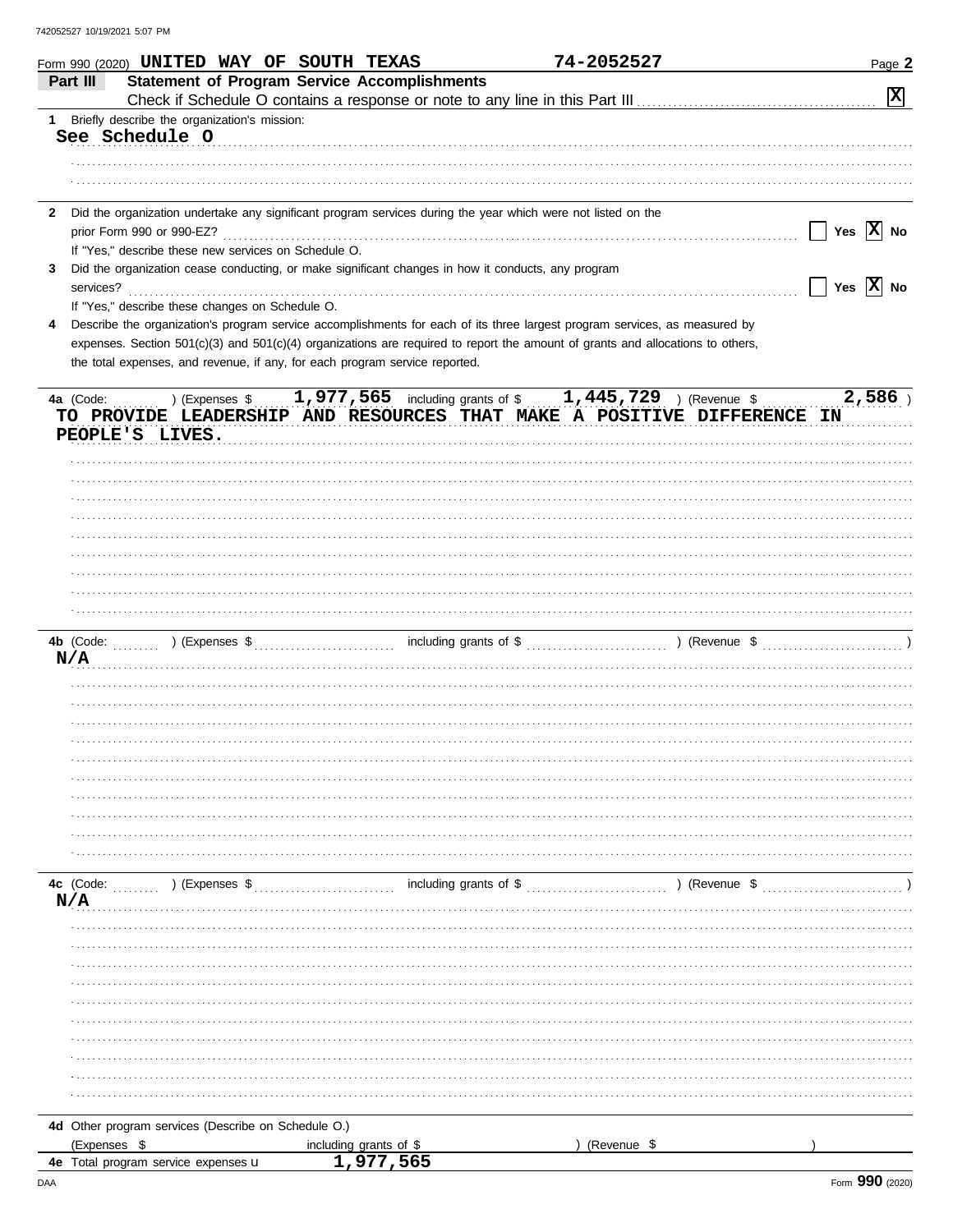**Part IV Checklist of Required Schedules**

|     |                                                                                                                                          |                 | Yes | No |
|-----|------------------------------------------------------------------------------------------------------------------------------------------|-----------------|-----|----|
| 1   | Is the organization described in section $501(c)(3)$ or $4947(a)(1)$ (other than a private foundation)? If "Yes,"<br>complete Schedule A | 1               | X   |    |
| 2   |                                                                                                                                          | $\overline{2}$  | X   |    |
| 3   | Did the organization engage in direct or indirect political campaign activities on behalf of or in opposition to                         |                 |     |    |
|     | candidates for public office? If "Yes," complete Schedule C, Part I                                                                      | 3               |     | X  |
| 4   | Section 501(c)(3) organizations. Did the organization engage in lobbying activities, or have a section 501(h)                            |                 |     |    |
|     |                                                                                                                                          | 4               |     | x  |
| 5   | Is the organization a section $501(c)(4)$ , $501(c)(5)$ , or $501(c)(6)$ organization that receives membership dues,                     |                 |     |    |
|     | assessments, or similar amounts as defined in Revenue Procedure 98-19? If "Yes," complete Schedule C, Part III                           | 5               |     | X  |
| 6   | Did the organization maintain any donor advised funds or any similar funds or accounts for which donors                                  |                 |     |    |
|     | have the right to provide advice on the distribution or investment of amounts in such funds or accounts? If                              |                 |     |    |
|     | "Yes," complete Schedule D, Part I                                                                                                       | 6               |     | X  |
| 7   | Did the organization receive or hold a conservation easement, including easements to preserve open space,                                |                 |     |    |
|     |                                                                                                                                          | 7               |     | X  |
| 8   | Did the organization maintain collections of works of art, historical treasures, or other similar assets? If "Yes,"                      |                 |     |    |
|     | complete Schedule D, Part III                                                                                                            | 8               |     | x  |
| 9   | Did the organization report an amount in Part X, line 21, for escrow or custodial account liability, serve as a                          |                 |     |    |
|     | custodian for amounts not listed in Part X; or provide credit counseling, debt management, credit repair, or                             |                 |     |    |
|     | debt negotiation services? If "Yes," complete Schedule D, Part IV                                                                        | 9               |     | x  |
| 10  | Did the organization, directly or through a related organization, hold assets in donor-restricted endowments                             |                 |     |    |
|     | or in quasi endowments? If "Yes," complete Schedule D, Part V                                                                            | 10              |     | x  |
| 11  | If the organization's answer to any of the following questions is "Yes," then complete Schedule D, Parts VI,                             |                 |     |    |
|     | VII, VIII, IX, or X as applicable.                                                                                                       |                 |     |    |
| a   | Did the organization report an amount for land, buildings, and equipment in Part X, line 10? If "Yes,"<br>complete Schedule D, Part VI   |                 | X   |    |
|     | Did the organization report an amount for investments—other securities in Part X, line 12, that is 5% or more                            | 11a             |     |    |
| b   |                                                                                                                                          | 11 b            |     | X  |
| c   | Did the organization report an amount for investments—program related in Part X, line 13, that is 5% or more                             |                 |     |    |
|     |                                                                                                                                          | 11c             |     | X  |
| d   | Did the organization report an amount for other assets in Part X, line 15, that is 5% or more of its total assets                        |                 |     |    |
|     | reported in Part X, line 16? If "Yes," complete Schedule D, Part IX                                                                      | 11d             |     | X  |
|     |                                                                                                                                          | 11e             | х   |    |
| f   | Did the organization's separate or consolidated financial statements for the tax year include a footnote that addresses                  |                 |     |    |
|     |                                                                                                                                          | 11f             |     | x  |
| 12a | Did the organization obtain separate, independent audited financial statements for the tax year? If "Yes," complete                      |                 |     |    |
|     |                                                                                                                                          | 12a             | X   |    |
| b   | Was the organization included in consolidated, independent audited financial statements for the tax year? If                             |                 |     |    |
|     |                                                                                                                                          | 12b             |     | X  |
| 13  |                                                                                                                                          | 13              |     | X  |
| 14a |                                                                                                                                          | 14a             |     | x  |
| b   | Did the organization have aggregate revenues or expenses of more than \$10,000 from grantmaking,                                         |                 |     |    |
|     | fundraising, business, investment, and program service activities outside the United States, or aggregate                                |                 |     |    |
|     |                                                                                                                                          | 14b             |     | X  |
| 15  | Did the organization report on Part IX, column (A), line 3, more than \$5,000 of grants or other assistance to or                        |                 |     | X  |
|     |                                                                                                                                          | 15              |     |    |
| 16  | Did the organization report on Part IX, column (A), line 3, more than \$5,000 of aggregate grants or other                               | 16              |     | X  |
| 17  | Did the organization report a total of more than \$15,000 of expenses for professional fundraising services on                           |                 |     |    |
|     |                                                                                                                                          | 17              |     | X  |
| 18  | Did the organization report more than \$15,000 total of fundraising event gross income and contributions on                              |                 |     |    |
|     |                                                                                                                                          | 18              |     | x  |
| 19  | Did the organization report more than \$15,000 of gross income from gaming activities on Part VIII, line 9a?                             |                 |     |    |
|     |                                                                                                                                          | 19              |     | X  |
| 20a |                                                                                                                                          | 20a             |     | X  |
| b   |                                                                                                                                          | 20 <sub>b</sub> |     |    |
| 21  | Did the organization report more than \$5,000 of grants or other assistance to any domestic organization or                              |                 |     |    |
|     |                                                                                                                                          | 21              | X   |    |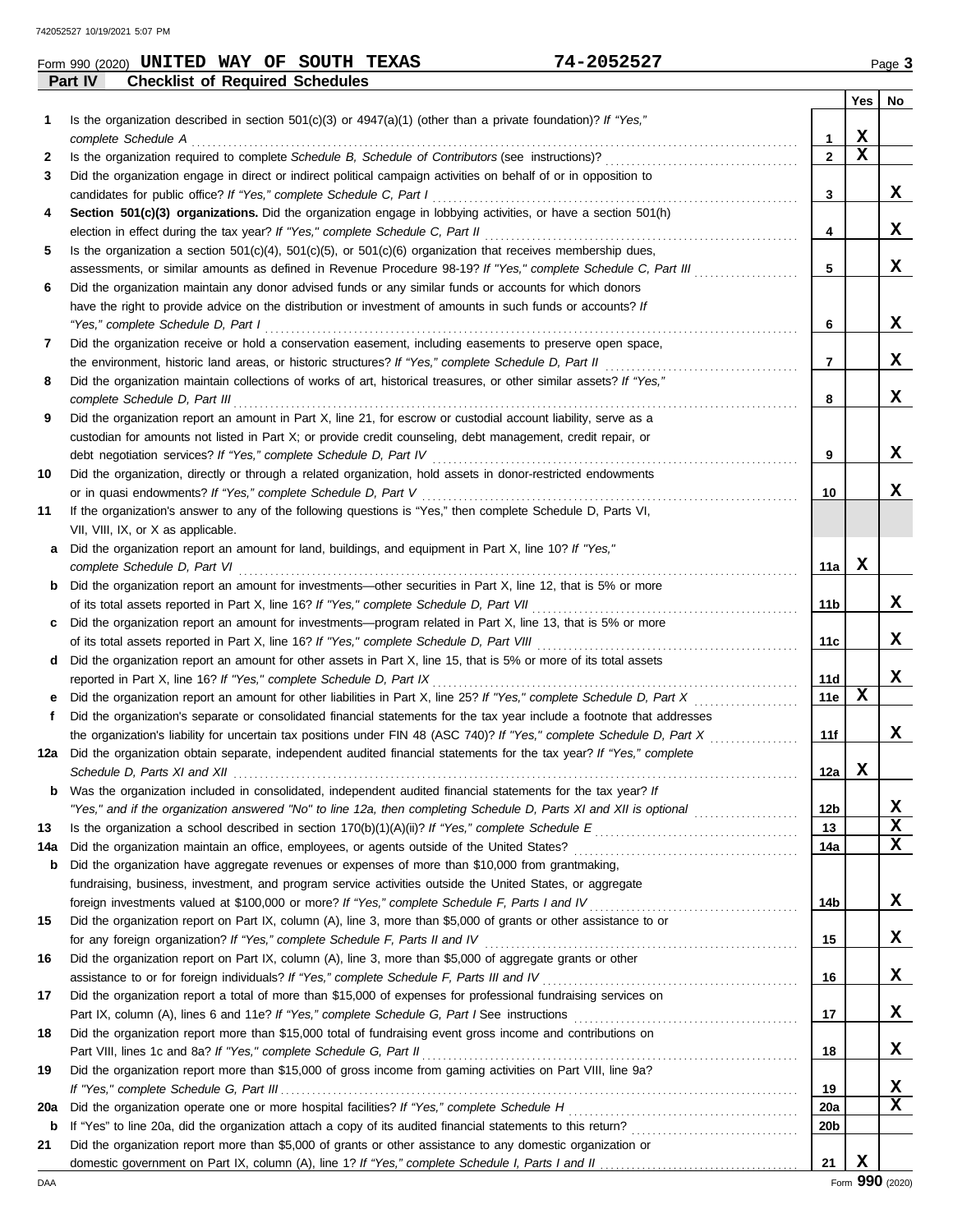| 22  | Did the organization report more than \$5,000 of grants or other assistance to or for domestic individuals on                                                                                                                    |                |           |  | 22              |            | x  |  |  |  |  |  |
|-----|----------------------------------------------------------------------------------------------------------------------------------------------------------------------------------------------------------------------------------|----------------|-----------|--|-----------------|------------|----|--|--|--|--|--|
|     | Part IX, column (A), line 2? If "Yes," complete Schedule I, Parts I and III<br>Did the organization answer "Yes" to Part VII, Section A, line 3, 4, or 5 about compensation of the                                               |                |           |  |                 |            |    |  |  |  |  |  |
| 23  |                                                                                                                                                                                                                                  |                |           |  |                 |            |    |  |  |  |  |  |
|     | organization's current and former officers, directors, trustees, key employees, and highest compensated                                                                                                                          |                |           |  |                 |            |    |  |  |  |  |  |
|     | employees? If "Yes," complete Schedule J                                                                                                                                                                                         |                |           |  | 23              |            | x  |  |  |  |  |  |
| 24a | Did the organization have a tax-exempt bond issue with an outstanding principal amount of more than<br>\$100,000 as of the last day of the year, that was issued after December 31, 2002? If "Yes," answer lines 24b             |                |           |  |                 |            |    |  |  |  |  |  |
|     |                                                                                                                                                                                                                                  |                |           |  | 24a             |            | x  |  |  |  |  |  |
| b   | through 24d and complete Schedule K. If "No," go to line 25a<br>Did the organization invest any proceeds of tax-exempt bonds beyond a temporary period exception?                                                                |                |           |  | 24b             |            |    |  |  |  |  |  |
| c   | Did the organization maintain an escrow account other than a refunding escrow at any time during the year                                                                                                                        |                |           |  |                 |            |    |  |  |  |  |  |
|     | to defease any tax-exempt bonds?                                                                                                                                                                                                 |                |           |  | 24c             |            |    |  |  |  |  |  |
| d   |                                                                                                                                                                                                                                  |                |           |  | 24d             |            |    |  |  |  |  |  |
| 25a | Section 501(c)(3), 501(c)(4), and 501(c)(29) organizations. Did the organization engage in an excess benefit                                                                                                                     |                |           |  |                 |            |    |  |  |  |  |  |
|     | transaction with a disqualified person during the year? If "Yes," complete Schedule L, Part I                                                                                                                                    |                |           |  | 25a             |            | x  |  |  |  |  |  |
| b   | Is the organization aware that it engaged in an excess benefit transaction with a disqualified person in a prior                                                                                                                 |                |           |  |                 |            |    |  |  |  |  |  |
|     | year, and that the transaction has not been reported on any of the organization's prior Forms 990 or 990-EZ?                                                                                                                     |                |           |  |                 |            |    |  |  |  |  |  |
|     | If "Yes," complete Schedule L, Part I                                                                                                                                                                                            |                |           |  | 25 <sub>b</sub> |            | x  |  |  |  |  |  |
| 26  | Did the organization report any amount on Part X, line 5 or 22, for receivables from or payables to any current                                                                                                                  |                |           |  |                 |            |    |  |  |  |  |  |
|     | or former officer, director, trustee, key employee, creator or founder, substantial contributor, or 35%                                                                                                                          |                |           |  |                 |            |    |  |  |  |  |  |
|     | controlled entity or family member of any of these persons? If "Yes," complete Schedule L, Part II                                                                                                                               |                |           |  | 26              |            | x  |  |  |  |  |  |
| 27  | Did the organization provide a grant or other assistance to any current or former officer, director, trustee, key                                                                                                                |                |           |  |                 |            |    |  |  |  |  |  |
|     | employee, creator or founder, substantial contributor or employee thereof, a grant selection committee                                                                                                                           |                |           |  |                 |            |    |  |  |  |  |  |
|     | member, or to a 35% controlled entity (including an employee thereof) or family member of any of these                                                                                                                           |                |           |  |                 |            |    |  |  |  |  |  |
|     | persons? If "Yes," complete Schedule L, Part III                                                                                                                                                                                 |                |           |  | 27              |            | X  |  |  |  |  |  |
| 28  | Was the organization a party to a business transaction with one of the following parties (see Schedule L, Part                                                                                                                   |                |           |  |                 |            |    |  |  |  |  |  |
|     | IV instructions, for applicable filing thresholds, conditions, and exceptions):                                                                                                                                                  |                |           |  |                 |            |    |  |  |  |  |  |
| а   | A current or former officer, director, trustee, key employee, creator or founder, or substantial contributor? If<br>"Yes," complete Schedule L, Part IV                                                                          |                |           |  | 28a             |            | x  |  |  |  |  |  |
| b   |                                                                                                                                                                                                                                  |                |           |  | 28b             |            | X  |  |  |  |  |  |
| c   | A 35% controlled entity of one or more individuals and/or organizations described in lines 28a or 28b? If                                                                                                                        |                |           |  |                 |            |    |  |  |  |  |  |
|     | "Yes," complete Schedule L, Part IV                                                                                                                                                                                              |                |           |  | 28c             |            | x  |  |  |  |  |  |
| 29  |                                                                                                                                                                                                                                  |                |           |  | 29              | х          |    |  |  |  |  |  |
| 30  | Did the organization receive contributions of art, historical treasures, or other similar assets, or qualified                                                                                                                   |                |           |  |                 |            |    |  |  |  |  |  |
|     | conservation contributions? If "Yes," complete Schedule M                                                                                                                                                                        |                |           |  | 30              |            | X  |  |  |  |  |  |
| 31  | Did the organization liquidate, terminate, or dissolve and cease operations? If "Yes," complete Schedule N, Part I                                                                                                               |                |           |  | 31              |            | X  |  |  |  |  |  |
| 32  | Did the organization sell, exchange, dispose of, or transfer more than 25% of its net assets? If "Yes,"                                                                                                                          |                |           |  |                 |            |    |  |  |  |  |  |
|     | complete Schedule N, Part II                                                                                                                                                                                                     |                |           |  | 32              |            | X  |  |  |  |  |  |
| 33  | Did the organization own 100% of an entity disregarded as separate from the organization under Regulations                                                                                                                       |                |           |  |                 |            |    |  |  |  |  |  |
|     | sections 301.7701-2 and 301.7701-3? If "Yes," complete Schedule R, Part I                                                                                                                                                        |                |           |  | 33              |            | X  |  |  |  |  |  |
| 34  | Was the organization related to any tax-exempt or taxable entity? If "Yes," complete Schedule R, Part II, III,                                                                                                                   |                |           |  |                 |            |    |  |  |  |  |  |
|     | or IV, and Part V, line 1                                                                                                                                                                                                        |                |           |  | 34              |            | X  |  |  |  |  |  |
| 35a |                                                                                                                                                                                                                                  |                |           |  | 35a             |            | X  |  |  |  |  |  |
| b   | If "Yes" to line 35a, did the organization receive any payment from or engage in any transaction with a                                                                                                                          |                |           |  |                 |            |    |  |  |  |  |  |
|     | controlled entity within the meaning of section 512(b)(13)? If "Yes," complete Schedule R, Part V, line 2                                                                                                                        |                |           |  | 35b             |            |    |  |  |  |  |  |
| 36  | Section 501(c)(3) organizations. Did the organization make any transfers to an exempt non-charitable                                                                                                                             |                |           |  |                 |            | X  |  |  |  |  |  |
|     |                                                                                                                                                                                                                                  |                |           |  | 36              |            |    |  |  |  |  |  |
| 37  | Did the organization conduct more than 5% of its activities through an entity that is not a related organization<br>and that is treated as a partnership for federal income tax purposes? If "Yes," complete Schedule R, Part VI |                |           |  | 37              |            | X  |  |  |  |  |  |
| 38  | Did the organization complete Schedule O and provide explanations in Schedule O for Part VI, lines 11b and                                                                                                                       |                |           |  |                 |            |    |  |  |  |  |  |
|     | 19? Note: All Form 990 filers are required to complete Schedule O.                                                                                                                                                               |                |           |  | 38              | X          |    |  |  |  |  |  |
|     | <b>Statements Regarding Other IRS Filings and Tax Compliance</b><br>Part V                                                                                                                                                       |                |           |  |                 |            |    |  |  |  |  |  |
|     |                                                                                                                                                                                                                                  |                |           |  |                 |            |    |  |  |  |  |  |
|     |                                                                                                                                                                                                                                  |                |           |  |                 | <b>Yes</b> | No |  |  |  |  |  |
| 1а  | Enter the number reported in Box 3 of Form 1096. Enter -0- if not applicable                                                                                                                                                     | 1a             | 1         |  |                 |            |    |  |  |  |  |  |
| b   | Enter the number of Forms W-2G included in line 1a. Enter -0- if not applicable <i>minimization</i>                                                                                                                              | 1 <sub>b</sub> | $\pmb{0}$ |  |                 |            |    |  |  |  |  |  |
| с   | Did the organization comply with backup withholding rules for reportable payments to vendors and                                                                                                                                 |                |           |  |                 |            |    |  |  |  |  |  |
|     |                                                                                                                                                                                                                                  |                |           |  | 1c              |            |    |  |  |  |  |  |

**Part IV Checklist of Required Schedules** *(continued)*

**Yes No**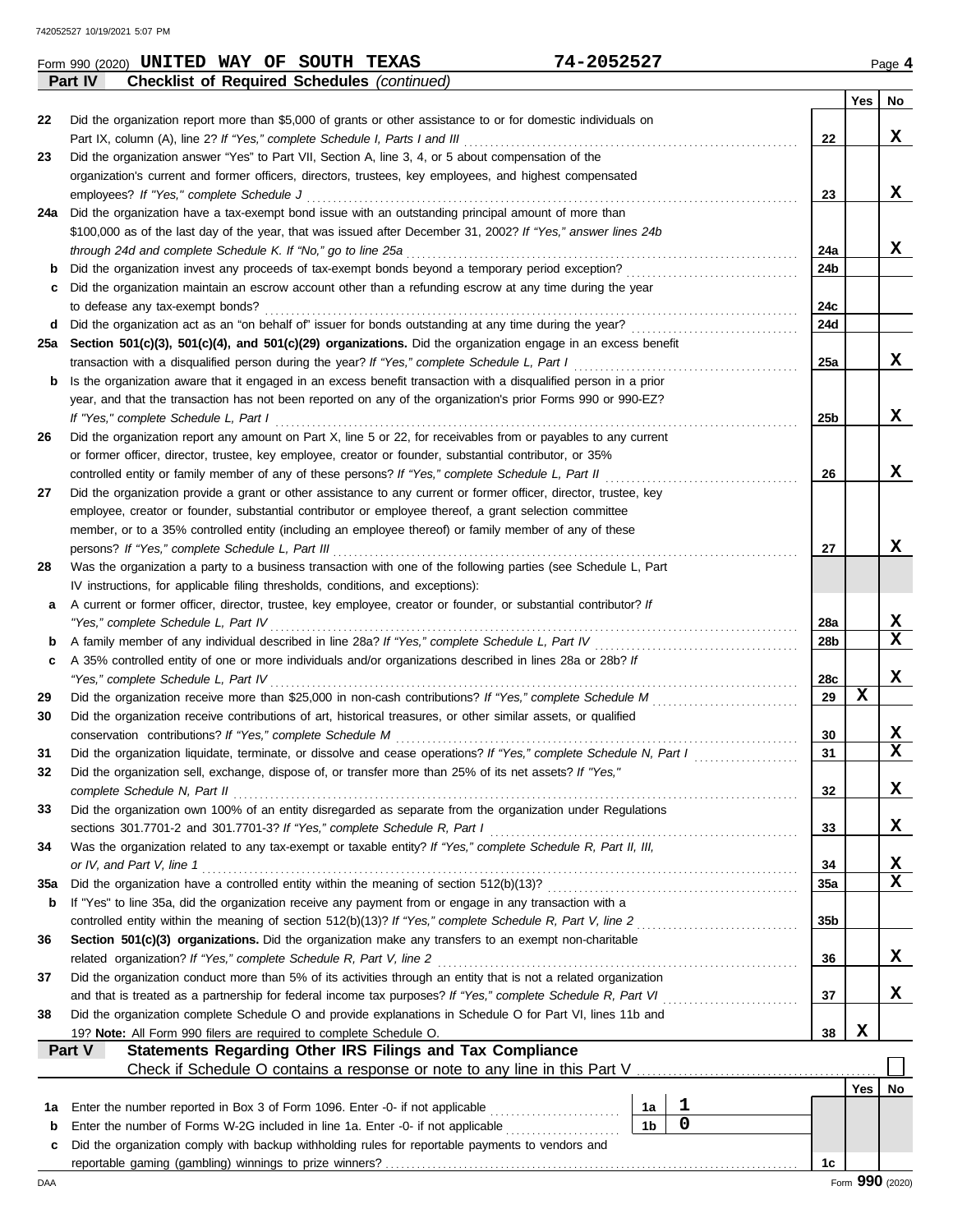|             | Statements Regarding Other IRS Filings and Tax Compliance (continued)<br>Part V                                                    |                 |   |                |             |             |
|-------------|------------------------------------------------------------------------------------------------------------------------------------|-----------------|---|----------------|-------------|-------------|
|             |                                                                                                                                    |                 |   |                | Yes         | No.         |
| 2a          | Enter the number of employees reported on Form W-3, Transmittal of Wage and Tax                                                    |                 |   |                |             |             |
|             | Statements, filed for the calendar year ending with or within the year covered by this return                                      | 2a              | 8 |                |             |             |
| b           | If at least one is reported on line 2a, did the organization file all required federal employment tax returns?                     |                 |   | 2b             | X           |             |
|             | Note: If the sum of lines 1a and 2a is greater than 250, you may be required to e-file (see instructions)                          |                 |   |                |             |             |
| за          | Did the organization have unrelated business gross income of \$1,000 or more during the year?                                      |                 |   | За             | X           |             |
| b           |                                                                                                                                    |                 |   | 3b             | $\mathbf x$ |             |
| 4a          | At any time during the calendar year, did the organization have an interest in, or a signature or other authority over,            |                 |   |                |             |             |
|             | a financial account in a foreign country (such as a bank account, securities account, or other financial account)?                 |                 |   | 4a             |             | X.          |
| b           | If "Yes," enter the name of the foreign country <b>u</b>                                                                           |                 |   |                |             |             |
|             | See instructions for filing requirements for FinCEN Form 114, Report of Foreign Bank and Financial Accounts (FBAR).                |                 |   |                |             |             |
| 5а          |                                                                                                                                    |                 |   | 5a             |             | X           |
| b           |                                                                                                                                    |                 |   | 5 <sub>b</sub> |             | $\mathbf x$ |
| c           | If "Yes" to line 5a or 5b, did the organization file Form 8886-T?                                                                  |                 |   | 5c             |             |             |
| 6а          | Does the organization have annual gross receipts that are normally greater than \$100,000, and did the                             |                 |   |                |             |             |
|             | organization solicit any contributions that were not tax deductible as charitable contributions?                                   |                 |   | 6a             |             | X.          |
| b           | If "Yes," did the organization include with every solicitation an express statement that such contributions or                     |                 |   |                |             |             |
|             | gifts were not tax deductible?                                                                                                     |                 |   | 6b             |             |             |
| 7           | Organizations that may receive deductible contributions under section 170(c).                                                      |                 |   |                |             |             |
| а           | Did the organization receive a payment in excess of \$75 made partly as a contribution and partly for goods                        |                 |   |                |             |             |
|             | and services provided to the payor?                                                                                                |                 |   | 7а             |             |             |
| b           |                                                                                                                                    |                 |   | 7b             |             |             |
| c           | Did the organization sell, exchange, or otherwise dispose of tangible personal property for which it was                           |                 |   |                |             |             |
|             |                                                                                                                                    |                 |   | 7c             |             |             |
| d           |                                                                                                                                    | <b>7d</b>       |   |                |             |             |
| е           |                                                                                                                                    |                 |   | 7e             |             |             |
| f           | Did the organization, during the year, pay premiums, directly or indirectly, on a personal benefit contract?                       |                 |   | 7f             |             |             |
| g           | If the organization received a contribution of qualified intellectual property, did the organization file Form 8899 as required?   |                 |   | 7g             |             |             |
| h           | If the organization received a contribution of cars, boats, airplanes, or other vehicles, did the organization file a Form 1098-C? |                 |   | 7h             |             |             |
| 8           | Sponsoring organizations maintaining donor advised funds. Did a donor advised fund maintained by the                               |                 |   |                |             |             |
|             |                                                                                                                                    |                 |   | 8              |             |             |
| 9           | Sponsoring organizations maintaining donor advised funds.                                                                          |                 |   |                |             |             |
| а           | Did the sponsoring organization make any taxable distributions under section 4966?                                                 |                 |   | 9a             |             |             |
| b           |                                                                                                                                    |                 |   | 9b             |             |             |
| 10          | Section 501(c)(7) organizations. Enter:                                                                                            |                 |   |                |             |             |
| а           |                                                                                                                                    | 10a             |   |                |             |             |
|             | Gross receipts, included on Form 990, Part VIII, line 12, for public use of club facilities                                        | 10 <sub>b</sub> |   |                |             |             |
| 11          | Section 501(c)(12) organizations. Enter:                                                                                           |                 |   |                |             |             |
| а           | Gross income from members or shareholders                                                                                          | 11a             |   |                |             |             |
| b           | Gross income from other sources (Do not net amounts due or paid to other sources                                                   |                 |   |                |             |             |
|             | against amounts due or received from them.)                                                                                        | 11 <sub>b</sub> |   |                |             |             |
| 12a         | Section 4947(a)(1) non-exempt charitable trusts. Is the organization filing Form 990 in lieu of Form 1041?                         |                 |   | 12a            |             |             |
| b           | If "Yes," enter the amount of tax-exempt interest received or accrued during the year                                              | 12 <sub>b</sub> |   |                |             |             |
| 13          | Section 501(c)(29) qualified nonprofit health insurance issuers.                                                                   |                 |   |                |             |             |
| а           | Is the organization licensed to issue qualified health plans in more than one state?                                               |                 |   | 13a            |             |             |
|             | Note: See the instructions for additional information the organization must report on Schedule O.                                  |                 |   |                |             |             |
| b           | Enter the amount of reserves the organization is required to maintain by the states in which                                       |                 |   |                |             |             |
|             |                                                                                                                                    | 13 <sub>b</sub> |   |                |             |             |
| c           |                                                                                                                                    | 13 <sub>c</sub> |   |                |             |             |
| 14a         | Did the organization receive any payments for indoor tanning services during the tax year?                                         |                 |   | 14a            |             | X           |
| $\mathbf b$ | If "Yes," has it filed a Form 720 to report these payments? If "No," provide an explanation on Schedule O                          |                 |   | 14b            |             |             |
| 15          | Is the organization subject to the section 4960 tax on payment(s) of more than \$1,000,000 in remuneration or                      |                 |   |                |             |             |
|             | excess parachute payment(s) during the year?                                                                                       |                 |   | 15             |             | x           |
|             | If "Yes," see instructions and file Form 4720, Schedule N.                                                                         |                 |   |                |             |             |
| 16          | Is the organization an educational institution subject to the section 4968 excise tax on net investment income?                    |                 |   | 16             |             | X.          |
|             | If "Yes," complete Form 4720, Schedule O.                                                                                          |                 |   |                |             |             |
|             |                                                                                                                                    |                 |   |                |             |             |

Form 990 (2020) Page **5 UNITED WAY OF SOUTH TEXAS 74-2052527**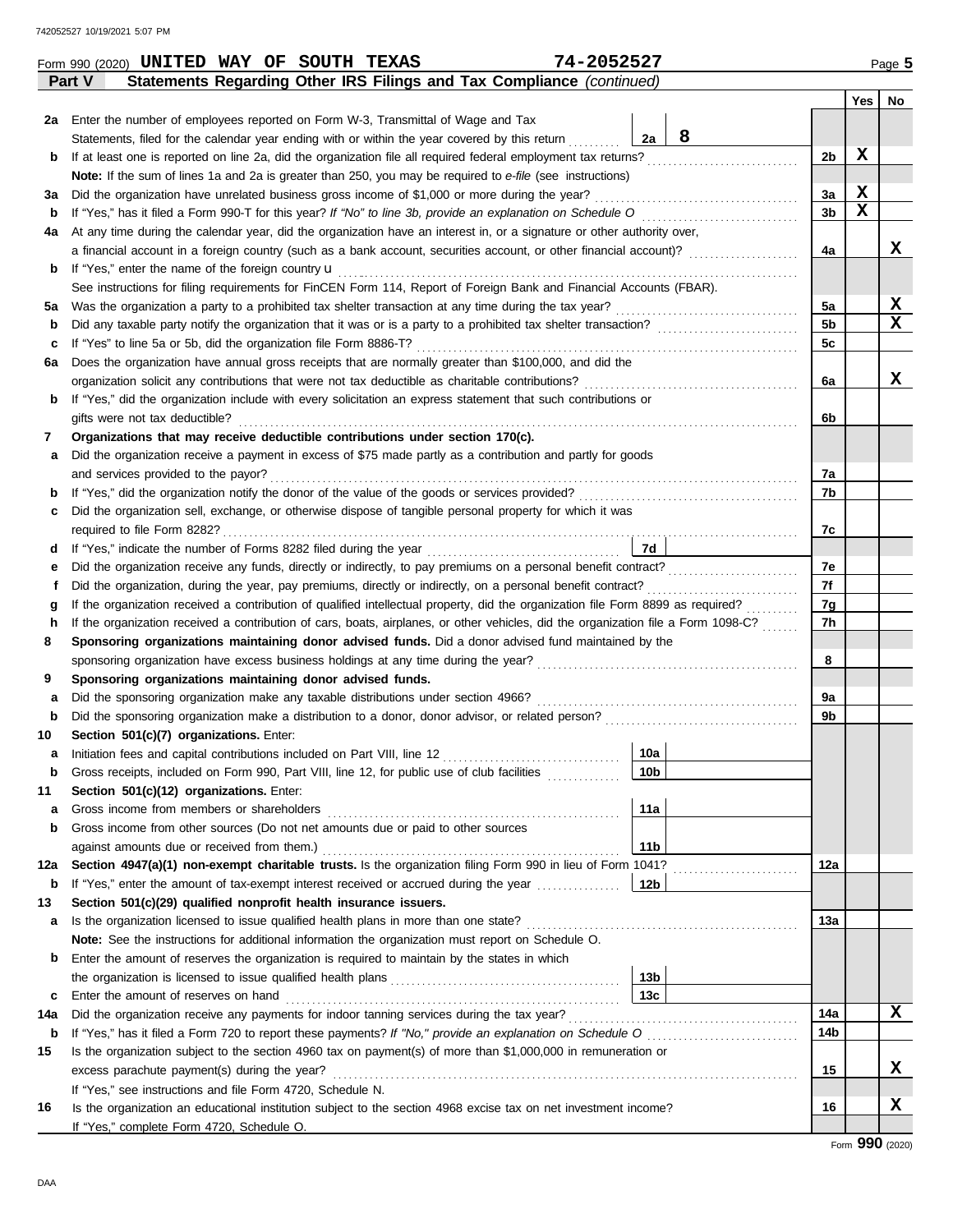|        | 74-2052527<br>Form 990 (2020) UNITED WAY OF SOUTH TEXAS                                                                             |    |    |                 |     | Page 6          |
|--------|-------------------------------------------------------------------------------------------------------------------------------------|----|----|-----------------|-----|-----------------|
|        | Part VI<br>Governance, Management, and Disclosure For each "Yes" response to lines 2 through 7b below, and for a "No"               |    |    |                 |     |                 |
|        | response to line 8a, 8b, or 10b below, describe the circumstances, processes, or changes on Schedule O. See instructions.           |    |    |                 |     |                 |
|        |                                                                                                                                     |    |    |                 |     | $ \mathbf{x} $  |
|        | Section A. Governing Body and Management                                                                                            |    |    |                 |     |                 |
|        |                                                                                                                                     |    |    |                 | Yes | No              |
| 1а     | Enter the number of voting members of the governing body at the end of the tax year                                                 | 1a | 14 |                 |     |                 |
|        | If there are material differences in voting rights among members of the governing body, or                                          |    |    |                 |     |                 |
|        | if the governing body delegated broad authority to an executive committee or similar                                                |    |    |                 |     |                 |
|        | committee, explain on Schedule O.                                                                                                   |    |    |                 |     |                 |
| b      | Enter the number of voting members included on line 1a, above, who are independent                                                  | 1b | 14 |                 |     |                 |
| 2      | Did any officer, director, trustee, or key employee have a family relationship or a business relationship with                      |    |    |                 |     |                 |
|        | any other officer, director, trustee, or key employee?                                                                              |    |    | $\mathbf{2}$    |     | x               |
| 3      | Did the organization delegate control over management duties customarily performed by or under the direct                           |    |    |                 |     |                 |
|        | supervision of officers, directors, trustees, or key employees to a management company or other person?                             |    |    | 3               |     | X               |
| 4      |                                                                                                                                     |    |    | 4               |     | X               |
| 5      |                                                                                                                                     |    |    | 5               |     | X               |
| 6      | Did the organization have members or stockholders?                                                                                  |    |    | 6               |     | X               |
| 7a     | Did the organization have members, stockholders, or other persons who had the power to elect or appoint                             |    |    |                 |     |                 |
|        | one or more members of the governing body?                                                                                          |    |    | 7a              |     | x               |
| b      | Are any governance decisions of the organization reserved to (or subject to approval by) members,                                   |    |    |                 |     |                 |
|        | stockholders, or persons other than the governing body?                                                                             |    |    | 7b              |     | X.              |
| 8      | Did the organization contemporaneously document the meetings held or written actions undertaken during the year by the following:   |    |    |                 |     |                 |
| a      | The governing body?                                                                                                                 |    |    | 8a              | X   |                 |
|        | Each committee with authority to act on behalf of the governing body?                                                               |    |    | 8b              | х   |                 |
| b<br>9 | Is there any officer, director, trustee, or key employee listed in Part VII, Section A, who cannot be reached at                    |    |    |                 |     |                 |
|        |                                                                                                                                     |    |    | 9               |     | x               |
|        | Section B. Policies (This Section B requests information about policies not required by the Internal Revenue Code.)                 |    |    |                 |     |                 |
|        |                                                                                                                                     |    |    |                 |     |                 |
|        |                                                                                                                                     |    |    |                 | Yes | No<br>x         |
| 10a    | Did the organization have local chapters, branches, or affiliates?                                                                  |    |    | 10a             |     |                 |
| b      | If "Yes," did the organization have written policies and procedures governing the activities of such chapters,                      |    |    |                 |     |                 |
|        |                                                                                                                                     |    |    | 10 <sub>b</sub> | x   |                 |
| 11a    | Has the organization provided a complete copy of this Form 990 to all members of its governing body before filing the form?         |    |    | 11a             |     |                 |
| b      | Describe in Schedule O the process, if any, used by the organization to review this Form 990.                                       |    |    |                 |     |                 |
| 12a    | Did the organization have a written conflict of interest policy? If "No," go to line 13                                             |    |    | 12a             | X   |                 |
| b      | Were officers, directors, or trustees, and key employees required to disclose annually interests that could give rise to conflicts? |    |    | 12b             | x   |                 |
| c      | Did the organization regularly and consistently monitor and enforce compliance with the policy? If "Yes,"                           |    |    |                 |     |                 |
|        | describe in Schedule O how this was done                                                                                            |    |    | 12c             | X   |                 |
| 13     | Did the organization have a written whistleblower policy?                                                                           |    |    | 13              | X   |                 |
| 14     | Did the organization have a written document retention and destruction policy?                                                      |    |    | 14              |     | x               |
| 15     | Did the process for determining compensation of the following persons include a review and approval by                              |    |    |                 |     |                 |
|        | independent persons, comparability data, and contemporaneous substantiation of the deliberation and decision?                       |    |    |                 |     |                 |
| a      |                                                                                                                                     |    |    | 15a             | X   |                 |
| b      | Other officers or key employees of the organization                                                                                 |    |    | 15b             |     | X               |
|        | If "Yes" to line 15a or 15b, describe the process in Schedule O (see instructions).                                                 |    |    |                 |     |                 |
| 16a    | Did the organization invest in, contribute assets to, or participate in a joint venture or similar arrangement                      |    |    |                 |     |                 |
|        | with a taxable entity during the year?                                                                                              |    |    | 16a             |     | X               |
| b      | If "Yes," did the organization follow a written policy or procedure requiring the organization to evaluate its                      |    |    |                 |     |                 |
|        | participation in joint venture arrangements under applicable federal tax law, and take steps to safeguard the                       |    |    |                 |     |                 |
|        |                                                                                                                                     |    |    | 16b             |     |                 |
|        | <b>Section C. Disclosure</b>                                                                                                        |    |    |                 |     |                 |
| 17     | List the states with which a copy of this Form 990 is required to be filed $\mathbf u$ None                                         |    |    |                 |     |                 |
| 18     | Section 6104 requires an organization to make its Forms 1023 (1024 or 1024-A, if applicable), 990, and 990-T (Section 501(c)        |    |    |                 |     |                 |
|        | (3)s only) available for public inspection. Indicate how you made these available. Check all that apply.                            |    |    |                 |     |                 |
|        | $\vert$ Another's website $\vert X \vert$ Upon request<br>ΙXΙ<br>Own website<br>Other (explain on Schedule O)                       |    |    |                 |     |                 |
| 19     | Describe on Schedule O whether (and if so, how) the organization made its governing documents, conflict of interest policy, and     |    |    |                 |     |                 |
|        | financial statements available to the public during the tax year.                                                                   |    |    |                 |     |                 |
| 20     | State the name, address, and telephone number of the person who possesses the organization's books and records u                    |    |    |                 |     |                 |
|        | LILIA B. LOPEZ<br><b>3011 SAN ANGELO ST.</b>                                                                                        |    |    |                 |     |                 |
|        | 78572<br>TX.<br><b>MISSION</b>                                                                                                      |    |    | 956-686-6331    |     |                 |
| DAA    |                                                                                                                                     |    |    |                 |     | Form 990 (2020) |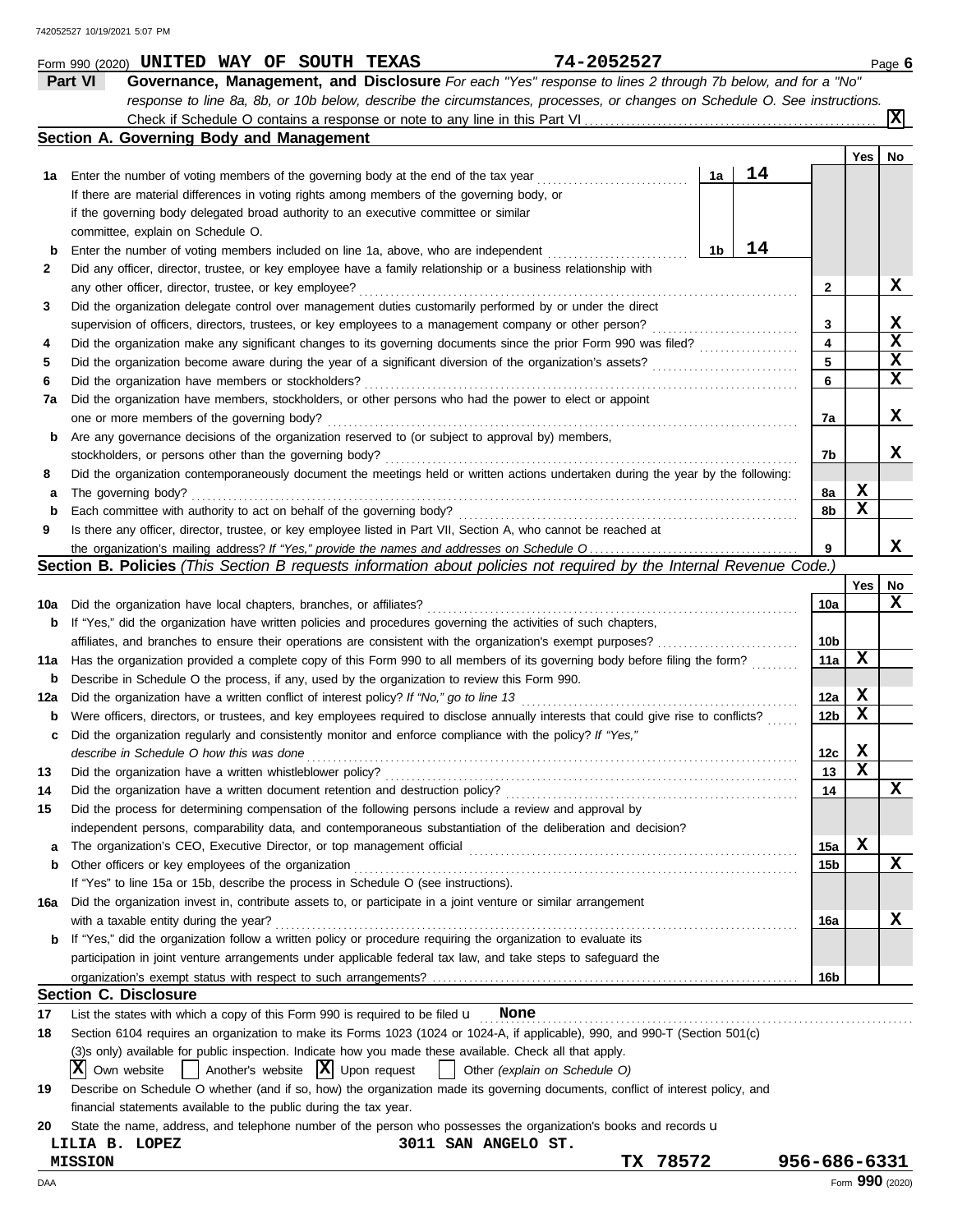| Form 990 (2020) UNITED WAY OF SOUTH TEXAS                                                                                                                                                                                                                                                                                   |                       |                        |                       |                |              |                                                              |        | 74-2052527                                                                      |                              | Page 7                                    |
|-----------------------------------------------------------------------------------------------------------------------------------------------------------------------------------------------------------------------------------------------------------------------------------------------------------------------------|-----------------------|------------------------|-----------------------|----------------|--------------|--------------------------------------------------------------|--------|---------------------------------------------------------------------------------|------------------------------|-------------------------------------------|
| Part VII Compensation of Officers, Directors, Trustees, Key Employees, Highest Compensated Employees, and                                                                                                                                                                                                                   |                       |                        |                       |                |              |                                                              |        |                                                                                 |                              |                                           |
| <b>Independent Contractors</b>                                                                                                                                                                                                                                                                                              |                       |                        |                       |                |              |                                                              |        |                                                                                 |                              |                                           |
|                                                                                                                                                                                                                                                                                                                             |                       |                        |                       |                |              |                                                              |        | Check if Schedule O contains a response or note to any line in this Part VII    |                              |                                           |
| Section A.                                                                                                                                                                                                                                                                                                                  |                       |                        |                       |                |              |                                                              |        | Officers, Directors, Trustees, Key Employees, and Highest Compensated Employees |                              |                                           |
| 1a Complete this table for all persons required to be listed. Report compensation for the calendar year ending with or within the<br>organization's tax year.                                                                                                                                                               |                       |                        |                       |                |              |                                                              |        |                                                                                 |                              |                                           |
| • List all of the organization's <b>current</b> officers, directors, trustees (whether individuals or organizations), regardless of amount of<br>compensation. Enter -0- in columns (D), (E), and (F) if no compensation was paid.                                                                                          |                       |                        |                       |                |              |                                                              |        |                                                                                 |                              |                                           |
| • List all of the organization's current key employees, if any. See instructions for definition of "key employee."                                                                                                                                                                                                          |                       |                        |                       |                |              |                                                              |        |                                                                                 |                              |                                           |
| • List the organization's five current highest compensated employees (other than an officer, director, trustee, or key employee)<br>who received reportable compensation (Box 5 of Form W-2 and/or Box 7 of Form 1099-MISC) of more than \$100,000 from the<br>organization and any related organizations.                  |                       |                        |                       |                |              |                                                              |        |                                                                                 |                              |                                           |
| • List all of the organization's former officers, key employees, and highest compensated employees who received more than<br>\$100,000 of reportable compensation from the organization and any related organizations.                                                                                                      |                       |                        |                       |                |              |                                                              |        |                                                                                 |                              |                                           |
| List all of the organization's former directors or trustees that received, in the capacity as a former director or trustee of the<br>organization, more than \$10,000 of reportable compensation from the organization and any related organizations.<br>See instructions for the order in which to list the persons above. |                       |                        |                       |                |              |                                                              |        |                                                                                 |                              |                                           |
| Check this box if neither the organization nor any related organization compensated any current officer, director, or trustee.                                                                                                                                                                                              |                       |                        |                       |                |              |                                                              |        |                                                                                 |                              |                                           |
| (A)                                                                                                                                                                                                                                                                                                                         | (B)                   |                        |                       |                | (C)          |                                                              |        | (D)                                                                             | (E)                          | (F)                                       |
| Name and title                                                                                                                                                                                                                                                                                                              | Average               |                        |                       |                | Position     |                                                              |        | Reportable                                                                      | Reportable                   | Estimated amount                          |
|                                                                                                                                                                                                                                                                                                                             | hours<br>per week     |                        |                       |                |              | (do not check more than one<br>box, unless person is both an |        | compensation<br>from the                                                        | compensation<br>from related | of other<br>compensation                  |
|                                                                                                                                                                                                                                                                                                                             | (list any             |                        |                       |                |              | officer and a director/trustee)                              |        | organization                                                                    | organizations                | from the                                  |
|                                                                                                                                                                                                                                                                                                                             | hours for<br>related  |                        |                       | <b>Officer</b> |              |                                                              | Former | (W-2/1099-MISC)                                                                 | (W-2/1099-MISC)              | organization and<br>related organizations |
|                                                                                                                                                                                                                                                                                                                             | organizations         | Individual<br>director |                       |                | Key employee |                                                              |        |                                                                                 |                              |                                           |
|                                                                                                                                                                                                                                                                                                                             | below<br>dotted line) |                        |                       |                |              |                                                              |        |                                                                                 |                              |                                           |
|                                                                                                                                                                                                                                                                                                                             |                       | trustee                | Institutional trustee |                |              | Highest compensated<br>employee                              |        |                                                                                 |                              |                                           |
| (1) LEE JONES                                                                                                                                                                                                                                                                                                               |                       |                        |                       |                |              |                                                              |        |                                                                                 |                              |                                           |
|                                                                                                                                                                                                                                                                                                                             |                       |                        |                       |                |              |                                                              |        |                                                                                 |                              |                                           |
|                                                                                                                                                                                                                                                                                                                             | 1.00                  |                        |                       |                |              |                                                              |        |                                                                                 |                              |                                           |
| <b>BOARD MEMBER</b>                                                                                                                                                                                                                                                                                                         | 0.00                  | X                      |                       |                |              |                                                              |        | 0                                                                               | 0                            | 0                                         |
| (2) ROBERT ROSELL                                                                                                                                                                                                                                                                                                           |                       |                        |                       |                |              |                                                              |        |                                                                                 |                              |                                           |
|                                                                                                                                                                                                                                                                                                                             | 1.00                  |                        |                       |                |              |                                                              |        |                                                                                 |                              |                                           |
| <b>BOARD MEMBER</b>                                                                                                                                                                                                                                                                                                         | 0.00                  | X                      |                       |                |              |                                                              |        | 0                                                                               | 0                            | 0                                         |
| $(3)$ MICHELLE<br><b>QUIROZ</b>                                                                                                                                                                                                                                                                                             | 1.00                  |                        |                       |                |              |                                                              |        |                                                                                 |                              |                                           |
|                                                                                                                                                                                                                                                                                                                             | 0.00                  | X                      |                       |                |              |                                                              |        | 0                                                                               | 0                            | 0                                         |
| <b>BOARD MEMBER</b>                                                                                                                                                                                                                                                                                                         |                       |                        |                       |                |              |                                                              |        |                                                                                 |                              |                                           |
| (4) EDNA GARCIA                                                                                                                                                                                                                                                                                                             |                       |                        |                       |                |              |                                                              |        |                                                                                 |                              |                                           |
|                                                                                                                                                                                                                                                                                                                             | 1.00                  |                        |                       |                |              |                                                              |        |                                                                                 |                              |                                           |
| <b>PAST BOARD CHAIR</b>                                                                                                                                                                                                                                                                                                     | 0.00                  | $\mathbf x$            |                       |                |              |                                                              |        | O                                                                               | $\Omega$                     | O.                                        |
| (5) TYLER STONE                                                                                                                                                                                                                                                                                                             |                       |                        |                       |                |              |                                                              |        |                                                                                 |                              |                                           |
|                                                                                                                                                                                                                                                                                                                             | 1.00                  |                        |                       |                |              |                                                              |        |                                                                                 |                              |                                           |
| <b>BOARD CHAIR</b>                                                                                                                                                                                                                                                                                                          | 0.00                  | X                      |                       |                |              |                                                              |        | 0                                                                               | 0                            | 0                                         |
| (6) LISA KILLION                                                                                                                                                                                                                                                                                                            |                       |                        |                       |                |              |                                                              |        |                                                                                 |                              |                                           |
|                                                                                                                                                                                                                                                                                                                             | 1.00                  |                        |                       |                |              |                                                              |        |                                                                                 |                              |                                           |
| CAMPAIGN CO CHAIR                                                                                                                                                                                                                                                                                                           | 0.00                  | $\mathbf x$            |                       |                |              |                                                              |        | 0                                                                               | 0                            | 0                                         |
| (7) PAOLA E. CASTILLO                                                                                                                                                                                                                                                                                                       |                       |                        |                       |                |              |                                                              |        |                                                                                 |                              |                                           |
|                                                                                                                                                                                                                                                                                                                             | 1.00                  |                        |                       |                |              |                                                              |        |                                                                                 |                              |                                           |
| FUND DISTRIBUTION CO                                                                                                                                                                                                                                                                                                        | 0.00                  | $\mathbf x$            |                       |                |              |                                                              |        | 0                                                                               | 0                            | 0                                         |
| (8) DR PRISCILLA CANALES                                                                                                                                                                                                                                                                                                    |                       |                        |                       |                |              |                                                              |        |                                                                                 |                              |                                           |
|                                                                                                                                                                                                                                                                                                                             |                       |                        |                       |                |              |                                                              |        |                                                                                 |                              |                                           |
|                                                                                                                                                                                                                                                                                                                             | 1.00                  |                        |                       |                |              |                                                              |        |                                                                                 |                              |                                           |
| <b>BOARD MEMBER</b>                                                                                                                                                                                                                                                                                                         | 0.00                  | X                      |                       |                |              |                                                              |        | 0                                                                               | 0                            | 0                                         |
| (9) LISA GARZA                                                                                                                                                                                                                                                                                                              |                       |                        |                       |                |              |                                                              |        |                                                                                 |                              |                                           |
|                                                                                                                                                                                                                                                                                                                             | 1.00                  |                        |                       |                |              |                                                              |        |                                                                                 |                              |                                           |
| FUND DISTRIBUTION CO                                                                                                                                                                                                                                                                                                        | 0.00                  | X                      |                       |                |              |                                                              |        | 0                                                                               | 0                            | 0                                         |
| (10) GERARDO PAZ                                                                                                                                                                                                                                                                                                            |                       |                        |                       |                |              |                                                              |        |                                                                                 |                              |                                           |

**0.00 X 0 0 0**

**(11) BLANCA I. VILLALOBOS**

. . . . . . . . . . . . . . . . . . . . . . . . . . . . . . . . . . . . . . . . . . . . . . . . . . . . . . . **CAMPAIGN CO CHAIR**

**1.00**

**1.00**

**FINANCE CO CHAIR**  $\begin{bmatrix} 1 & 0 & 0 \\ 0 & 0 & 0 \end{bmatrix}$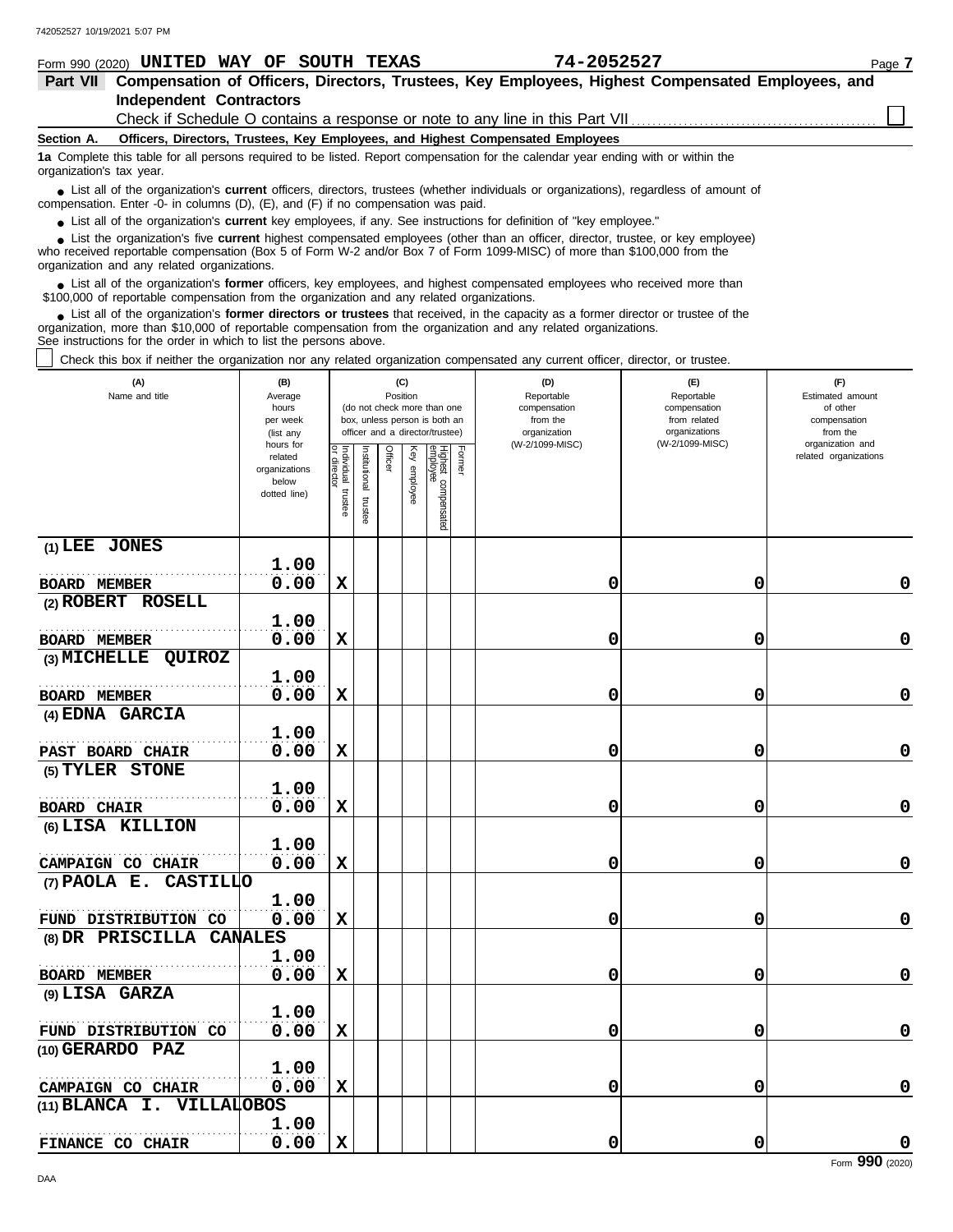| 742052527 10/19/2021 5:07 RM TED WAY OF SOUTH TEXAS                                                                                                   |                                                                                                                    |                                      |                       |             |                                 |                                                                                                                                    |              | 74-2052527                                                                                             |                                                                                       | Page 8                                                                                                       |
|-------------------------------------------------------------------------------------------------------------------------------------------------------|--------------------------------------------------------------------------------------------------------------------|--------------------------------------|-----------------------|-------------|---------------------------------|------------------------------------------------------------------------------------------------------------------------------------|--------------|--------------------------------------------------------------------------------------------------------|---------------------------------------------------------------------------------------|--------------------------------------------------------------------------------------------------------------|
| Part VII                                                                                                                                              |                                                                                                                    |                                      |                       |             |                                 |                                                                                                                                    |              | Section A. Officers, Directors, Trustees, Key Employees, and Highest Compensated Employees (continued) |                                                                                       |                                                                                                              |
| (A)<br>Name and title                                                                                                                                 | (B)<br>Average<br>hours<br>per week<br>(list any<br>hours for<br>related<br>organizations<br>below<br>dotted line) | Individual<br>or director<br>trustee | Institutional trustee | Officer     | (C)<br>Position<br>Key employee | (do not check more than one<br>box, unless person is both an<br>officer and a director/trustee)<br>Highest compensated<br>employee | Former       | (D)<br>Reportable<br>compensation<br>from the<br>organization<br>(W-2/1099-MISC)                       | (E)<br>Reportable<br>compensation<br>from related<br>organizations<br>(W-2/1099-MISC) | (F)<br>Estimated amount<br>of other<br>compensation<br>from the<br>organization and<br>related organizations |
| ELVIRA I. ALONZO<br>(12)                                                                                                                              |                                                                                                                    |                                      |                       |             |                                 |                                                                                                                                    |              |                                                                                                        |                                                                                       |                                                                                                              |
| <b>BOARD MEMBER</b>                                                                                                                                   | 1.00<br>0.00                                                                                                       | X                                    |                       |             |                                 |                                                                                                                                    |              | 0                                                                                                      | 0                                                                                     | 0                                                                                                            |
| LARRY C.<br>(13)                                                                                                                                      | <b>GONZALEZ</b>                                                                                                    |                                      |                       |             |                                 |                                                                                                                                    |              |                                                                                                        |                                                                                       |                                                                                                              |
|                                                                                                                                                       | 1.00                                                                                                               |                                      |                       |             |                                 |                                                                                                                                    |              |                                                                                                        |                                                                                       |                                                                                                              |
| <b>FINANCE CO CHAIR</b>                                                                                                                               | 0.00                                                                                                               | $\mathbf x$                          |                       |             |                                 |                                                                                                                                    |              | 0                                                                                                      | 0                                                                                     | 0                                                                                                            |
| <b>UANDRE</b><br>DR.<br>(14)                                                                                                                          | <b>DRAIN</b>                                                                                                       |                                      |                       |             |                                 |                                                                                                                                    |              |                                                                                                        |                                                                                       |                                                                                                              |
| CAMPAIGN CO CHAIR                                                                                                                                     | 1.00<br>0.00                                                                                                       | $\mathbf x$                          |                       |             |                                 |                                                                                                                                    |              | 0                                                                                                      | 0                                                                                     | 0                                                                                                            |
| LILIA B. LOPEZ<br>(15)                                                                                                                                |                                                                                                                    |                                      |                       |             |                                 |                                                                                                                                    |              |                                                                                                        |                                                                                       |                                                                                                              |
|                                                                                                                                                       | 40.00                                                                                                              |                                      |                       |             |                                 |                                                                                                                                    |              |                                                                                                        |                                                                                       |                                                                                                              |
| PRESIDENT                                                                                                                                             | 0.00                                                                                                               |                                      |                       | $\mathbf x$ |                                 |                                                                                                                                    |              | 85,400                                                                                                 | 0                                                                                     | 0                                                                                                            |
|                                                                                                                                                       |                                                                                                                    |                                      |                       |             |                                 |                                                                                                                                    |              |                                                                                                        |                                                                                       |                                                                                                              |
|                                                                                                                                                       |                                                                                                                    |                                      |                       |             |                                 |                                                                                                                                    |              |                                                                                                        |                                                                                       |                                                                                                              |
|                                                                                                                                                       |                                                                                                                    |                                      |                       |             |                                 |                                                                                                                                    |              |                                                                                                        |                                                                                       |                                                                                                              |
|                                                                                                                                                       |                                                                                                                    |                                      |                       |             |                                 |                                                                                                                                    |              |                                                                                                        |                                                                                       |                                                                                                              |
| 1b                                                                                                                                                    |                                                                                                                    |                                      |                       |             |                                 |                                                                                                                                    |              | 85,400                                                                                                 |                                                                                       |                                                                                                              |
| Total from continuation sheets to Part VII, Section A<br>c                                                                                            |                                                                                                                    |                                      |                       |             |                                 |                                                                                                                                    | $\mathbf u$  |                                                                                                        |                                                                                       |                                                                                                              |
| d<br>Total (add lines 1b and 1c)<br>Total number of individuals (including but not limited to those listed above) who received more than \$100,000 of |                                                                                                                    |                                      |                       |             |                                 |                                                                                                                                    | $\mathbf{u}$ | 85,400                                                                                                 |                                                                                       |                                                                                                              |

| 3  | Did the organization list any <b>former</b> officer, director, trustee, key employee, or highest compensated  |  |  |
|----|---------------------------------------------------------------------------------------------------------------|--|--|
|    | employee on line 1a? If "Yes," complete Schedule J for such individual                                        |  |  |
| 4  | For any individual listed on line 1a, is the sum of reportable compensation and other compensation from the   |  |  |
|    | organization and related organizations greater than \$150,000? If "Yes," complete Schedule J for such         |  |  |
|    | individual                                                                                                    |  |  |
| 5. | Did any person listed on line 1a receive or accrue compensation from any unrelated organization or individual |  |  |
|    |                                                                                                               |  |  |

#### **Section B. Independent Contractors**

**1** Complete this table for your five highest compensated independent contractors that received more than \$100,000 of

compensation from the organization. Report compensation for the calendar year ending with or within the organization's tax year. **2** Total number of independent contractors (including but not limited to those listed above) who **(A)** Name and business address Description of services (B)<br>
Description of services (C)<br>Compensation

received more than  $$100,000$  of compensation from the organization  $\bf{u}$ 

**0**

| --<br>-<br>- 2 -<br>. ,<br>. . |  |
|--------------------------------|--|
|--------------------------------|--|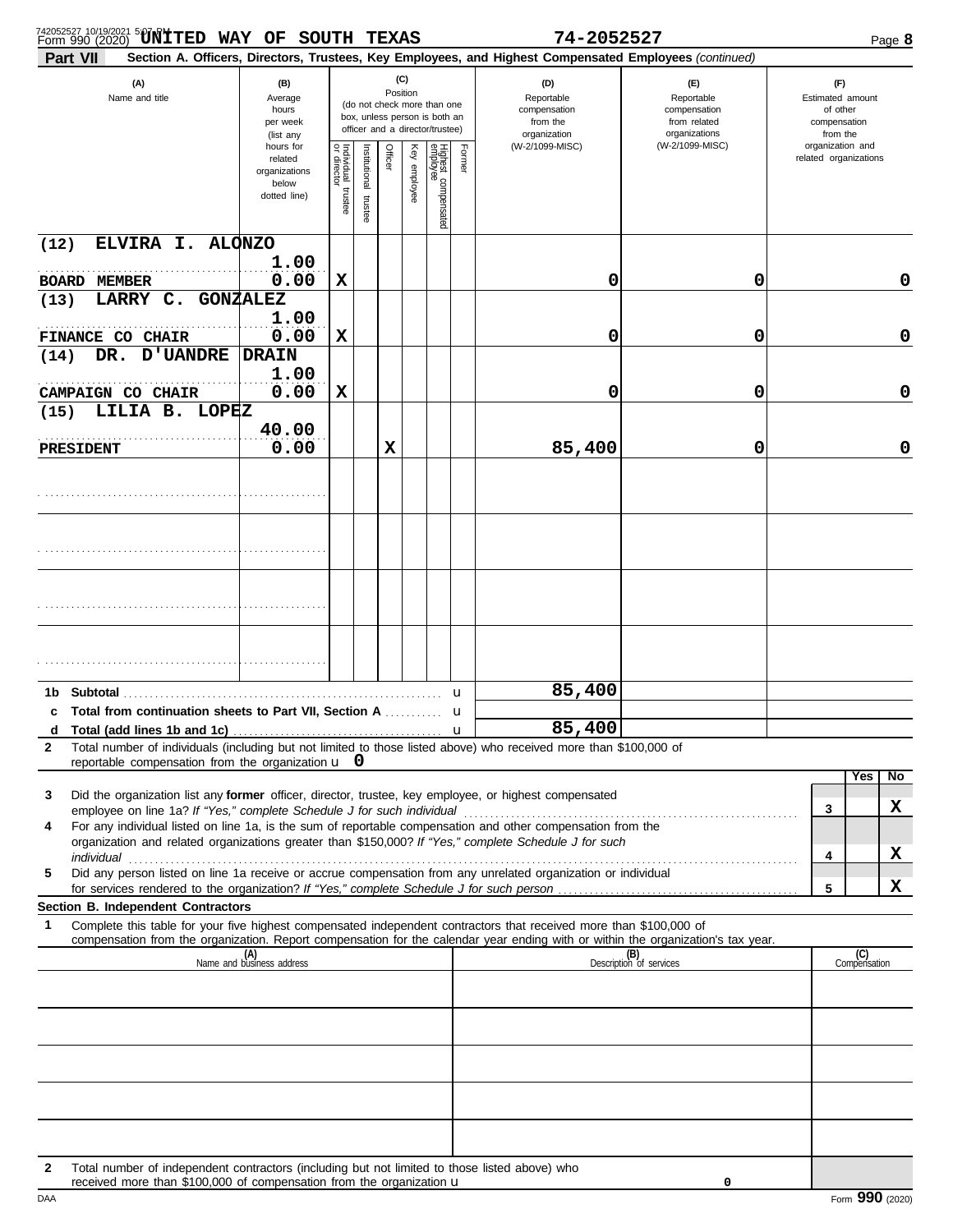### Form 990 (2020) Page **9 UNITED WAY OF SOUTH TEXAS 74-2052527**

## **Part VIII Statement of Revenue**

|                                                                  |     |                                                                                                             |    |                |                 |                      | (A)<br>Total revenue | (B)<br>Related or exempt<br>function revenue | (C)<br>Unrelated<br>business revenue | (D)<br>Revenue excluded<br>from tax under<br>sections 512-514 |
|------------------------------------------------------------------|-----|-------------------------------------------------------------------------------------------------------------|----|----------------|-----------------|----------------------|----------------------|----------------------------------------------|--------------------------------------|---------------------------------------------------------------|
|                                                                  |     |                                                                                                             |    |                | 1a              | 1,982,770            |                      |                                              |                                      |                                                               |
| <b>Contributions, Gifts, Grants</b><br>and Other Similar Amounts |     | 1a Federated campaigns                                                                                      |    |                | 1 <sub>b</sub>  |                      |                      |                                              |                                      |                                                               |
|                                                                  |     | <b>b</b> Membership dues                                                                                    |    |                | 1 <sub>c</sub>  |                      |                      |                                              |                                      |                                                               |
|                                                                  |     | c Fundraising events<br>d Related organizations                                                             |    |                | 1 <sub>d</sub>  |                      |                      |                                              |                                      |                                                               |
|                                                                  |     | e Government grants (contributions)                                                                         |    |                | 1e              | 289,878              |                      |                                              |                                      |                                                               |
|                                                                  |     | f All other contributions, gifts, grants,                                                                   |    |                |                 |                      |                      |                                              |                                      |                                                               |
|                                                                  |     | and similar amounts not included above                                                                      |    |                | 1f              | 90,925               |                      |                                              |                                      |                                                               |
|                                                                  |     |                                                                                                             |    |                | 1g $\sqrt{5}$   | 253,338              |                      |                                              |                                      |                                                               |
|                                                                  |     | <b>g</b> Noncash contributions included in lines 1a-1f                                                      |    |                |                 |                      | 2,363,573            |                                              |                                      |                                                               |
|                                                                  |     |                                                                                                             |    |                |                 | <b>Business Code</b> |                      |                                              |                                      |                                                               |
|                                                                  | 2a  | PROGRAM SERVICE FEES                                                                                        |    |                |                 |                      | 2,586                | 2,586                                        |                                      |                                                               |
| Program Service<br>Revenue                                       | b   |                                                                                                             |    |                |                 |                      |                      |                                              |                                      |                                                               |
|                                                                  | c   |                                                                                                             |    |                |                 |                      |                      |                                              |                                      |                                                               |
|                                                                  | d   |                                                                                                             |    |                |                 |                      |                      |                                              |                                      |                                                               |
|                                                                  |     |                                                                                                             |    |                |                 |                      |                      |                                              |                                      |                                                               |
|                                                                  |     | f All other program service revenue $\ldots$ , $\ldots$                                                     |    |                |                 |                      |                      |                                              |                                      |                                                               |
|                                                                  |     |                                                                                                             |    |                |                 |                      | 2,586                |                                              |                                      |                                                               |
|                                                                  | 3   | Investment income (including dividends, interest, and                                                       |    |                |                 |                      |                      |                                              |                                      |                                                               |
|                                                                  |     | other similar amounts)                                                                                      |    |                |                 |                      | 5,596                | 5,596                                        |                                      |                                                               |
|                                                                  | 4   | Income from investment of tax-exempt bond proceeds                                                          |    |                |                 | u                    |                      |                                              |                                      |                                                               |
|                                                                  | 5   |                                                                                                             |    |                |                 | u                    |                      |                                              |                                      |                                                               |
|                                                                  |     |                                                                                                             |    | (i) Real       |                 | u<br>(ii) Personal   |                      |                                              |                                      |                                                               |
|                                                                  |     | 6a Gross rents                                                                                              | 6a |                | 4,625           |                      |                      |                                              |                                      |                                                               |
|                                                                  |     | <b>b</b> Less: rental expenses                                                                              | 6b |                | 271             |                      |                      |                                              |                                      |                                                               |
|                                                                  |     | C Rental inc. or (loss)                                                                                     | 6c |                | 4,354           |                      |                      |                                              |                                      |                                                               |
|                                                                  |     |                                                                                                             |    |                |                 |                      | 4,354                |                                              | 4,354                                |                                                               |
|                                                                  |     | <b>7a</b> Gross amount from                                                                                 |    | (i) Securities |                 | (ii) Other           |                      |                                              |                                      |                                                               |
|                                                                  |     | sales of assets<br>other than inventory                                                                     | 7а |                |                 |                      |                      |                                              |                                      |                                                               |
|                                                                  |     | <b>b</b> Less: cost or other                                                                                |    |                |                 |                      |                      |                                              |                                      |                                                               |
| Revenue                                                          |     | basis and sales exps.                                                                                       | 7b |                |                 |                      |                      |                                              |                                      |                                                               |
|                                                                  |     | c Gain or (loss)                                                                                            | 7c |                |                 |                      |                      |                                              |                                      |                                                               |
|                                                                  |     |                                                                                                             |    |                |                 |                      |                      |                                              |                                      |                                                               |
| Other                                                            |     | 8a Gross income from fundraising events                                                                     |    |                |                 |                      |                      |                                              |                                      |                                                               |
|                                                                  |     |                                                                                                             |    |                |                 |                      |                      |                                              |                                      |                                                               |
|                                                                  |     | of contributions reported on line 1c).                                                                      |    |                |                 |                      |                      |                                              |                                      |                                                               |
|                                                                  |     | See Part IV, line 18                                                                                        |    | .              | 8а              |                      |                      |                                              |                                      |                                                               |
|                                                                  |     | <b>b</b> Less: direct expenses                                                                              |    |                | 8b              |                      |                      |                                              |                                      |                                                               |
|                                                                  |     |                                                                                                             |    |                |                 |                      |                      |                                              |                                      |                                                               |
|                                                                  |     | 9a Gross income from gaming activities.                                                                     |    |                |                 |                      |                      |                                              |                                      |                                                               |
|                                                                  |     | See Part IV, line 19                                                                                        |    |                | 9а              |                      |                      |                                              |                                      |                                                               |
|                                                                  |     | <b>b</b> Less: direct expenses <i>minimum</i>                                                               |    |                | 9 <sub>b</sub>  |                      |                      |                                              |                                      |                                                               |
|                                                                  |     |                                                                                                             |    |                |                 |                      |                      |                                              |                                      |                                                               |
|                                                                  |     | 10a Gross sales of inventory, less                                                                          |    |                |                 |                      |                      |                                              |                                      |                                                               |
|                                                                  |     | returns and allowances                                                                                      |    |                | 10a             |                      |                      |                                              |                                      |                                                               |
|                                                                  |     | <b>b</b> Less: $cost$ of goods $sol$                                                                        |    |                | 10 <sub>b</sub> |                      |                      |                                              |                                      |                                                               |
|                                                                  |     | <b>c</b> Net income or (loss) from sales of inventory                                                       |    |                |                 | $\mathbf u$          |                      |                                              |                                      |                                                               |
|                                                                  |     |                                                                                                             |    |                |                 | <b>Business Code</b> |                      |                                              |                                      |                                                               |
|                                                                  | 11a |                                                                                                             |    |                |                 |                      |                      |                                              |                                      |                                                               |
|                                                                  | b   |                                                                                                             |    |                |                 |                      |                      |                                              |                                      |                                                               |
|                                                                  |     |                                                                                                             |    |                |                 |                      |                      |                                              |                                      |                                                               |
| Miscellaneous<br>Revenue                                         |     | <b>d</b> All other revenue $\ldots, \ldots, \ldots, \ldots, \ldots, \ldots, \ldots, \ldots, \ldots, \ldots$ |    |                |                 |                      |                      |                                              |                                      |                                                               |
|                                                                  |     |                                                                                                             |    |                |                 |                      |                      |                                              |                                      |                                                               |
|                                                                  |     |                                                                                                             |    |                |                 |                      | 2,376,109            | 8,182                                        | 4,354                                | 0                                                             |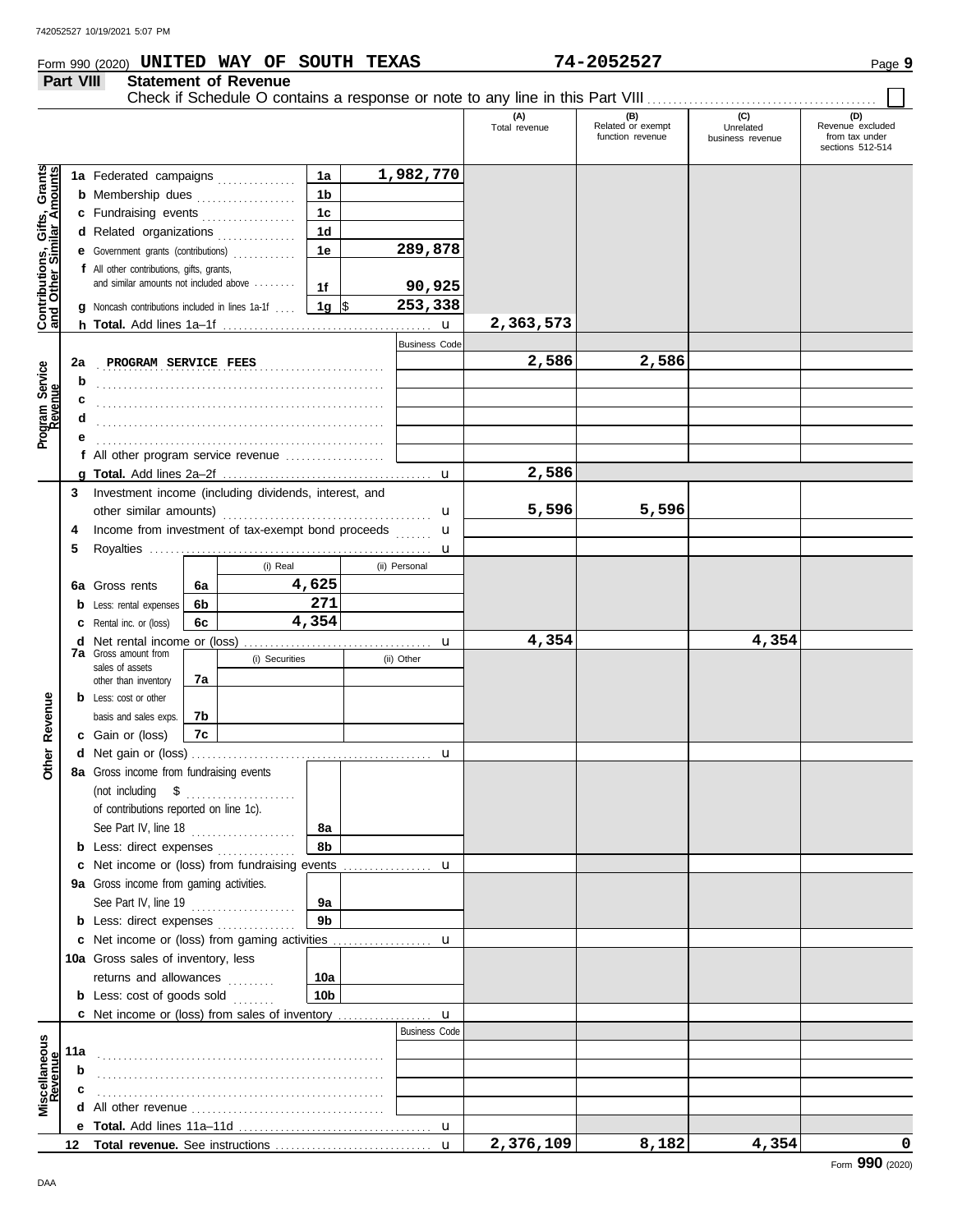### **Part IX Statement of Functional Expenses** Form 990 (2020) Page **10 UNITED WAY OF SOUTH TEXAS 74-2052527**

|             | Section 501(c)(3) and 501(c)(4) organizations must complete all columns. All other organizations must complete column (A).<br>Check if Schedule O contains a response or note to any line in this Part IX |                       |                                    |                                           |                                |
|-------------|-----------------------------------------------------------------------------------------------------------------------------------------------------------------------------------------------------------|-----------------------|------------------------------------|-------------------------------------------|--------------------------------|
|             | Do not include amounts reported on lines 6b,<br>7b, 8b, 9b, and 10b of Part VIII.                                                                                                                         | (A)<br>Total expenses | (B)<br>Program service<br>expenses | (C)<br>Management and<br>general expenses | (D)<br>Fundraising<br>expenses |
| $\mathbf 1$ | Grants and other assistance to domestic organizations                                                                                                                                                     |                       |                                    |                                           |                                |
|             | and domestic governments. See Part IV, line 21                                                                                                                                                            | 1,445,729             | 1,445,729                          |                                           |                                |
|             | 2 Grants and other assistance to domestic                                                                                                                                                                 |                       |                                    |                                           |                                |
|             | individuals. See Part IV, line 22                                                                                                                                                                         |                       |                                    |                                           |                                |
| 3           | Grants and other assistance to foreign                                                                                                                                                                    |                       |                                    |                                           |                                |
|             | organizations, foreign governments, and foreign                                                                                                                                                           |                       |                                    |                                           |                                |
|             | individuals. See Part IV, lines 15 and 16                                                                                                                                                                 |                       |                                    |                                           |                                |
|             | Benefits paid to or for members                                                                                                                                                                           |                       |                                    |                                           |                                |
| 5           | Compensation of current officers, directors,                                                                                                                                                              |                       |                                    |                                           |                                |
|             | trustees, and key employees                                                                                                                                                                               | 85,400                | 32,025                             | 32,025                                    | 21,350                         |
| 6           | Compensation not included above to disqualified                                                                                                                                                           |                       |                                    |                                           |                                |
|             | persons (as defined under section 4958(f)(1)) and                                                                                                                                                         |                       |                                    |                                           |                                |
|             | persons described in section 4958(c)(3)(B)                                                                                                                                                                | 224,053               | 85,568                             | 54,001                                    | 84,484                         |
| 7           | Other salaries and wages<br>Pension plan accruals and contributions (include                                                                                                                              |                       |                                    |                                           |                                |
| 8           |                                                                                                                                                                                                           |                       |                                    |                                           |                                |
| 9           | section 401(k) and 403(b) employer contributions)<br>Other employee benefits                                                                                                                              | 42,506                | 17,002                             | 12,752                                    | <u>12,752</u>                  |
| 10          |                                                                                                                                                                                                           | 22,623                | 8,597                              | 6,289                                     | 7,737                          |
| 11          | Fees for services (nonemployees):                                                                                                                                                                         |                       |                                    |                                           |                                |
|             | a Management                                                                                                                                                                                              |                       |                                    |                                           |                                |
| b           |                                                                                                                                                                                                           |                       |                                    |                                           |                                |
|             |                                                                                                                                                                                                           | 39,735                | 23,841                             | 7,947                                     | 7,947                          |
| d           |                                                                                                                                                                                                           |                       |                                    |                                           |                                |
|             | Professional fundraising services. See Part IV, line 17                                                                                                                                                   |                       |                                    |                                           |                                |
| t.          | Investment management fees                                                                                                                                                                                |                       |                                    |                                           |                                |
|             | g Other. (If line 11g amount exceeds 10% of line 25, column                                                                                                                                               |                       |                                    |                                           |                                |
|             | (A) amount, list line 11g expenses on Schedule O.)                                                                                                                                                        |                       |                                    |                                           |                                |
| 12          | Advertising and promotion                                                                                                                                                                                 |                       |                                    |                                           |                                |
| 13          |                                                                                                                                                                                                           | 156                   | 94                                 | 31                                        | 31                             |
| 14          | Information technology                                                                                                                                                                                    |                       |                                    |                                           |                                |
| 15          |                                                                                                                                                                                                           |                       |                                    |                                           |                                |
| 16          |                                                                                                                                                                                                           | 15,691                | 9,420                              | 4,701                                     | 1,570                          |
| 17          | $\begin{minipage}{0.5\textwidth} \centering \begin{tabular}{@{}c@{}} \textbf{True} & \textbf{True} \\ \textbf{True} & \textbf{True} \\ \textbf{True} & \textbf{True} \\ \end{tabular} \end{minipage}$     |                       |                                    |                                           |                                |
| 18          | Payments of travel or entertainment expenses                                                                                                                                                              |                       |                                    |                                           |                                |
|             | for any federal, state, or local public officials                                                                                                                                                         |                       |                                    |                                           |                                |
| 19          | Conferences, conventions, and meetings                                                                                                                                                                    | 1,827                 | 914                                | 548                                       | 365                            |
| 20          | Interest                                                                                                                                                                                                  |                       |                                    |                                           |                                |
| 21          |                                                                                                                                                                                                           | 47,178                | 28,415                             | 14,027                                    |                                |
| 22          | Depreciation, depletion, and amortization                                                                                                                                                                 | 9,689                 | 5,836                              | 2,880                                     | $\frac{4,736}{973}$            |
| 23<br>24    | Other expenses. Itemize expenses not covered                                                                                                                                                              |                       |                                    |                                           |                                |
|             | above (List miscellaneous expenses on line 24e. If                                                                                                                                                        |                       |                                    |                                           |                                |
|             | line 24e amount exceeds 10% of line 25, column                                                                                                                                                            |                       |                                    |                                           |                                |
|             | (A) amount, list line 24e expenses on Schedule O.)                                                                                                                                                        |                       |                                    |                                           |                                |
| a           | IN KIND DONATIONS                                                                                                                                                                                         | 253,339               | 210,271                            | 17,734                                    | 25,334                         |
| b           | <b>CAMPAIGN</b>                                                                                                                                                                                           | 72,304                |                                    |                                           | 72,304                         |
| c           | <b>VITA</b>                                                                                                                                                                                               | 44,067                | 44,067                             |                                           |                                |
| d           | MEMBERSHIP DUES                                                                                                                                                                                           | 37,130                | 36,473                             | 180                                       | 477                            |
| е           | All other expenses                                                                                                                                                                                        | 59,215                | 29,313                             | 10,343                                    | 19,559                         |
| 25          | Total functional expenses. Add lines 1 through 24e                                                                                                                                                        | 2,400,642             | $\overline{1,977,565}$             | 163,458                                   | 259,619                        |
| 26          | Joint costs. Complete this line only if the                                                                                                                                                               |                       |                                    |                                           |                                |
|             | organization reported in column (B) joint costs<br>from a combined educational campaign and                                                                                                               |                       |                                    |                                           |                                |
|             | fundraising solicitation. Check here u<br>if                                                                                                                                                              |                       |                                    |                                           |                                |

 $\overline{\phantom{a}}$ 

following SOP 98-2 (ASC 958-720) ................

 $\overline{\phantom{a}}$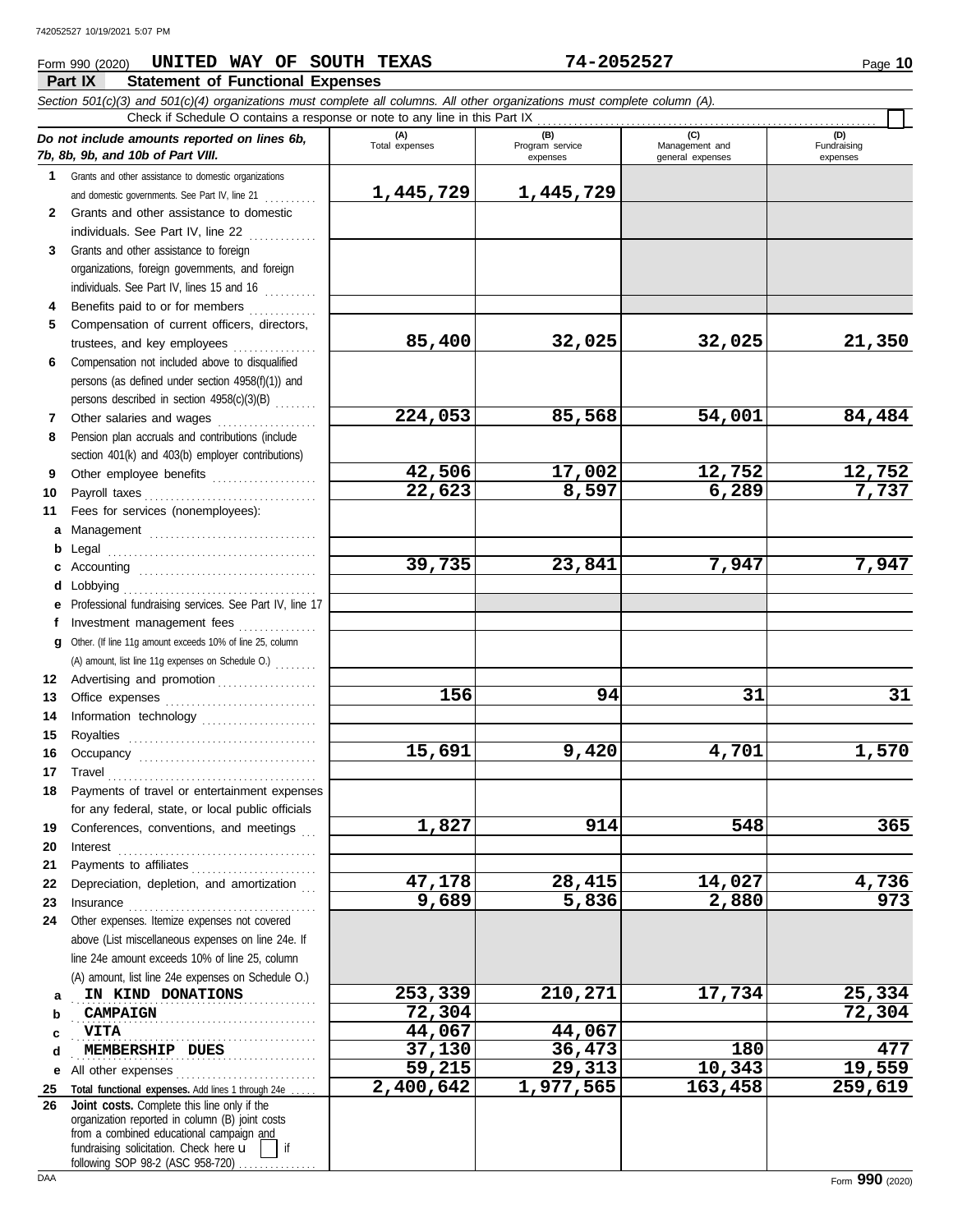**Part X Balance Sheet**

### **Form 990 (2020) UNITED WAY OF SOUTH TEXAS 74-2052527** Page 11

#### Check if Schedule O contains a response or note to any line in this Part X. **(A) (B)** Beginning of year | | End of year **877,663 1,126,070 1 1** Cash—non-interest-bearing . . . . . . . . . . . . . . . . . . . . . . . . . . . . . . . . . . . . . . . . . . . . . . . . . . . . . . . . . . . . . . Savings and temporary cash investments . . . . . . . . . . . . . . . . . . . . . . . . . . . . . . . . . . . . . . . . . . . . . . . . **839,593 835,495 2 2 1,557,756 1,482,572 3 3** Pledges and grants receivable, net . . . . . . . . . . . . . . . . . . . . . . . . . . . . . . . . . . . . . . . . . . . . . . . . . . . . . . **4,998 4 4** Accounts receivable, net . . . . . . . . . . . . . . . . . . . . . . . . . . . . . . . . . . . . . . . . . . . . . . . . . . . . . . . . . . . . . . . . . **5** Loans and other receivables from any current or former officer, director, trustee, key employee, creator or founder, substantial contributor, or 35% controlled entity or family member of any of these persons ............................. **5 6** Loans and other receivables from other disqualified persons (as defined **6** under section 4958(f)(1)), and persons described in section  $4958(c)(3)(B)$  ............. **Assets 7 7** Notes and loans receivable, net . . . . . . . . . . . . . . . . . . . . . . . . . . . . . . . . . . . . . . . . . . . . . . . . . . . . . . . . . . **8 8** Inventories for sale or use . . . . . . . . . . . . . . . . . . . . . . . . . . . . . . . . . . . . . . . . . . . . . . . . . . . . . . . . . . . . . . . . Prepaid expenses and deferred charges . . . . . . . . . . . . . . . . . . . . . . . . . . . . . . . . . . . . . . . . . . . . . . . . . **91,912 67,208 9 9 10a** Land, buildings, and equipment: cost or other basis. Complete Part VI of Schedule D ................ **10a 1,997,682 361,458 1,680,452 1,636,224 10c b** Less: accumulated depreciation . . . . . . . . . . . . . . . . . . . . . . . . **10b** Investments—publicly traded securities . . . . . . . . . . . . . . . . . . . . . . . . . . . . . . . . . . . . . . . . . . . . . . . . . . **11 11** Investments—other securities. See Part IV, line 11 . . . . . . . . . . . . . . . . . . . . . . . . . . . . . . . . . . . . . . **12 12** Investments—program-related. See Part IV, line 11 . . . . . . . . . . . . . . . . . . . . . . . . . . . . . . . . . . . . . **13 13 14** Intangible assets . . . . . . . . . . . . . . . . . . . . . . . . . . . . . . . . . . . . . . . . . . . . . . . . . . . . . . . . . . . . . . . . . . . . . . . . . **14** Other assets. See Part IV, line 11 . . . . . . . . . . . . . . . . . . . . . . . . . . . . . . . . . . . . . . . . . . . . . . . . . . . . . . . . **15 15 5,052,374 5,147,569 Total assets.** Add lines 1 through 15 (must equal line 33) . . . . . . . . . . . . . . . . . . . . . . . . . . . . . . . **16 16 81,927** 17 93,776<br>58,052 18 170,200 **17 17** Accounts payable and accrued expenses . . . . . . . . . . . . . . . . . . . . . . . . . . . . . . . . . . . . . . . . . . . . . . . . **158,052 170,200 18 18** Grants payable . . . . . . . . . . . . . . . . . . . . . . . . . . . . . . . . . . . . . . . . . . . . . . . . . . . . . . . . . . . . . . . . . . . . . . . . . . . **3,000 3,000 19** Deferred revenue . . . . . . . . . . . . . . . . . . . . . . . . . . . . . . . . . . . . . . . . . . . . . . . . . . . . . . . . . . . . . . . . . . . . . . . . **19** Tax-exempt bond liabilities . . . . . . . . . . . . . . . . . . . . . . . . . . . . . . . . . . . . . . . . . . . . . . . . . . . . . . . . . . . . . . . **20 20 21** Escrow or custodial account liability. Complete Part IV of Schedule D .................. **21 22** Loans and other payables to any current or former officer, director, **Liabilities** trustee, key employee, creator or founder, substantial contributor, or 35% controlled entity or family member of any of these persons ............................. **22** Secured mortgages and notes payable to unrelated third parties ........................ **23 23 81,600** Unsecured notes and loans payable to unrelated third parties .............................. **24 24 25** Other liabilities (including federal income tax, payables to related third parties, and other liabilities not included on lines 17-24). Complete Part X **2,704 5,693** of Schedule D . . . . . . . . . . . . . . . . . . . . . . . . . . . . . . . . . . . . . . . . . . . . . . . . . . . . . . . . . . . . . . . . . . . . . . . . . . . . **25 245,683 354,269 26 26 Total liabilities.** Add lines 17 through 25 . . . . . . . . . . . . . . . . . . . . . . . . . . . . . . . . . . . . . . . . . . . . . . . . **Organizations that follow FASB ASC 958, check here** u **X** Net Assets or Fund Balances **Net Assets or Fund Balances and complete lines 27, 28, 32, and 33. 3,520,398 3,507,007 27** Net assets without donor restrictions . . . . . . . . . . . . . . . . . . . . . . . . . . . . . . . . . . . . . . . . . . . . . . . . . . . . . **27 28 1,286,293 1,286,293 28** Net assets with donor restrictions **Organizations that do not follow FASB ASC 958, check here** u **and complete lines 29 through 33.** Capital stock or trust principal, or current funds . . . . . . . . . . . . . . . . . . . . . . . . . . . . . . . . . . . . . . . . . . **29 29** Paid-in or capital surplus, or land, building, or equipment fund ........................... **30 30 31** Retained earnings, endowment, accumulated income, or other funds ..................... **31 4,806,691 4,793,300 32** Total net assets or fund balances . . . . . . . . . . . . . . . . . . . . . . . . . . . . . . . . . . . . . . . . . . . . . . . . . . . . . . . . **32** Total liabilities and net assets/fund balances .................... **5,052,374 5,147,569 33 33**

Form **990** (2020)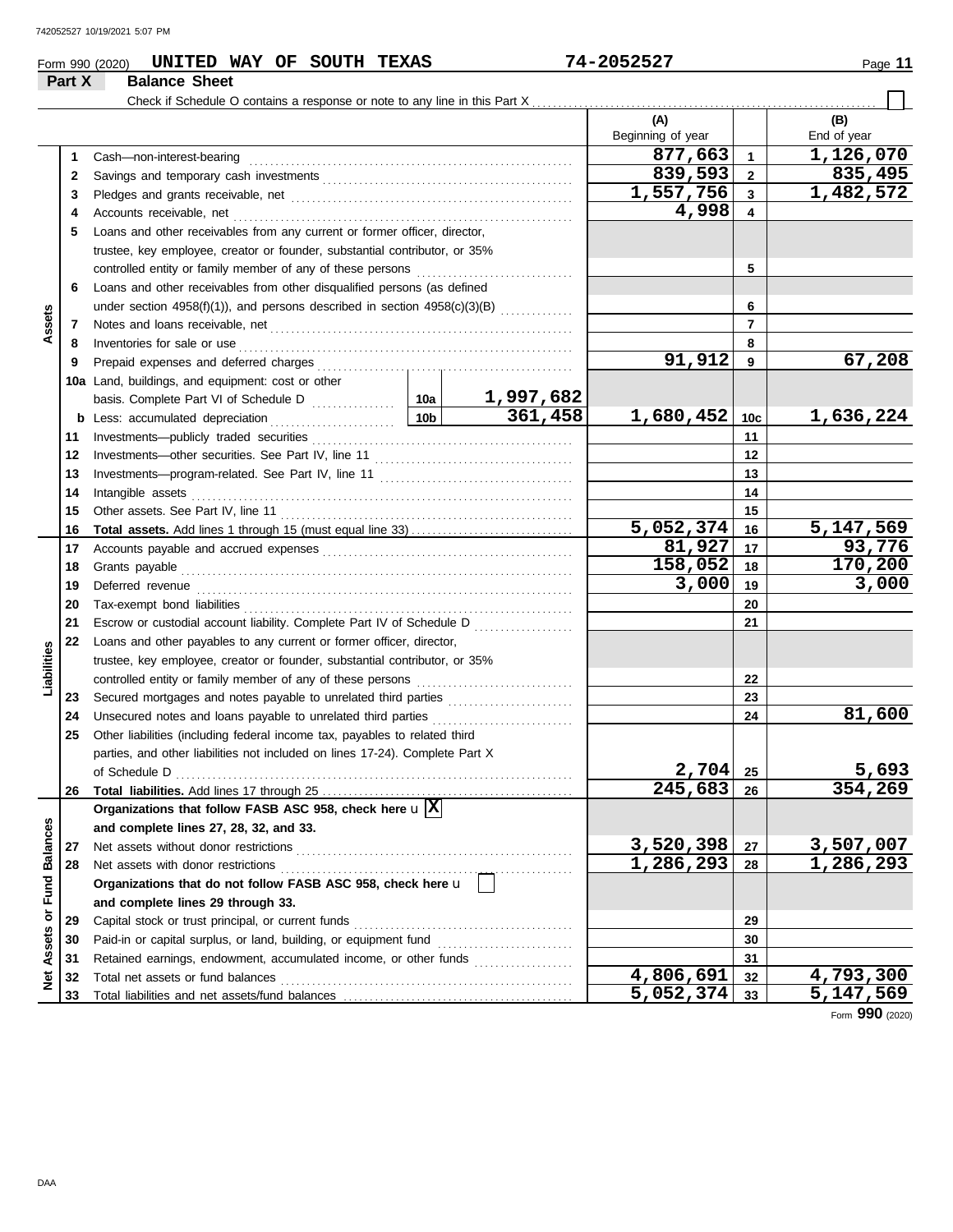|    | 74-2052527<br>Form 990 (2020) UNITED WAY OF SOUTH TEXAS                                                                                                                                                                        |                |                |            | Page 12        |
|----|--------------------------------------------------------------------------------------------------------------------------------------------------------------------------------------------------------------------------------|----------------|----------------|------------|----------------|
|    | Part XI<br><b>Reconciliation of Net Assets</b>                                                                                                                                                                                 |                |                |            |                |
|    |                                                                                                                                                                                                                                |                |                |            | $ \mathbf{x} $ |
| 1  |                                                                                                                                                                                                                                | $\mathbf{1}$   | 2,376,109      |            |                |
| 2  |                                                                                                                                                                                                                                | $\overline{2}$ | 2,400,642      |            |                |
| 3  |                                                                                                                                                                                                                                | 3              |                | $-24,533$  |                |
| 4  |                                                                                                                                                                                                                                | 4              | 4,806,691      |            |                |
| 5  |                                                                                                                                                                                                                                | 5              |                |            |                |
| 6  |                                                                                                                                                                                                                                | 6              |                |            |                |
| 7  | Investment expenses <b>constant expenses</b>                                                                                                                                                                                   | $\overline{7}$ |                |            |                |
| 8  | Prior period adjustments contains and a series of the contact of the contact of the contact of the contact of the contact of the contact of the contact of the contact of the contact of the contact of the contact of the con | 8              |                | 10,961     |                |
| 9  |                                                                                                                                                                                                                                | 9              |                |            | 181            |
| 10 | Net assets or fund balances at end of year. Combine lines 3 through 9 (must equal Part X, line                                                                                                                                 |                |                |            |                |
|    |                                                                                                                                                                                                                                | 10             | 4,793,300      |            |                |
|    | <b>Financial Statements and Reporting</b><br>Part XII                                                                                                                                                                          |                |                |            |                |
|    |                                                                                                                                                                                                                                |                |                |            |                |
|    |                                                                                                                                                                                                                                |                |                | <b>Yes</b> | No             |
| 1  | X <br>Other<br>Accounting method used to prepare the Form 990:<br>Cash<br>Accrual                                                                                                                                              |                |                |            |                |
|    | If the organization changed its method of accounting from a prior year or checked "Other," explain in                                                                                                                          |                |                |            |                |
|    | Schedule O.                                                                                                                                                                                                                    |                |                |            |                |
|    | 2a Were the organization's financial statements compiled or reviewed by an independent accountant?                                                                                                                             |                | 2a             |            | x              |
|    | If "Yes," check a box below to indicate whether the financial statements for the year were compiled or                                                                                                                         |                |                |            |                |
|    | reviewed on a separate basis, consolidated basis, or both:                                                                                                                                                                     |                |                |            |                |
|    | Separate basis<br>Consolidated basis<br>Both consolidated and separate basis                                                                                                                                                   |                |                |            |                |
|    | <b>b</b> Were the organization's financial statements audited by an independent accountant?                                                                                                                                    |                | 2 <sub>b</sub> | X          |                |
|    | If "Yes," check a box below to indicate whether the financial statements for the year were audited on a                                                                                                                        |                |                |            |                |
|    | separate basis, consolidated basis, or both:                                                                                                                                                                                   |                |                |            |                |
|    | $ \mathbf{X} $ Separate basis<br>Consolidated basis<br>  Both consolidated and separate basis                                                                                                                                  |                |                |            |                |
|    | If "Yes" to line 2a or 2b, does the organization have a committee that assumes responsibility for oversight of                                                                                                                 |                |                |            |                |
|    | the audit, review, or compilation of its financial statements and selection of an independent accountant?                                                                                                                      |                | 2c             | X          |                |
|    | If the organization changed either its oversight process or selection process during the tax year, explain on                                                                                                                  |                |                |            |                |
|    | Schedule O.                                                                                                                                                                                                                    |                |                |            |                |
|    | 3a As a result of a federal award, was the organization required to undergo an audit or audits as set forth in the                                                                                                             |                |                |            |                |
|    | Single Audit Act and OMB Circular A-133?                                                                                                                                                                                       |                | 3a             |            | x              |
|    | <b>b</b> If "Yes," did the organization undergo the required audit or audits? If the organization did not undergo the                                                                                                          |                |                |            |                |
|    | required audit or audits, explain why on Schedule O and describe any steps taken to undergo such audits                                                                                                                        |                | 3b             |            |                |
|    |                                                                                                                                                                                                                                |                |                | nnn        |                |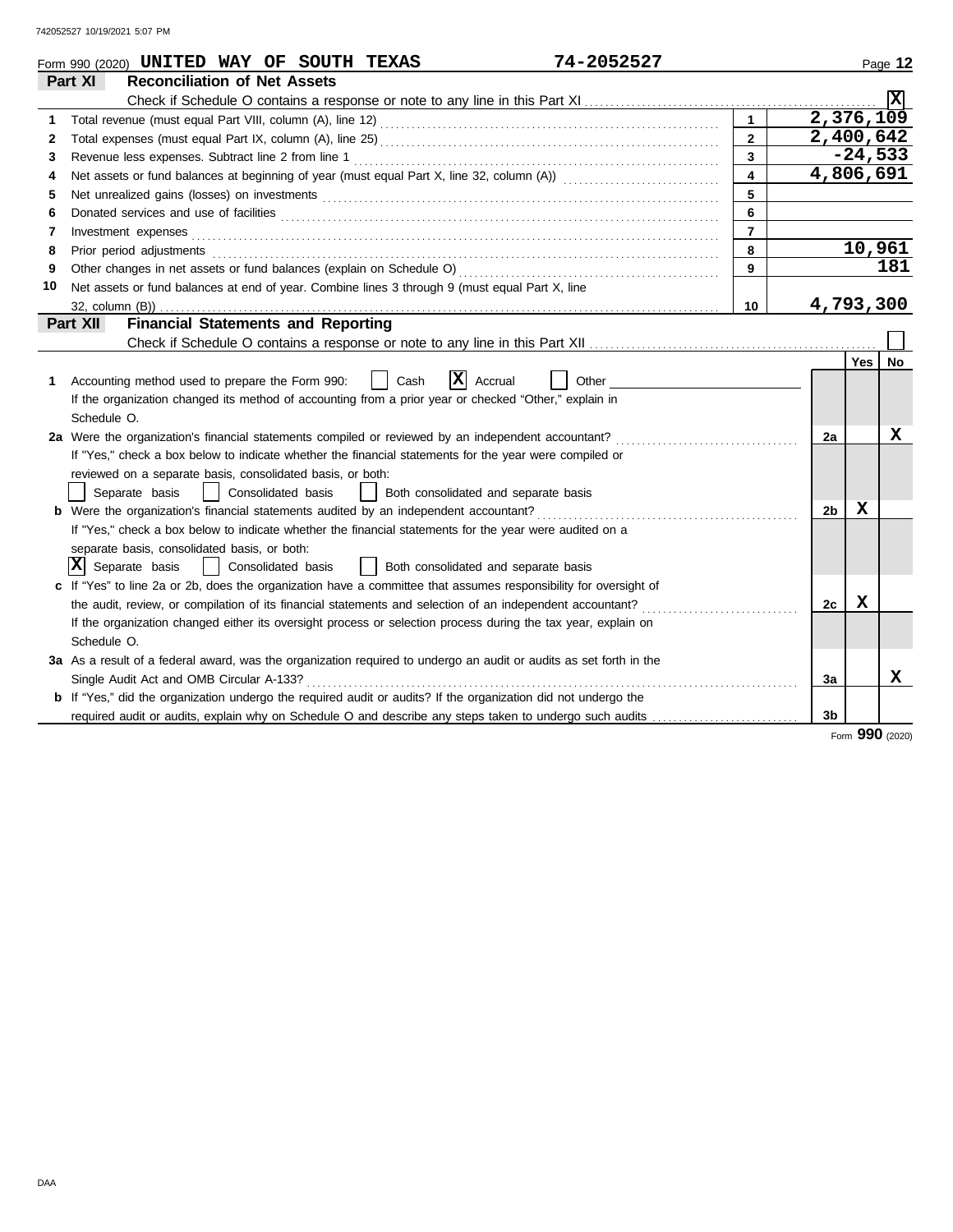| 742052527 10/19/2021 5:07 PM                           |                                                            |                                                                                                                                                                                                                                                                |                                                 |    |                                              |                    |  |  |
|--------------------------------------------------------|------------------------------------------------------------|----------------------------------------------------------------------------------------------------------------------------------------------------------------------------------------------------------------------------------------------------------------|-------------------------------------------------|----|----------------------------------------------|--------------------|--|--|
| <b>SCHEDULE A</b>                                      |                                                            |                                                                                                                                                                                                                                                                | <b>Public Charity Status and Public Support</b> |    |                                              |                    |  |  |
| (Form 990 or 990-EZ)                                   |                                                            | Complete if the organization is a section $501(c)(3)$ organization or a section $4947(a)(1)$ nonexempt charitable trust.                                                                                                                                       |                                                 |    |                                              |                    |  |  |
| Department of the Treasury<br>Internal Revenue Service |                                                            | La Attach to Form 990 or Form 990-EZ.                                                                                                                                                                                                                          |                                                 |    |                                              | Open to Public     |  |  |
|                                                        |                                                            | <b>u</b> Go to www.irs.gov/Form990 for instructions and the latest information.                                                                                                                                                                                |                                                 |    |                                              | <b>Inspection</b>  |  |  |
| Name of the organization                               |                                                            | UNITED WAY OF SOUTH TEXAS                                                                                                                                                                                                                                      |                                                 |    | Employer identification number<br>74-2052527 |                    |  |  |
| Part I                                                 |                                                            | Reason for Public Charity Status. (All organizations must complete this part.) See instructions.                                                                                                                                                               |                                                 |    |                                              |                    |  |  |
|                                                        |                                                            | The organization is not a private foundation because it is: (For lines 1 through 12, check only one box.)                                                                                                                                                      |                                                 |    |                                              |                    |  |  |
| 1                                                      |                                                            | A church, convention of churches, or association of churches described in section 170(b)(1)(A)(i).                                                                                                                                                             |                                                 |    |                                              |                    |  |  |
| 2                                                      |                                                            | A school described in section 170(b)(1)(A)(ii). (Attach Schedule E (Form 990 or 990-EZ).)                                                                                                                                                                      |                                                 |    |                                              |                    |  |  |
| 3                                                      |                                                            | A hospital or a cooperative hospital service organization described in section 170(b)(1)(A)(iii).                                                                                                                                                              |                                                 |    |                                              |                    |  |  |
| 4<br>city, and state:                                  |                                                            | A medical research organization operated in conjunction with a hospital described in section 170(b)(1)(A)(iii). Enter the hospital's name,                                                                                                                     |                                                 |    |                                              |                    |  |  |
| 5                                                      |                                                            | An organization operated for the benefit of a college or university owned or operated by a governmental unit described in                                                                                                                                      |                                                 |    |                                              |                    |  |  |
|                                                        | section 170(b)(1)(A)(iv). (Complete Part II.)              |                                                                                                                                                                                                                                                                |                                                 |    |                                              |                    |  |  |
| 6<br> x                                                |                                                            | A federal, state, or local government or governmental unit described in section 170(b)(1)(A)(v).                                                                                                                                                               |                                                 |    |                                              |                    |  |  |
| 7                                                      | described in section 170(b)(1)(A)(vi). (Complete Part II.) | An organization that normally receives a substantial part of its support from a governmental unit or from the general public                                                                                                                                   |                                                 |    |                                              |                    |  |  |
| 8                                                      |                                                            | A community trust described in section 170(b)(1)(A)(vi). (Complete Part II.)                                                                                                                                                                                   |                                                 |    |                                              |                    |  |  |
| 9                                                      |                                                            | An agricultural research organization described in section 170(b)(1)(A)(ix) operated in conjunction with a land-grant college                                                                                                                                  |                                                 |    |                                              |                    |  |  |
| university:                                            |                                                            | or university or a non-land-grant college of agriculture (see instructions). Enter the name, city, and state of the college or                                                                                                                                 |                                                 |    |                                              |                    |  |  |
| 10                                                     |                                                            | An organization that normally receives: (1) more than 33 1/3% of its support from contributions, membership fees, and gross                                                                                                                                    |                                                 |    |                                              |                    |  |  |
|                                                        |                                                            | receipts from activities related to its exempt functions, subject to certain exceptions; and (2) no more than 331/3% of its<br>support from gross investment income and unrelated business taxable income (less section 511 tax) from businesses               |                                                 |    |                                              |                    |  |  |
|                                                        |                                                            | acquired by the organization after June 30, 1975. See section 509(a)(2). (Complete Part III.)                                                                                                                                                                  |                                                 |    |                                              |                    |  |  |
| 11                                                     |                                                            | An organization organized and operated exclusively to test for public safety. See section 509(a)(4).                                                                                                                                                           |                                                 |    |                                              |                    |  |  |
| 12                                                     |                                                            | An organization organized and operated exclusively for the benefit of, to perform the functions of, or to carry out the purposes                                                                                                                               |                                                 |    |                                              |                    |  |  |
|                                                        |                                                            | of one or more publicly supported organizations described in section 509(a)(1) or section 509(a)(2). See section 509(a)(3).<br>Check the box in lines 12a through 12d that describes the type of supporting organization and complete lines 12e, 12f, and 12g. |                                                 |    |                                              |                    |  |  |
| a                                                      |                                                            | Type I. A supporting organization operated, supervised, or controlled by its supported organization(s), typically by giving                                                                                                                                    |                                                 |    |                                              |                    |  |  |
|                                                        |                                                            | the supported organization(s) the power to regularly appoint or elect a majority of the directors or trustees of the                                                                                                                                           |                                                 |    |                                              |                    |  |  |
| b                                                      |                                                            | supporting organization. You must complete Part IV, Sections A and B.<br>Type II. A supporting organization supervised or controlled in connection with its supported organization(s), by having                                                               |                                                 |    |                                              |                    |  |  |
|                                                        |                                                            | control or management of the supporting organization vested in the same persons that control or manage the supported                                                                                                                                           |                                                 |    |                                              |                    |  |  |
|                                                        |                                                            | organization(s). You must complete Part IV, Sections A and C.                                                                                                                                                                                                  |                                                 |    |                                              |                    |  |  |
|                                                        |                                                            | Type III functionally integrated. A supporting organization operated in connection with, and functionally integrated with,<br>its supported organization(s) (see instructions). You must complete Part IV, Sections A, D, and E.                               |                                                 |    |                                              |                    |  |  |
| d                                                      |                                                            | Type III non-functionally integrated. A supporting organization operated in connection with its supported organization(s)                                                                                                                                      |                                                 |    |                                              |                    |  |  |
|                                                        |                                                            | that is not functionally integrated. The organization generally must satisfy a distribution requirement and an attentiveness                                                                                                                                   |                                                 |    |                                              |                    |  |  |
| е                                                      |                                                            | requirement (see instructions). You must complete Part IV, Sections A and D, and Part V.<br>Check this box if the organization received a written determination from the IRS that it is a Type I, Type II, Type III                                            |                                                 |    |                                              |                    |  |  |
|                                                        |                                                            | functionally integrated, or Type III non-functionally integrated supporting organization.                                                                                                                                                                      |                                                 |    |                                              |                    |  |  |
| f                                                      | Enter the number of supported organizations                | Provide the following information about the supported organization(s).                                                                                                                                                                                         |                                                 |    |                                              |                    |  |  |
| g<br>(i) Name of supported                             | (ii) EIN                                                   | (iii) Type of organization                                                                                                                                                                                                                                     | (iv) Is the organization                        |    | (v) Amount of monetary                       | (vi) Amount of     |  |  |
| organization                                           |                                                            | (described on lines 1-10                                                                                                                                                                                                                                       | listed in your governing                        |    | support (see                                 | other support (see |  |  |
|                                                        |                                                            | above (see instructions))                                                                                                                                                                                                                                      | document?<br>Yes                                | No | instructions)                                | instructions)      |  |  |
| (A)                                                    |                                                            |                                                                                                                                                                                                                                                                |                                                 |    |                                              |                    |  |  |
|                                                        |                                                            |                                                                                                                                                                                                                                                                |                                                 |    |                                              |                    |  |  |
| (B)                                                    |                                                            |                                                                                                                                                                                                                                                                |                                                 |    |                                              |                    |  |  |
| (C)                                                    |                                                            |                                                                                                                                                                                                                                                                |                                                 |    |                                              |                    |  |  |
| (D)                                                    |                                                            |                                                                                                                                                                                                                                                                |                                                 |    |                                              |                    |  |  |
| (E)                                                    |                                                            |                                                                                                                                                                                                                                                                |                                                 |    |                                              |                    |  |  |
| Total                                                  |                                                            |                                                                                                                                                                                                                                                                |                                                 |    |                                              |                    |  |  |
|                                                        |                                                            |                                                                                                                                                                                                                                                                |                                                 |    |                                              |                    |  |  |

**For Paperwork Reduction Act Notice, see the Instructions for Form 990 or 990-EZ.**

**Schedule A (Form 990 or 990-EZ) 2020**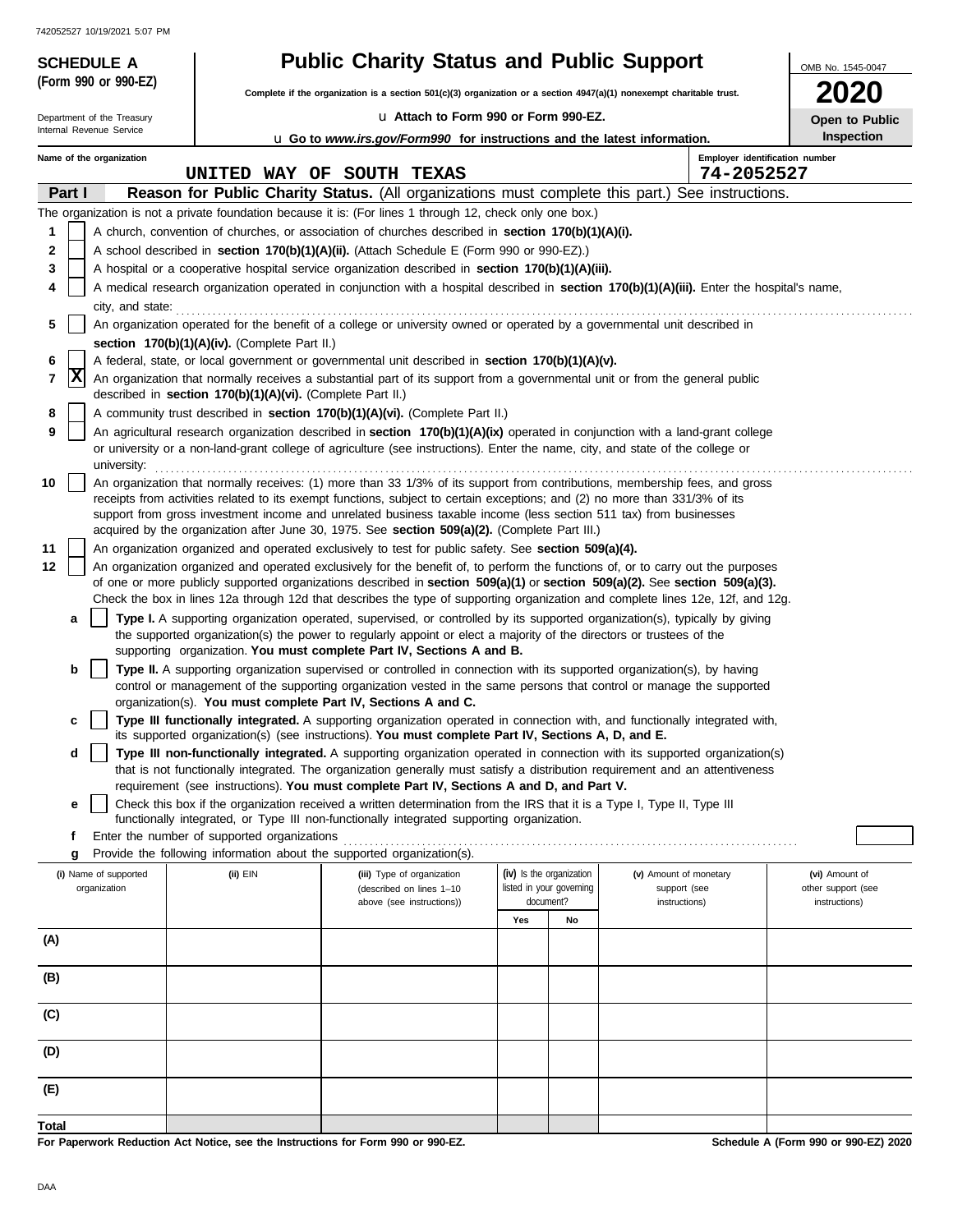#### **Section A. Public Support** each person (other than a The portion of total contributions by **Total.** Add lines 1 through 3 ............ The value of services or facilities to or expended on its behalf ............ organization's benefit and either paid Tax revenues levied for the include any "unusual grants.") .......... membership fees received. (Do not Gifts, grants, contributions, and Schedule A (Form 990 or 990-EZ) 2020 Page **2 UNITED WAY OF SOUTH TEXAS 74-2052527 4 3 2 1 (a)** 2016 **(b)** 2017 **(c)** 2018 **(d)** 2019 **(e)** 2020 (Complete only if you checked the box on line 5, 7, or 8 of Part I or if the organization failed to qualify under **Part II Support Schedule for Organizations Described in Sections 170(b)(1)(A)(iv) and 170(b)(1)(A)(vi) Calendar year (or fiscal year beginning in) (f)** Total furnished by a governmental unit to the organization without charge .............. **5** Part III. If the organization fails to qualify under the tests listed below, please complete Part III.) u **2,240,367 1,957,230 2,378,121 2,382,568 2,363,573 11,321,859 2,240,367 1,957,230 2,378,121 2,382,568 2,363,573 11,321,859**

|   | governmental unit or publicly<br>supported organization) included on<br>line 1 that exceeds 2% of the amount<br>shown on line 11, column (f) |            |            |            |            |            |            |  |  |
|---|----------------------------------------------------------------------------------------------------------------------------------------------|------------|------------|------------|------------|------------|------------|--|--|
| 6 | Public support. Subtract line 5 from line 4                                                                                                  |            |            |            |            |            | 11,321,859 |  |  |
|   | <b>Section B. Total Support</b>                                                                                                              |            |            |            |            |            |            |  |  |
|   | Calendar year (or fiscal year beginning in)<br>$\mathbf{u}$                                                                                  | (a) $2016$ | (b) $2017$ | $(c)$ 2018 | $(d)$ 2019 | (e) $2020$ | (f) Total  |  |  |
| 7 | Amounts from line 4                                                                                                                          | 2,240,367  | 1,957,230  | 2,378,121  | 2,382,568  | 2,363,573  | 11,321,859 |  |  |
| 8 | Gross income from interest, dividends,<br>payments received on securities loans,<br>rents, royalties, and income from<br>similar sources     | 14,437     | 11,573     |            |            | 5,596      | 31,606     |  |  |
| 9 | Net income from unrelated business                                                                                                           |            |            |            |            |            |            |  |  |

|    | activities, whether or not the business<br>is regularly carried on                                    |  |
|----|-------------------------------------------------------------------------------------------------------|--|
| 10 | Other income. Do not include gain or<br>loss from the sale of capital assets<br>(Explain in Part VI.) |  |
| 11 | Total support. Add lines 7 through 10                                                                 |  |

|    | <b>Total support.</b> Add lines 7 through 10                                                                                    |  |  |  |  |  |  | 11,356,819 |  |  |
|----|---------------------------------------------------------------------------------------------------------------------------------|--|--|--|--|--|--|------------|--|--|
| 12 | Gross receipts from related activities, etc. (see instructions)                                                                 |  |  |  |  |  |  | 24,833     |  |  |
| 13 | First 5 years. If the Form 990 is for the organization's first, second, third, fourth, or fifth tax year as a section 501(c)(3) |  |  |  |  |  |  |            |  |  |
|    |                                                                                                                                 |  |  |  |  |  |  |            |  |  |
|    | Section C. Computation of Public Support Percentage                                                                             |  |  |  |  |  |  |            |  |  |
|    | Public support percentage for 2020 (line 6, column (f) divided by line 11, column (f)                                           |  |  |  |  |  |  |            |  |  |

| 14  |                                                                                                                                                                                                                                | 14 | 99.69%                                        |
|-----|--------------------------------------------------------------------------------------------------------------------------------------------------------------------------------------------------------------------------------|----|-----------------------------------------------|
| 15  |                                                                                                                                                                                                                                | 15 | 99.71%                                        |
| 16а | 33 1/3% support test-2020. If the organization did not check the box on line 13, and line 14 is 33 1/3% or more, check this                                                                                                    |    |                                               |
|     | box and stop here. The organization qualifies as a publicly supported organization [111] content to the content of the content of the state of the state of the state of the state of the state of the state of the state of t |    | $\blacktriangleright \overline{\mathbf{X}}$   |
| b   | 33 1/3% support test—2019. If the organization did not check a box on line 13 or 16a, and line 15 is 33 1/3% or more, check                                                                                                    |    |                                               |
|     |                                                                                                                                                                                                                                |    | $\blacktriangleright \Box$                    |
| 17a | 10%-facts-and-circumstances test-2020. If the organization did not check a box on line 13, 16a, or 16b, and line 14 is                                                                                                         |    |                                               |
|     | 10% or more, and if the organization meets the "facts-and-circumstances" test, check this box and <b>stop here.</b> Explain in                                                                                                 |    |                                               |
|     | Part VI how the organization meets the "facts-and-circumstances" test. The organization qualifies as a publicly supported                                                                                                      |    |                                               |
|     | organization                                                                                                                                                                                                                   |    | $\blacktriangleright$ $\Box$                  |
| b   | 10%-facts-and-circumstances test-2019. If the organization did not check a box on line 13, 16a, 16b, or 17a, and line                                                                                                          |    |                                               |
|     | 15 is 10% or more, and if the organization meets the "facts-and-circumstances" test, check this box and stop here. Explain                                                                                                     |    |                                               |
|     | in Part VI how the organization meets the "facts-and-circumstances" test. The organization qualifies as a publicly supported                                                                                                   |    |                                               |
|     | organization                                                                                                                                                                                                                   |    | $\blacktriangleright \Box$                    |
| 18  | <b>Private foundation.</b> If the organization did not check a box on line 13, 16a, 16b, 17a, or 17b, check this box and see                                                                                                   |    |                                               |
|     | instructions                                                                                                                                                                                                                   |    | $\blacktriangleright$ $\parallel$ $\parallel$ |
|     |                                                                                                                                                                                                                                |    |                                               |

**Schedule A (Form 990 or 990-EZ) 2020**

**3,354 3,354**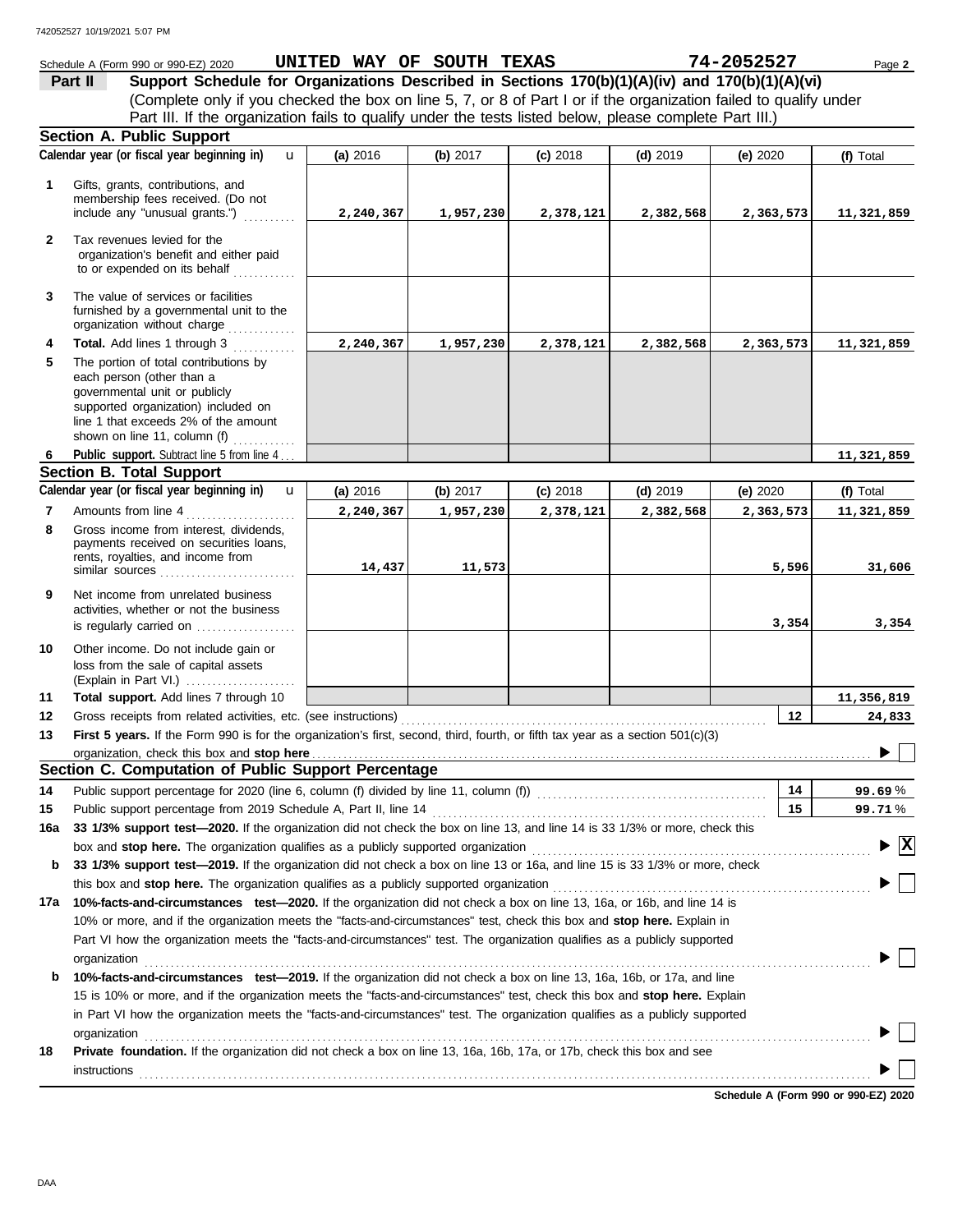#### Schedule A (Form 990 or 990-EZ) 2020 Page **3 UNITED WAY OF SOUTH TEXAS 74-2052527**

**Part III Support Schedule for Organizations Described in Section 509(a)(2)** (Complete only if you checked the box on line 10 of Part I or if the organization failed to qualify under Part II. If the organization fails to qualify under the tests listed below, please complete Part II.)

|              | <b>Section A. Public Support</b>                                                                                                  |            |            |            |            |            |                          |
|--------------|-----------------------------------------------------------------------------------------------------------------------------------|------------|------------|------------|------------|------------|--------------------------|
|              | Calendar year (or fiscal year beginning in)<br>u                                                                                  | (a) 2016   | (b) 2017   | $(c)$ 2018 | $(d)$ 2019 | (e) 2020   | (f) Total                |
| $\mathbf{1}$ | Gifts, grants, contributions, and membership fees                                                                                 |            |            |            |            |            |                          |
|              | received. (Do not include any "unusual grants.")                                                                                  |            |            |            |            |            |                          |
| $\mathbf{2}$ | Gross receipts from admissions, merchandise                                                                                       |            |            |            |            |            |                          |
|              | sold or services performed, or facilities<br>furnished in any activity that is related to the                                     |            |            |            |            |            |                          |
|              | organization's tax-exempt purpose                                                                                                 |            |            |            |            |            |                          |
| 3            | Gross receipts from activities that are not an                                                                                    |            |            |            |            |            |                          |
|              | unrelated trade or business under section 513                                                                                     |            |            |            |            |            |                          |
| 4            | Tax revenues levied for the                                                                                                       |            |            |            |            |            |                          |
|              | organization's benefit and either paid                                                                                            |            |            |            |            |            |                          |
|              | to or expended on its behalf                                                                                                      |            |            |            |            |            |                          |
| 5            | The value of services or facilities                                                                                               |            |            |            |            |            |                          |
|              | furnished by a governmental unit to the                                                                                           |            |            |            |            |            |                          |
|              | organization without charge                                                                                                       |            |            |            |            |            |                          |
| 6            | Total. Add lines 1 through 5<br>.                                                                                                 |            |            |            |            |            |                          |
|              | <b>7a</b> Amounts included on lines 1, 2, and 3<br>received from disqualified persons                                             |            |            |            |            |            |                          |
| b            | Amounts included on lines 2 and 3                                                                                                 |            |            |            |            |            |                          |
|              | received from other than disqualified                                                                                             |            |            |            |            |            |                          |
|              | persons that exceed the greater of \$5,000<br>or 1% of the amount on line 13 for the year                                         |            |            |            |            |            |                          |
| c            | Add lines 7a and 7b                                                                                                               |            |            |            |            |            |                          |
| 8            | .<br>Public support. (Subtract line 7c from                                                                                       |            |            |            |            |            |                          |
|              | line 6.) $\ldots$ $\ldots$ $\ldots$ $\ldots$ $\ldots$ $\ldots$ $\ldots$ $\ldots$                                                  |            |            |            |            |            |                          |
|              | <b>Section B. Total Support</b>                                                                                                   |            |            |            |            |            |                          |
|              | Calendar year (or fiscal year beginning in)<br>$\mathbf{u}$                                                                       | (a) $2016$ | (b) $2017$ | $(c)$ 2018 | $(d)$ 2019 | (e) $2020$ | (f) Total                |
| 9            | Amounts from line 6                                                                                                               |            |            |            |            |            |                          |
|              |                                                                                                                                   |            |            |            |            |            |                          |
| 10a          | Gross income from interest, dividends,<br>payments received on securities loans, rents,                                           |            |            |            |            |            |                          |
|              | royalties, and income from similar sources                                                                                        |            |            |            |            |            |                          |
| b            | Unrelated business taxable income (less                                                                                           |            |            |            |            |            |                          |
|              | section 511 taxes) from businesses                                                                                                |            |            |            |            |            |                          |
|              | acquired after June 30, 1975                                                                                                      |            |            |            |            |            |                          |
| c            | Add lines 10a and 10b                                                                                                             |            |            |            |            |            |                          |
|              |                                                                                                                                   |            |            |            |            |            |                          |
| 11           | Net income from unrelated business<br>activities not included in line 10b, whether                                                |            |            |            |            |            |                          |
|              | or not the business is regularly carried on                                                                                       |            |            |            |            |            |                          |
| 12           | Other income. Do not include gain or                                                                                              |            |            |            |            |            |                          |
|              | loss from the sale of capital assets                                                                                              |            |            |            |            |            |                          |
|              | (Explain in Part VI.)                                                                                                             |            |            |            |            |            |                          |
| 13           | Total support. (Add lines 9, 10c, 11,                                                                                             |            |            |            |            |            |                          |
|              | and 12.) $\ldots$                                                                                                                 |            |            |            |            |            |                          |
| 14           | First 5 years. If the Form 990 is for the organization's first, second, third, fourth, or fifth tax year as a section 501(c)(3)   |            |            |            |            |            |                          |
|              | organization, check this box and stop here                                                                                        |            |            |            |            |            |                          |
|              | Section C. Computation of Public Support Percentage                                                                               |            |            |            |            |            |                          |
| 15           | Public support percentage for 2020 (line 8, column (f), divided by line 13, column (f)) [[[[[[[[[[[[[[[[[[[[[                     |            |            |            |            | 15         | %                        |
| 16           | Section D. Computation of Investment Income Percentage                                                                            |            |            |            |            | 16         | %                        |
|              |                                                                                                                                   |            |            |            |            | 17         |                          |
| 17           |                                                                                                                                   |            |            |            |            | 18         | %                        |
| 18           | Investment income percentage from 2019 Schedule A, Part III, line 17                                                              |            |            |            |            |            | %                        |
| 19a          | 33 1/3% support tests-2020. If the organization did not check the box on line 14, and line 15 is more than 33 1/3%, and line      |            |            |            |            |            | $\overline{\phantom{a}}$ |
|              | 33 1/3% support tests—2019. If the organization did not check a box on line 14 or line 19a, and line 16 is more than 33 1/3%, and |            |            |            |            |            |                          |
| b            |                                                                                                                                   |            |            |            |            |            |                          |
|              |                                                                                                                                   |            |            |            |            |            |                          |
| 20           |                                                                                                                                   |            |            |            |            |            |                          |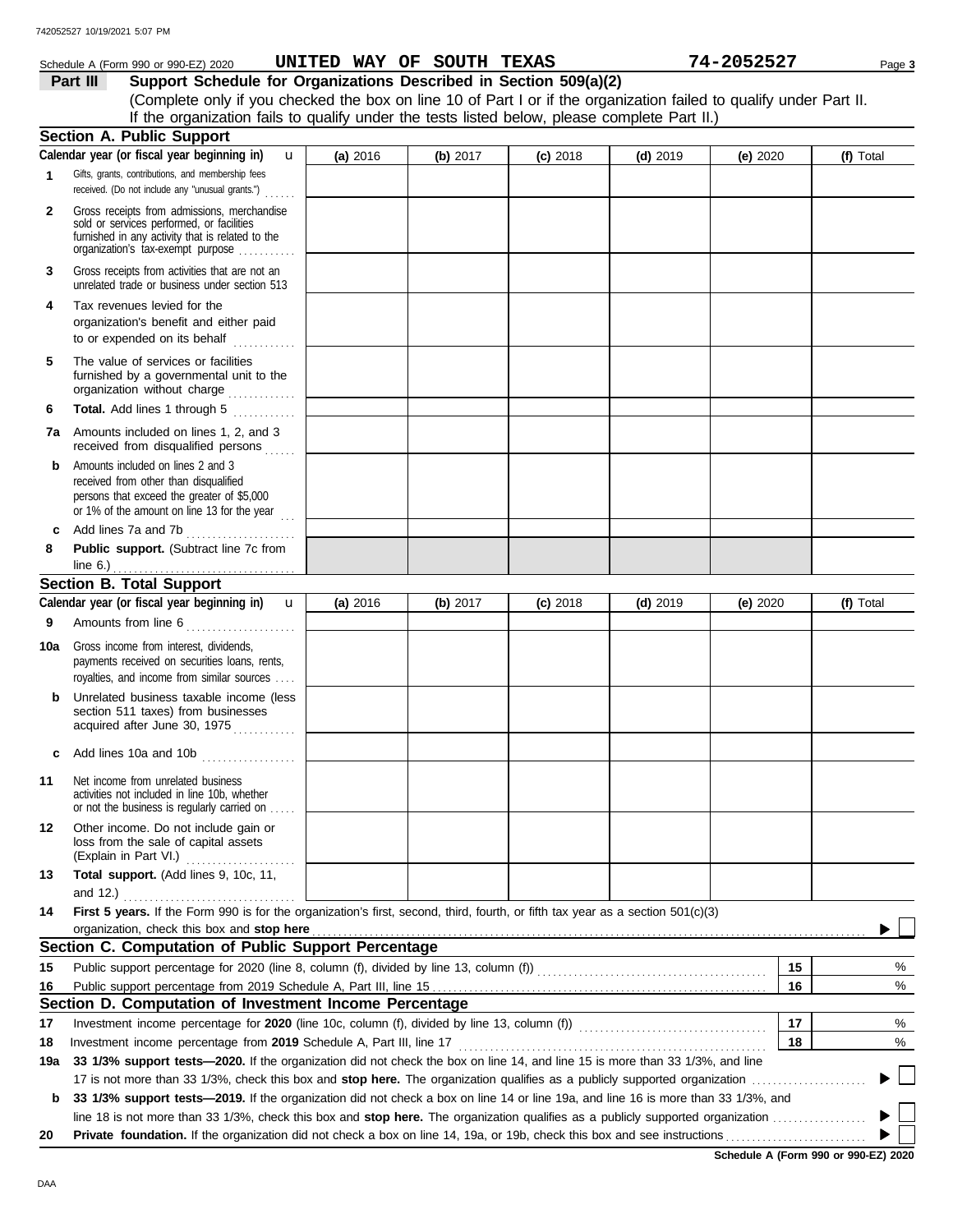|     | UNITED WAY OF SOUTH TEXAS<br>Schedule A (Form 990 or 990-EZ) 2020                                                   | 74-2052527      |     | Page 4 |
|-----|---------------------------------------------------------------------------------------------------------------------|-----------------|-----|--------|
|     | Part IV<br><b>Supporting Organizations</b>                                                                          |                 |     |        |
|     | (Complete only if you checked a box in line 12 on Part I. If you checked box 12a, Part I, complete Sections A       |                 |     |        |
|     | and B. If you checked box 12b, Part I, complete Sections A and C. If you checked box 12c, Part I, complete          |                 |     |        |
|     | Sections A, D, and E. If you checked box 12d, Part I, complete Sections A and D, and complete Part V.)              |                 |     |        |
|     | <b>Section A. All Supporting Organizations</b>                                                                      |                 |     |        |
|     |                                                                                                                     |                 | Yes | No     |
| 1   | Are all of the organization's supported organizations listed by name in the organization's governing                |                 |     |        |
|     | documents? If "No," describe in Part VI how the supported organizations are designated. If designated by            |                 |     |        |
|     | class or purpose, describe the designation. If historic and continuing relationship, explain.                       | 1               |     |        |
| 2   | Did the organization have any supported organization that does not have an IRS determination of status              |                 |     |        |
|     | under section 509(a)(1) or (2)? If "Yes," explain in Part VI how the organization determined that the supported     |                 |     |        |
|     | organization was described in section 509(a)(1) or (2).                                                             | $\mathbf{2}$    |     |        |
| За  | Did the organization have a supported organization described in section $501(c)(4)$ , (5), or (6)? If "Yes," answer |                 |     |        |
|     | lines 3b and 3c below.                                                                                              | 3a              |     |        |
| b   | Did the organization confirm that each supported organization qualified under section $501(c)(4)$ , (5), or (6) and |                 |     |        |
|     | satisfied the public support tests under section 509(a)(2)? If "Yes," describe in Part VI when and how the          |                 |     |        |
|     | organization made the determination.                                                                                | 3b              |     |        |
| c   | Did the organization ensure that all support to such organizations was used exclusively for section $170(c)(2)(B)$  |                 |     |        |
|     | purposes? If "Yes," explain in Part VI what controls the organization put in place to ensure such use.              | 3c              |     |        |
| 4a  | Was any supported organization not organized in the United States ("foreign supported organization")? If            |                 |     |        |
|     | "Yes," and if you checked 12a or 12b in Part I, answer (b) and (c) below.                                           | 4a              |     |        |
| b   | Did the organization have ultimate control and discretion in deciding whether to make grants to the foreign         |                 |     |        |
|     | supported organization? If "Yes," describe in Part VI how the organization had such control and discretion          |                 |     |        |
|     | despite being controlled or supervised by or in connection with its supported organizations.                        | 4b              |     |        |
| c   | Did the organization support any foreign supported organization that does not have an IRS determination             |                 |     |        |
|     | under sections $501(c)(3)$ and $509(a)(1)$ or (2)? If "Yes," explain in Part VI what controls the organization used |                 |     |        |
|     | to ensure that all support to the foreign supported organization was used exclusively for section $170(c)(2)(B)$    |                 |     |        |
|     | purposes.                                                                                                           | 4c              |     |        |
| 5a  | Did the organization add, substitute, or remove any supported organizations during the tax year? If "Yes,"          |                 |     |        |
|     | answer lines 5b and 5c below (if applicable). Also, provide detail in Part VI, including (i) the names and EIN      |                 |     |        |
|     | numbers of the supported organizations added, substituted, or removed; (ii) the reasons for each such action;       |                 |     |        |
|     | (iii) the authority under the organization's organizing document authorizing such action; and (iv) how the action   |                 |     |        |
|     | was accomplished (such as by amendment to the organizing document).                                                 | 5a              |     |        |
| b   | Type I or Type II only. Was any added or substituted supported organization part of a class already                 |                 |     |        |
|     | designated in the organization's organizing document?                                                               | 5b              |     |        |
| с   | <b>Substitutions only.</b> Was the substitution the result of an event beyond the organization's control?           | 5c              |     |        |
|     | Did the organization provide support (whether in the form of grants or the provision of services or facilities) to  |                 |     |        |
|     | anyone other than (i) its supported organizations, (ii) individuals that are part of the charitable class benefited |                 |     |        |
|     | by one or more of its supported organizations, or (iii) other supporting organizations that also support or         |                 |     |        |
|     | benefit one or more of the filing organization's supported organizations? If "Yes," provide detail in Part VI.      | 6               |     |        |
| 7   | Did the organization provide a grant, loan, compensation, or other similar payment to a substantial contributor     |                 |     |        |
|     | (as defined in section $4958(c)(3)(C)$ ), a family member of a substantial contributor, or a 35% controlled entity  |                 |     |        |
|     | with regard to a substantial contributor? If "Yes," complete Part I of Schedule L (Form 990 or 990-EZ).             | 7               |     |        |
| 8   | Did the organization make a loan to a disqualified person (as defined in section 4958) not described in line 7?     |                 |     |        |
|     | If "Yes," complete Part I of Schedule L (Form 990 or 990-EZ).                                                       | 8               |     |        |
| 9а  | Was the organization controlled directly or indirectly at any time during the tax year by one or more               |                 |     |        |
|     | disqualified persons, as defined in section 4946 (other than foundation managers and organizations                  |                 |     |        |
|     | described in section 509(a)(1) or (2))? If "Yes," provide detail in Part VI.                                        | 9а              |     |        |
| b   | Did one or more disqualified persons (as defined in line 9a) hold a controlling interest in any entity in which     |                 |     |        |
|     | the supporting organization had an interest? If "Yes," provide detail in Part VI.                                   | 9b              |     |        |
| c   | Did a disqualified person (as defined in line 9a) have an ownership interest in, or derive any personal benefit     |                 |     |        |
|     | from, assets in which the supporting organization also had an interest? If "Yes," provide detail in Part VI.        | 9с              |     |        |
| 10a | Was the organization subject to the excess business holdings rules of section 4943 because of section               |                 |     |        |
|     | 4943(f) (regarding certain Type II supporting organizations, and all Type III non-functionally integrated           |                 |     |        |
|     | supporting organizations)? If "Yes," answer line 10b below.                                                         | 10a             |     |        |
| b   | Did the organization have any excess business holdings in the tax year? (Use Schedule C, Form 4720, to              | 10 <sub>b</sub> |     |        |
|     | determine whether the organization had excess business holdings.)                                                   |                 |     |        |

**Schedule A (Form 990 or 990-EZ) 2020**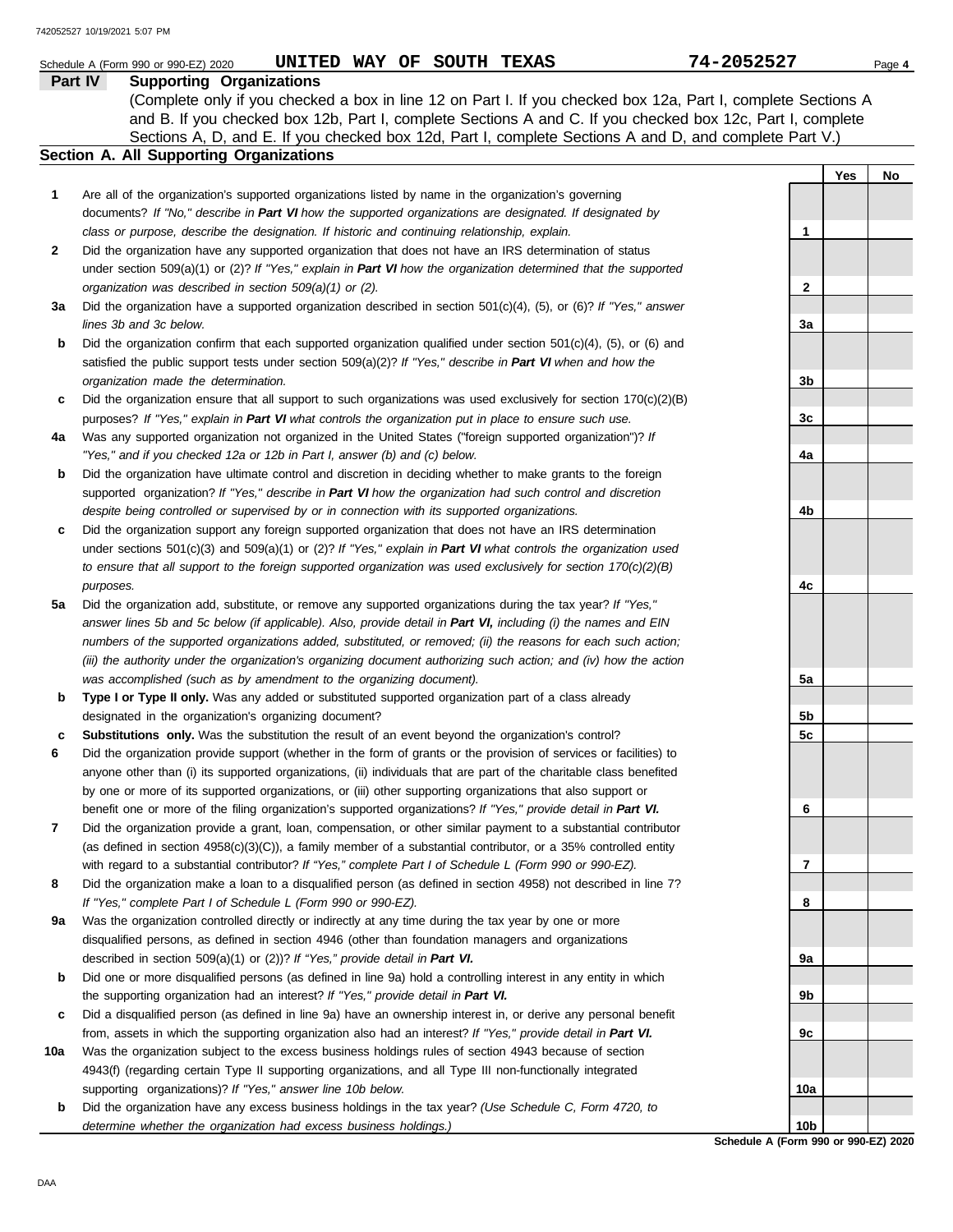|    | UNITED WAY OF SOUTH TEXAS<br>Schedule A (Form 990 or 990-EZ) 2020                                                                                                                                                            | 74-2052527      |     | Page 5 |
|----|------------------------------------------------------------------------------------------------------------------------------------------------------------------------------------------------------------------------------|-----------------|-----|--------|
|    | <b>Supporting Organizations (continued)</b><br><b>Part IV</b>                                                                                                                                                                |                 |     |        |
|    |                                                                                                                                                                                                                              |                 | Yes | No     |
| 11 | Has the organization accepted a gift or contribution from any of the following persons?                                                                                                                                      |                 |     |        |
| a  | A person who directly or indirectly controls, either alone or together with persons described in lines 11b and                                                                                                               |                 |     |        |
|    | 11c below, the governing body of a supported organization?                                                                                                                                                                   | 11a             |     |        |
| b  | A family member of a person described in line 11a above?<br>A 35% controlled entity of a person described in line 11a or 11b above? If "Yes" to line 11a, 11b, or 11c, provide                                               | 11 <sub>b</sub> |     |        |
| c  | detail in Part VI.                                                                                                                                                                                                           | 11c             |     |        |
|    | Section B. Type I Supporting Organizations                                                                                                                                                                                   |                 |     |        |
|    |                                                                                                                                                                                                                              |                 | Yes | No     |
| 1  | Did the governing body, members of the governing body, officers acting in their official capacity, or membership of one or                                                                                                   |                 |     |        |
|    | more supported organizations have the power to regularly appoint or elect at least a majority of the organization's officers,                                                                                                |                 |     |        |
|    | directors, or trustees at all times during the tax year? If "No," describe in Part VI how the supported organization(s)                                                                                                      |                 |     |        |
|    | effectively operated, supervised, or controlled the organization's activities. If the organization had more than one supported                                                                                               |                 |     |        |
|    | organization, describe how the powers to appoint and/or remove officers, directors, or trustees were allocated among the                                                                                                     |                 |     |        |
|    | supported organizations and what conditions or restrictions, if any, applied to such powers during the tax year.                                                                                                             | 1               |     |        |
| 2  | Did the organization operate for the benefit of any supported organization other than the supported                                                                                                                          |                 |     |        |
|    | organization(s) that operated, supervised, or controlled the supporting organization? If "Yes," explain in Part                                                                                                              |                 |     |        |
|    | VI how providing such benefit carried out the purposes of the supported organization(s) that operated,                                                                                                                       |                 |     |        |
|    | supervised, or controlled the supporting organization.                                                                                                                                                                       | 2               |     |        |
|    | Section C. Type II Supporting Organizations                                                                                                                                                                                  |                 |     |        |
|    |                                                                                                                                                                                                                              |                 | Yes | No     |
| 1  | Were a majority of the organization's directors or trustees during the tax year also a majority of the directors                                                                                                             |                 |     |        |
|    | or trustees of each of the organization's supported organization(s)? If "No," describe in Part VI how control                                                                                                                |                 |     |        |
|    | or management of the supporting organization was vested in the same persons that controlled or managed                                                                                                                       |                 |     |        |
|    | the supported organization(s).                                                                                                                                                                                               | 1               |     |        |
|    | Section D. All Type III Supporting Organizations                                                                                                                                                                             |                 |     |        |
|    |                                                                                                                                                                                                                              |                 | Yes | No     |
| 1  | Did the organization provide to each of its supported organizations, by the last day of the fifth month of the                                                                                                               |                 |     |        |
|    | organization's tax year, (i) a written notice describing the type and amount of support provided during the prior tax                                                                                                        |                 |     |        |
|    | year, (ii) a copy of the Form 990 that was most recently filed as of the date of notification, and (iii) copies of the                                                                                                       |                 |     |        |
|    | organization's governing documents in effect on the date of notification, to the extent not previously provided?                                                                                                             | 1               |     |        |
| 2  | Were any of the organization's officers, directors, or trustees either (i) appointed or elected by the supported                                                                                                             |                 |     |        |
|    | organization(s) or (ii) serving on the governing body of a supported organization? If "No," explain in Part VI how                                                                                                           |                 |     |        |
|    | the organization maintained a close and continuous working relationship with the supported organization(s).                                                                                                                  | 2               |     |        |
|    | By reason of the relationship described in line 2, above, did the organization's supported organizations have                                                                                                                |                 |     |        |
|    | a significant voice in the organization's investment policies and in directing the use of the organization's                                                                                                                 |                 |     |        |
|    | income or assets at all times during the tax year? If "Yes," describe in Part VI the role the organization's                                                                                                                 |                 |     |        |
|    | supported organizations played in this regard.                                                                                                                                                                               | 3               |     |        |
|    | Section E. Type III Functionally-Integrated Supporting Organizations                                                                                                                                                         |                 |     |        |
| 1  | Check the box next to the method that the organization used to satisfy the Integral Part Test during the year (see instructions).                                                                                            |                 |     |        |
| а  | The organization satisfied the Activities Test. Complete line 2 below.                                                                                                                                                       |                 |     |        |
| b  | The organization is the parent of each of its supported organizations. Complete line 3 below.                                                                                                                                |                 |     |        |
| c  | The organization supported a governmental entity. Describe in Part VI how you supported a governmental entity (see instructions).                                                                                            |                 |     |        |
| 2  | Activities Test. Answer lines 2a and 2b below.                                                                                                                                                                               |                 | Yes | No     |
| а  | Did substantially all of the organization's activities during the tax year directly further the exempt purposes of                                                                                                           |                 |     |        |
|    | the supported organization(s) to which the organization was responsive? If "Yes," then in Part VI identify<br>those supported organizations and explain how these activities directly furthered their exempt purposes,       |                 |     |        |
|    |                                                                                                                                                                                                                              |                 |     |        |
|    | how the organization was responsive to those supported organizations, and how the organization determined<br>that these activities constituted substantially all of its activities.                                          | 2a              |     |        |
|    | Did the activities described in line 2a, above, constitute activities that, but for the organization's involvement,                                                                                                          |                 |     |        |
| b  |                                                                                                                                                                                                                              |                 |     |        |
|    | one or more of the organization's supported organization(s) would have been engaged in? If "Yes," explain in<br>Part VI the reasons for the organization's position that its supported organization(s) would have engaged in |                 |     |        |
|    |                                                                                                                                                                                                                              | 2b              |     |        |
|    | these activities but for the organization's involvement.<br>Parent of Supported Organizations. Answer lines 3a and 3b below.                                                                                                 |                 |     |        |
| 3  | Did the organization have the power to regularly appoint or elect a majority of the officers, directors, or                                                                                                                  |                 |     |        |
| а  | trustees of each of the supported organizations? If "Yes" or "No," provide details in Part VI.                                                                                                                               | За              |     |        |
|    |                                                                                                                                                                                                                              |                 |     |        |

|     | Did the organization exercise a substantial degree of direction over the policies, programs, and activities of each |                                      |  |
|-----|---------------------------------------------------------------------------------------------------------------------|--------------------------------------|--|
|     | of its supported organizations? If "Yes," describe in Part VI the role played by the organization in this regard.   | 3 <sub>b</sub>                       |  |
| DAA |                                                                                                                     | Schedule A (Form 990 or 990-EZ) 2020 |  |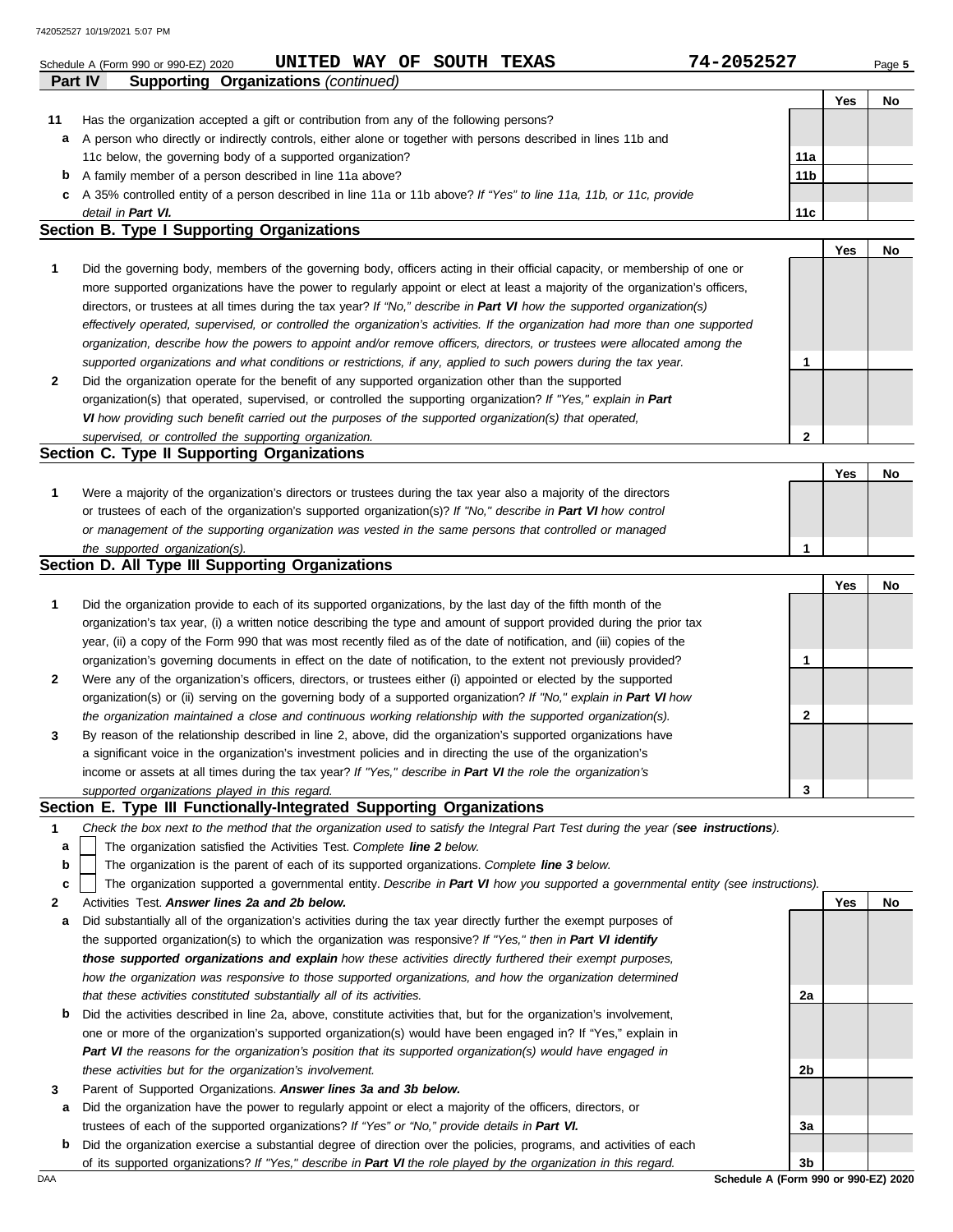|               | UNITED WAY OF SOUTH TEXAS<br>Schedule A (Form 990 or 990-EZ) 2020                                                                |                         | 74-2052527     | Page 6                         |
|---------------|----------------------------------------------------------------------------------------------------------------------------------|-------------------------|----------------|--------------------------------|
| <b>Part V</b> | Type III Non-Functionally Integrated 509(a)(3) Supporting Organizations                                                          |                         |                |                                |
| $\mathbf{1}$  | Check here if the organization satisfied the Integral Part Test as a qualifying trust on Nov. 20, 1970 (explain in Part VI). See |                         |                |                                |
|               | instructions. All other Type III non-functionally integrated supporting organizations must complete Sections A through E.        |                         |                |                                |
|               | Section A - Adjusted Net Income                                                                                                  |                         | (A) Prior Year | (B) Current Year<br>(optional) |
| $\mathbf 1$   | Net short-term capital gain                                                                                                      | 1                       |                |                                |
| $\mathbf{2}$  | Recoveries of prior-year distributions                                                                                           | $\mathbf 2$             |                |                                |
| 3             | Other gross income (see instructions)                                                                                            | 3                       |                |                                |
| 4             | Add lines 1 through 3.                                                                                                           | 4                       |                |                                |
| 5             | Depreciation and depletion                                                                                                       | 5                       |                |                                |
| 6             | Portion of operating expenses paid or incurred for production or collection of                                                   |                         |                |                                |
|               | gross income or for management, conservation, or maintenance of property                                                         |                         |                |                                |
|               | held for production of income (see instructions)                                                                                 | 6                       |                |                                |
| $\mathbf{7}$  | Other expenses (see instructions)                                                                                                | $\overline{7}$          |                |                                |
| 8             | Adjusted Net Income (subtract lines 5, 6, and 7 from line 4)                                                                     | 8                       |                |                                |
|               | Section B - Minimum Asset Amount                                                                                                 |                         | (A) Prior Year | (B) Current Year<br>(optional) |
| 1             | Aggregate fair market value of all non-exempt-use assets (see                                                                    |                         |                |                                |
|               | instructions for short tax year or assets held for part of year):                                                                |                         |                |                                |
|               | <b>a</b> Average monthly value of securities                                                                                     | 1a                      |                |                                |
|               | <b>b</b> Average monthly cash balances                                                                                           | 1b                      |                |                                |
|               | c Fair market value of other non-exempt-use assets                                                                               | 1 <sub>c</sub>          |                |                                |
|               | d Total (add lines 1a, 1b, and 1c)                                                                                               | 1 <sub>d</sub>          |                |                                |
|               | <b>e</b> Discount claimed for blockage or other factors                                                                          |                         |                |                                |
|               | (explain in detail in Part VI):                                                                                                  |                         |                |                                |
| $\mathbf{2}$  | Acquisition indebtedness applicable to non-exempt-use assets                                                                     | $\mathbf{2}$            |                |                                |
| 3             | Subtract line 2 from line 1d.                                                                                                    | 3                       |                |                                |
| 4             | Cash deemed held for exempt use. Enter 0.015 of line 3 (for greater amount,                                                      |                         |                |                                |
|               | see instructions).                                                                                                               | 4                       |                |                                |
| 5.            | Net value of non-exempt-use assets (subtract line 4 from line 3)                                                                 | 5                       |                |                                |
| 6             | Multiply line 5 by 0.035.                                                                                                        | 6                       |                |                                |
| $\mathbf{7}$  | Recoveries of prior-year distributions                                                                                           | $\overline{\mathbf{r}}$ |                |                                |
| 8             | <b>Minimum Asset Amount</b> (add line 7 to line 6)                                                                               | 8                       |                |                                |
|               | Section C - Distributable Amount                                                                                                 |                         |                | <b>Current Year</b>            |
| 1.            | Adjusted net income for prior year (from Section A, line 8, column A)                                                            | $\mathbf{1}$            |                |                                |
| $\mathbf{2}$  | Enter 0.85 of line 1.                                                                                                            | $\mathbf 2$             |                |                                |
| 3             | Minimum asset amount for prior year (from Section B, line 8, column A)                                                           | 3                       |                |                                |
| 4             | Enter greater of line 2 or line 3.                                                                                               | 4                       |                |                                |
| 5             | Income tax imposed in prior year                                                                                                 | 5                       |                |                                |
| 6             | <b>Distributable Amount.</b> Subtract line 5 from line 4, unless subject to                                                      |                         |                |                                |
|               | emergency temporary reduction (see instructions).                                                                                | 6                       |                |                                |
|               |                                                                                                                                  |                         |                |                                |

**7** (see instructions). Check here if the current year is the organization's first as a non-functionally integrated Type III supporting organization

**Schedule A (Form 990 or 990-EZ) 2020**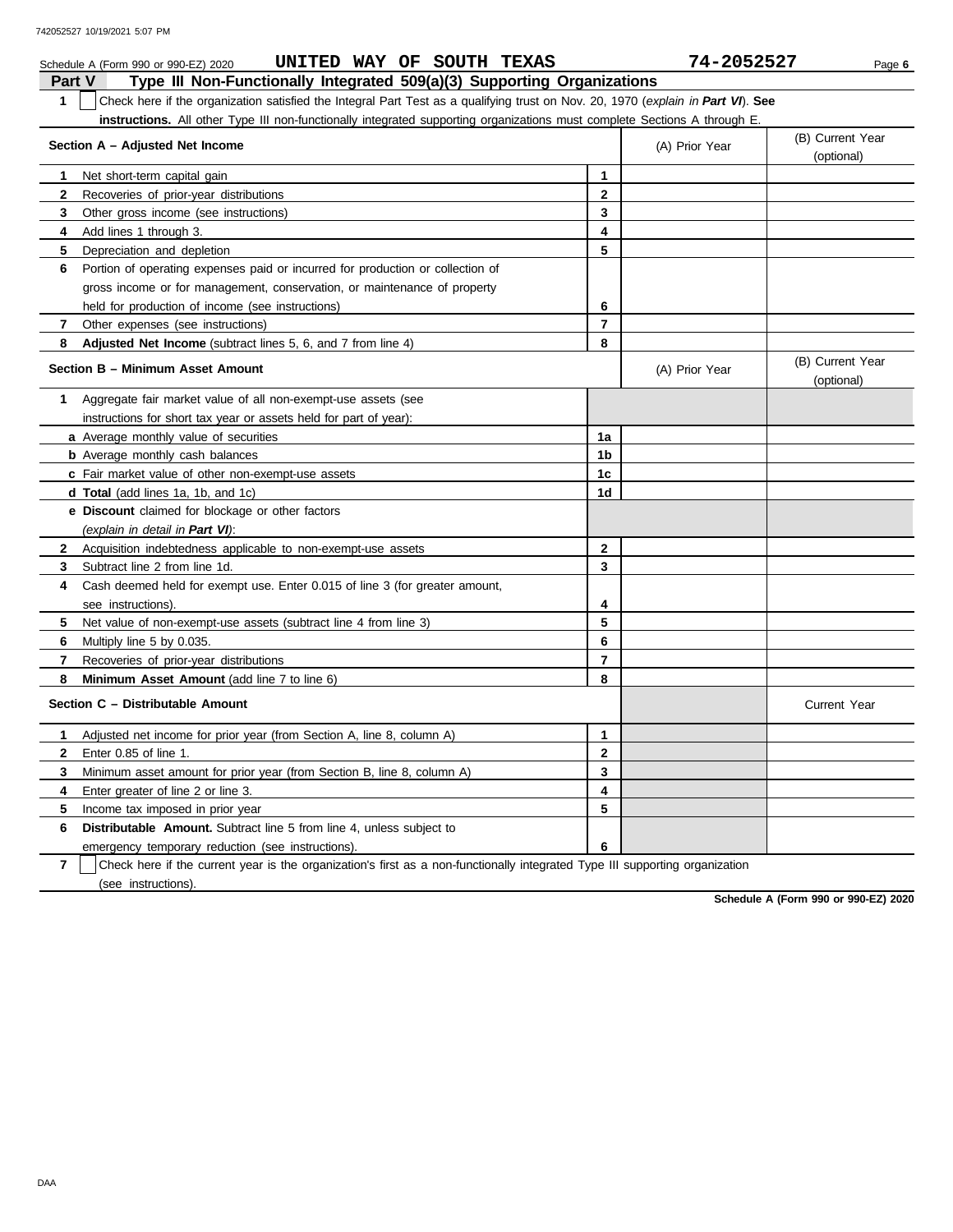|               | UNITED WAY OF SOUTH TEXAS<br>Schedule A (Form 990 or 990-EZ) 2020                          |                                    | 74-2052527                                    | Page 7                                           |
|---------------|--------------------------------------------------------------------------------------------|------------------------------------|-----------------------------------------------|--------------------------------------------------|
| <b>Part V</b> | Type III Non-Functionally Integrated 509(a)(3) Supporting Organizations (continued)        |                                    |                                               |                                                  |
|               | Section D - Distributions                                                                  |                                    |                                               | <b>Current Year</b>                              |
| 1.            | Amounts paid to supported organizations to accomplish exempt purposes                      |                                    |                                               |                                                  |
| $\mathbf{2}$  | Amounts paid to perform activity that directly furthers exempt purposes of supported       |                                    |                                               |                                                  |
|               | organizations, in excess of income from activity                                           |                                    |                                               |                                                  |
| 3             | Administrative expenses paid to accomplish exempt purposes of supported organizations      |                                    |                                               |                                                  |
| 4             | Amounts paid to acquire exempt-use assets                                                  |                                    |                                               |                                                  |
| 5             | Qualified set-aside amounts (prior IRS approval required-provide details in Part VI)       |                                    |                                               |                                                  |
| 6             | Other distributions (describe in Part VI). See instructions.                               |                                    |                                               |                                                  |
| 7             | Total annual distributions. Add lines 1 through 6.                                         |                                    |                                               |                                                  |
| 8             | Distributions to attentive supported organizations to which the organization is responsive |                                    |                                               |                                                  |
|               | (provide details in Part VI). See instructions.                                            |                                    |                                               |                                                  |
| 9             | Distributable amount for 2020 from Section C, line 6                                       |                                    |                                               |                                                  |
| 10            | Line 8 amount divided by line 9 amount                                                     |                                    |                                               |                                                  |
|               | <b>Section E - Distribution Allocations (see instructions)</b>                             | (i)<br><b>Excess Distributions</b> | (ii)<br><b>Underdistributions</b><br>Pre-2020 | (iii)<br><b>Distributable</b><br>Amount for 2020 |
| $\mathbf 1$   | Distributable amount for 2020 from Section C, line 6                                       |                                    |                                               |                                                  |
| $\mathbf{2}$  | Underdistributions, if any, for years prior to 2020                                        |                                    |                                               |                                                  |
|               | (reasonable cause required-explain in Part VI). See                                        |                                    |                                               |                                                  |
|               | instructions.                                                                              |                                    |                                               |                                                  |
| 3             | Excess distributions carryover, if any, to 2020                                            |                                    |                                               |                                                  |
|               |                                                                                            |                                    |                                               |                                                  |
|               |                                                                                            |                                    |                                               |                                                  |
|               |                                                                                            |                                    |                                               |                                                  |
|               |                                                                                            |                                    |                                               |                                                  |
|               |                                                                                            |                                    |                                               |                                                  |
|               | f Total of lines 3a through 3e                                                             |                                    |                                               |                                                  |
|               | <b>g</b> Applied to underdistributions of prior years                                      |                                    |                                               |                                                  |
|               | <b>h</b> Applied to 2020 distributable amount                                              |                                    |                                               |                                                  |
|               | <i>i</i> Carryover from 2015 not applied (see instructions)                                |                                    |                                               |                                                  |
|               | Remainder. Subtract lines 3g, 3h, and 3i from line 3f.                                     |                                    |                                               |                                                  |
| 4             | Distributions for 2020 from                                                                |                                    |                                               |                                                  |
|               | \$<br>Section D, line 7:                                                                   |                                    |                                               |                                                  |
|               | <b>a</b> Applied to underdistributions of prior years                                      |                                    |                                               |                                                  |
|               | <b>b</b> Applied to 2020 distributable amount                                              |                                    |                                               |                                                  |
|               | c Remainder. Subtract lines 4a and 4b from line 4.                                         |                                    |                                               |                                                  |
| 5             | Remaining underdistributions for years prior to 2020, if                                   |                                    |                                               |                                                  |
|               | any. Subtract lines 3g and 4a from line 2. For result                                      |                                    |                                               |                                                  |
|               | greater than zero, explain in Part VI. See instructions.                                   |                                    |                                               |                                                  |
| 6             | Remaining underdistributions for 2020 Subtract lines 3h                                    |                                    |                                               |                                                  |
|               | and 4b from line 1. For result greater than zero, explain in                               |                                    |                                               |                                                  |
|               | Part VI. See instructions.                                                                 |                                    |                                               |                                                  |
| 7             | Excess distributions carryover to 2021. Add lines 3j                                       |                                    |                                               |                                                  |
|               | and 4c.                                                                                    |                                    |                                               |                                                  |
| 8             | Breakdown of line 7:                                                                       |                                    |                                               |                                                  |
|               |                                                                                            |                                    |                                               |                                                  |
|               | <b>b</b> Excess from 2017                                                                  |                                    |                                               |                                                  |
|               |                                                                                            |                                    |                                               |                                                  |
|               |                                                                                            |                                    |                                               |                                                  |
|               | e Excess from 2020                                                                         |                                    |                                               |                                                  |

**Schedule A (Form 990 or 990-EZ) 2020**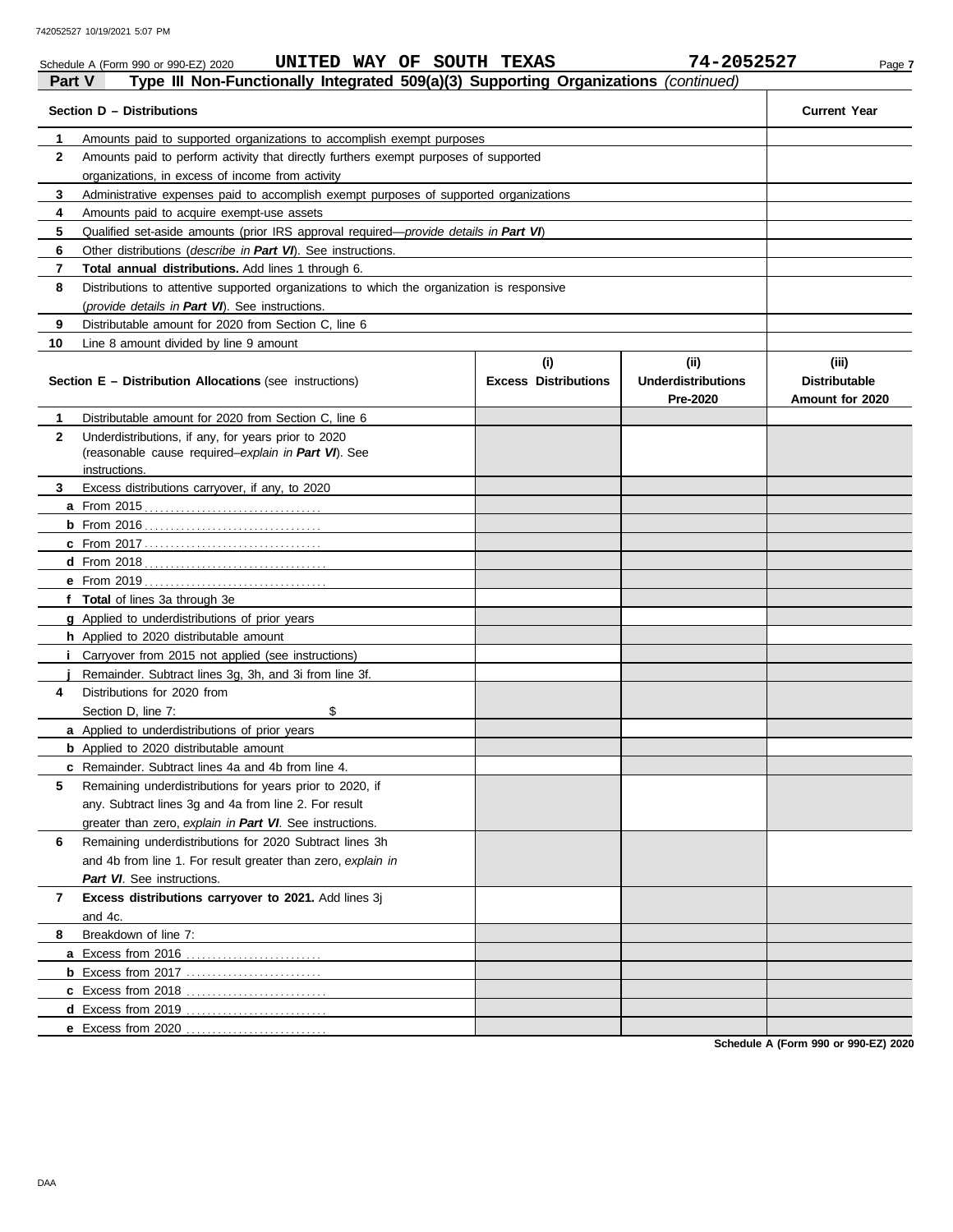| Part VI | Schedule A (Form 990 or 990-EZ) 2020<br>lines 2, 5, and 6. Also complete this part for any additional information. (See instructions.) |  | UNITED WAY OF SOUTH TEXAS |  | 74-2052527<br>Supplemental Information. Provide the explanations required by Part II, line 10; Part II, line 17a or 17b; Part<br>III, line 12; Part IV, Section A, lines 1, 2, 3b, 3c, 4b, 4c, 5a, 6, 9a, 9b, 9c, 11a, 11b, and 11c; Part IV, Section<br>B, lines 1 and 2; Part IV, Section C, line 1; Part IV, Section D, lines 2 and 3; Part IV, Section E, lines 1c, 2a, 2b,<br>3a, and 3b; Part V, line 1; Part V, Section B, line 1e; Part V, Section D, lines 5, 6, and 8; and Part V, Section E, | Page 8 |
|---------|----------------------------------------------------------------------------------------------------------------------------------------|--|---------------------------|--|---------------------------------------------------------------------------------------------------------------------------------------------------------------------------------------------------------------------------------------------------------------------------------------------------------------------------------------------------------------------------------------------------------------------------------------------------------------------------------------------------------|--------|
|         |                                                                                                                                        |  |                           |  |                                                                                                                                                                                                                                                                                                                                                                                                                                                                                                         |        |
|         |                                                                                                                                        |  |                           |  |                                                                                                                                                                                                                                                                                                                                                                                                                                                                                                         |        |
|         |                                                                                                                                        |  |                           |  |                                                                                                                                                                                                                                                                                                                                                                                                                                                                                                         |        |
|         |                                                                                                                                        |  |                           |  |                                                                                                                                                                                                                                                                                                                                                                                                                                                                                                         |        |
|         |                                                                                                                                        |  |                           |  |                                                                                                                                                                                                                                                                                                                                                                                                                                                                                                         |        |
|         |                                                                                                                                        |  |                           |  |                                                                                                                                                                                                                                                                                                                                                                                                                                                                                                         |        |
|         |                                                                                                                                        |  |                           |  |                                                                                                                                                                                                                                                                                                                                                                                                                                                                                                         |        |
|         |                                                                                                                                        |  |                           |  |                                                                                                                                                                                                                                                                                                                                                                                                                                                                                                         |        |
|         |                                                                                                                                        |  |                           |  |                                                                                                                                                                                                                                                                                                                                                                                                                                                                                                         |        |
|         |                                                                                                                                        |  |                           |  |                                                                                                                                                                                                                                                                                                                                                                                                                                                                                                         |        |
|         |                                                                                                                                        |  |                           |  |                                                                                                                                                                                                                                                                                                                                                                                                                                                                                                         |        |
|         |                                                                                                                                        |  |                           |  |                                                                                                                                                                                                                                                                                                                                                                                                                                                                                                         |        |
|         |                                                                                                                                        |  |                           |  |                                                                                                                                                                                                                                                                                                                                                                                                                                                                                                         |        |
|         |                                                                                                                                        |  |                           |  |                                                                                                                                                                                                                                                                                                                                                                                                                                                                                                         |        |
|         |                                                                                                                                        |  |                           |  |                                                                                                                                                                                                                                                                                                                                                                                                                                                                                                         |        |
|         |                                                                                                                                        |  |                           |  |                                                                                                                                                                                                                                                                                                                                                                                                                                                                                                         |        |
|         |                                                                                                                                        |  |                           |  |                                                                                                                                                                                                                                                                                                                                                                                                                                                                                                         |        |
|         |                                                                                                                                        |  |                           |  |                                                                                                                                                                                                                                                                                                                                                                                                                                                                                                         |        |
|         |                                                                                                                                        |  |                           |  |                                                                                                                                                                                                                                                                                                                                                                                                                                                                                                         |        |
|         |                                                                                                                                        |  |                           |  |                                                                                                                                                                                                                                                                                                                                                                                                                                                                                                         |        |
|         |                                                                                                                                        |  |                           |  |                                                                                                                                                                                                                                                                                                                                                                                                                                                                                                         |        |
|         |                                                                                                                                        |  |                           |  |                                                                                                                                                                                                                                                                                                                                                                                                                                                                                                         |        |
|         |                                                                                                                                        |  |                           |  |                                                                                                                                                                                                                                                                                                                                                                                                                                                                                                         |        |
|         |                                                                                                                                        |  |                           |  |                                                                                                                                                                                                                                                                                                                                                                                                                                                                                                         |        |
|         |                                                                                                                                        |  |                           |  |                                                                                                                                                                                                                                                                                                                                                                                                                                                                                                         |        |
|         |                                                                                                                                        |  |                           |  |                                                                                                                                                                                                                                                                                                                                                                                                                                                                                                         |        |
|         |                                                                                                                                        |  |                           |  |                                                                                                                                                                                                                                                                                                                                                                                                                                                                                                         |        |
|         |                                                                                                                                        |  |                           |  |                                                                                                                                                                                                                                                                                                                                                                                                                                                                                                         |        |
|         |                                                                                                                                        |  |                           |  |                                                                                                                                                                                                                                                                                                                                                                                                                                                                                                         |        |
|         |                                                                                                                                        |  |                           |  |                                                                                                                                                                                                                                                                                                                                                                                                                                                                                                         |        |
|         |                                                                                                                                        |  |                           |  |                                                                                                                                                                                                                                                                                                                                                                                                                                                                                                         |        |
|         |                                                                                                                                        |  |                           |  |                                                                                                                                                                                                                                                                                                                                                                                                                                                                                                         |        |
|         |                                                                                                                                        |  |                           |  |                                                                                                                                                                                                                                                                                                                                                                                                                                                                                                         |        |
|         |                                                                                                                                        |  |                           |  |                                                                                                                                                                                                                                                                                                                                                                                                                                                                                                         |        |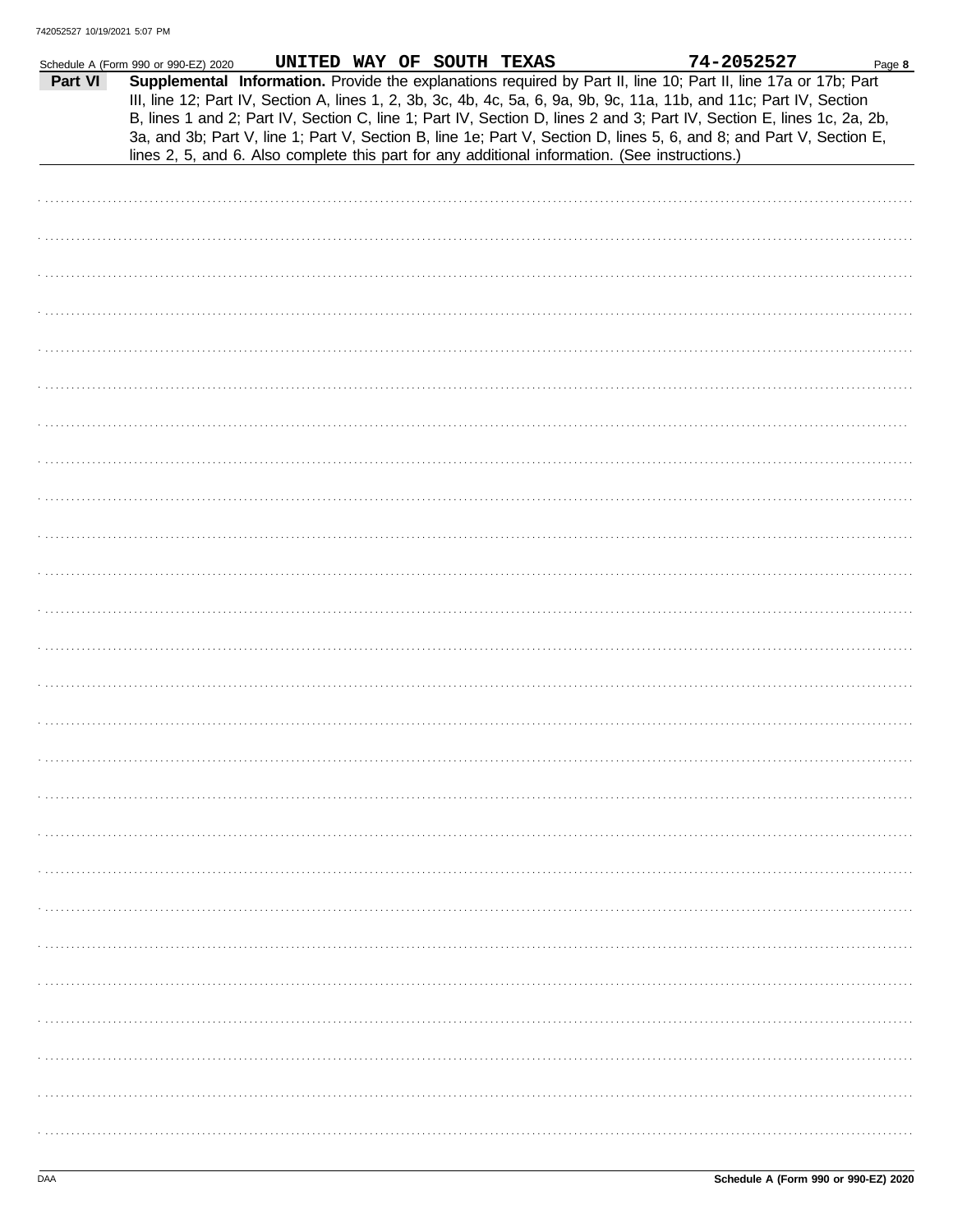Department of the Treasury Internal Revenue Service Name of the organization

**(Form 990, 990-EZ,**

## **Schedule of Contributors Schedule B**

**or 990-PF)** u **Attach to Form 990, Form 990-EZ, or Form 990-PF.** u **Go to** *www.irs.gov/Form990* **for the latest information.** OMB No. 1545-0047

**2020**

**Employer identification number**

**UNITED WAY OF SOUTH TEXAS 74-2052527**

**Organization type** (check one):

| Filers of:         | Section:                                                                    |
|--------------------|-----------------------------------------------------------------------------|
| Form 990 or 990-EZ | $ \mathbf{X} $ 501(c)( 3) (enter number) organization                       |
|                    | $4947(a)(1)$ nonexempt charitable trust not treated as a private foundation |
|                    | 527 political organization                                                  |
| Form 990-PF        | 501(c)(3) exempt private foundation                                         |
|                    | 4947(a)(1) nonexempt charitable trust treated as a private foundation       |
|                    | 501(c)(3) taxable private foundation                                        |

Check if your organization is covered by the **General Rule** or a **Special Rule. Note:** Only a section 501(c)(7), (8), or (10) organization can check boxes for both the General Rule and a Special Rule. See instructions.

#### **General Rule**

For an organization filing Form 990, 990-EZ, or 990-PF that received, during the year, contributions totaling \$5,000 or more (in money or property) from any one contributor. Complete Parts I and II. See instructions for determining a contributor's total contributions.

#### **Special Rules**

| $\overline{X}$ For an organization described in section 501(c)(3) filing Form 990 or 990-EZ that met the 33 <sup>1</sup> /3% support test of the |
|--------------------------------------------------------------------------------------------------------------------------------------------------|
| regulations under sections 509(a)(1) and 170(b)(1)(A)(vi), that checked Schedule A (Form 990 or 990-EZ), Part II, line                           |
| 13, 16a, or 16b, and that received from any one contributor, during the year, total contributions of the greater of (1)                          |
| \$5,000; or (2) 2% of the amount on (i) Form 990, Part VIII, line 1h; or (ii) Form 990-EZ, line 1. Complete Parts I and II.                      |

literary, or educational purposes, or for the prevention of cruelty to children or animals. Complete Parts I (entering For an organization described in section 501(c)(7), (8), or (10) filing Form 990 or 990-EZ that received from any one contributor, during the year, total contributions of more than \$1,000 *exclusively* for religious, charitable, scientific, "N/A" in column (b) instead of the contributor name and address), II, and III.

For an organization described in section 501(c)(7), (8), or (10) filing Form 990 or 990-EZ that received from any one contributor, during the year, contributions *exclusively* for religious, charitable, etc., purposes, but no such contributions totaled more than \$1,000. If this box is checked, enter here the total contributions that were received during the year for an *exclusively* religious, charitable, etc., purpose. Don't complete any of the parts unless the **General Rule** applies to this organization because it received *nonexclusively* religious, charitable, etc., contributions totaling \$5,000 or more during the year . . . . . . . . . . . . . . . . . . . . . . . . . . . . . . . . . . . . . . . . . . . . . . . . . . . . . . . . . . . . . . . . . . . . . . . . . . . . . . . .

990-EZ, or 990-PF), but it **must** answer "No" on Part IV, line 2, of its Form 990; or check the box on line H of its Form 990-EZ or on its Form 990-PF, Part I, line 2, to certify that it doesn't meet the filing requirements of Schedule B (Form 990, 990-EZ, or 990-PF). **Caution:** An organization that isn't covered by the General Rule and/or the Special Rules doesn't file Schedule B (Form 990,

**For Paperwork Reduction Act Notice, see the instructions for Form 990, 990-EZ, or 990-PF.**

\$ . . . . . . . . . . . . . . . . . . . . . . . . . . . .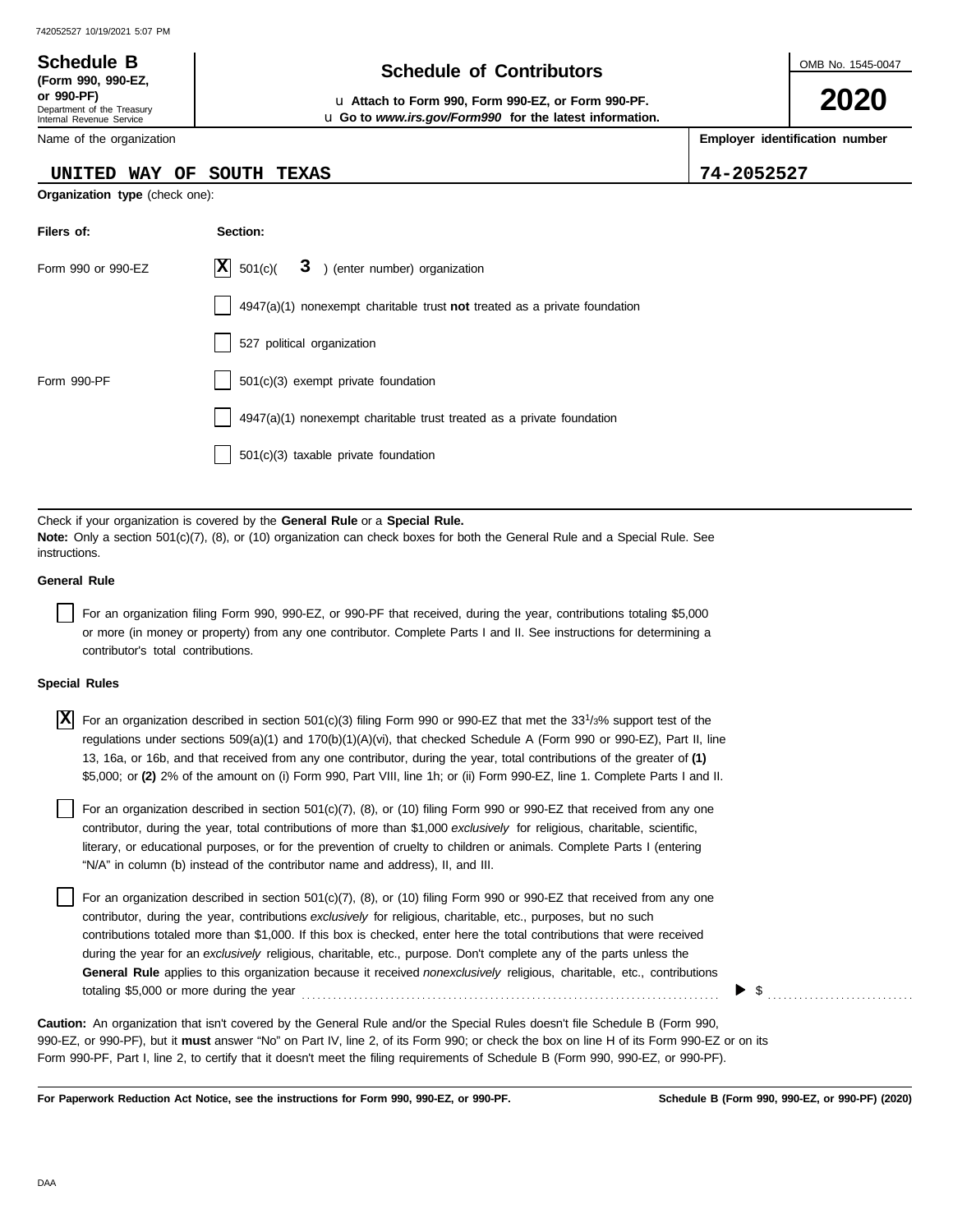**Part I Type of contribution Person Payroll Noncash (a) (b) (c) (d)** No. Name, address, and ZIP + 4 **Total contributions** Type of contribution **Person Payroll Noncash (a) (b) (c) (d)** No. Name, address, and ZIP + 4 **Total contributions** Type of contribution **Person Payroll Noncash (a) (b) (c) (d) No. Name, address, and ZIP + 4 Type of contribution Person Payroll Noncash** Schedule B (Form 990, 990-EZ, or 990-PF) (2020) \$ . . . . . . . . . . . . . . . . . . . . . . . . . . . . **480,302** (Complete Part II for noncash contributions.)  $\$\quad$ (Complete Part II for noncash contributions.) \$ . . . . . . . . . . . . . . . . . . . . . . . . . . . . (Complete Part II for noncash contributions.)  $\frac{1}{2}$ (Complete Part II for noncash contributions.)  $\frac{1}{2}$ (Complete Part II for noncash contributions.) \$ . . . . . . . . . . . . . . . . . . . . . . . . . . . . **48,952** (Complete Part II for noncash contributions.) **Contributors** (see instructions). Use duplicate copies of Part I if additional space is needed. **(a) (b) (c) (d) No. Name, address, and ZIP + 4 Total contributions Type of contribution Person Payroll Noncash (a) (b) (c) (d) No. Name, address, and ZIP + 4 Type of contribution Person Payroll Noncash (a) (b) (c) (d) No. Name, address, and ZIP + 4** Name of organization **Employer identification number** . . . . . . . **1 HEB**  $2 \ldots$  $3 \quad .$  $4 \quad .$  $5_{\ldots}$  $6.$ **BATON ROUGE LA** 70821 . . . . . . . . . . . . . . . . . . . . . . . . . . . . . . . . . . . . . . . . . . . . . . . . . . . . . . . . . . . . . . . . . . . . . . . . . . . . . . . . . . . . . . . . . . . . . . . . . . . . . . . . . . . . . . . . . . . . . . . . . . . . . . . . . . . . . . . . . . . . . . . . . . . . . . . . . . . . **6 TURNER INDUSTRIES HOLDING COMPANY LL** . . . . . . . . . . . . . . . . . . . . . . . . . . . . . . . . . . . . . . . . . . . . . . . . . . . . . . . . . . . . . . . . . . . . . . . . . . . . . . **5 COM CITY OF MCALLEN** . . . . . . . . . . . . . . . . . . . . . . . . . . . . . . . . . . . . . . . . . . . . . . . . . . . . . . . . . . . . . . . . . . . . . . . . . . . . . . **MCALLEN TX 78501** . . . . . . . . . . . . . . . . . . . . . . . . . . . . . . . . . . . . . . . . . . . . . . . . . . . . . . . . . . . . . . . . . . . . . . . . . . . . . . . . . . . . . . . . . . . . . . . . . . . . . . . . . . . . . . . . . . . . . . . . . . . . . . . . . . . . . . . . . . . . . . . . . . . . . . . . . . . . . . . . . . . . . . . . . . . . . . . . . . . . . . . . . . . . . . . . . . . . . . . . . . . . . . . . . . . . . . . . . . . . . . . . . . . . . . . . . . **4 UNITED PARCEL SERVICE** . . . . . . . . . . . . . . . . . . . . . . . . . . . . . . . . . . . . . . . . . . . . . . . . . . . . . . . . . . . . . . . . . . . . . . . . . . . . . . **3 HIDALGO COUNTY** . . . . . . . . . . . . . . . . . . . . . . . . . . . . . . . . . . . . . . . . . . . . . . . . . . . . . . . . . . . . . . . . . . . . . . . . . . . . . . . . . . . . . . . . . . . . . . . . . . . . . . . . . . . . . . . . . . . . . . . . . . . . . . . . . . . . . . . . . . . . . . . . . . . . . . . . . . . . **EDINBURG TX 78539** . . . . . . . . . . . . . . . . . . . . . . . . . . . . . . . . . . . . . . . . . . . . . . . . . . . . . . . . . . . . . . . . . . . . . . . . . . . . . . **EDINBURG TX 78539** . . . . . . . . . . . . . . . . . . . . . . . . . . . . . . . . . . . . . . . . . . . . . . . . . . . . . . . . . . . . . . . . . . . . . . . . . . . . . . . . . . . . . . . . . . . . . . . . . . . . . . . . . . . . . . . . . . . . . . . . . . . . . . . . . . . . . . . . . . . . . . . . . . . . . . . . . . . . . . . . . . . . . . . . . . . . . . . . . . . . . . . . . . . . . . . . . . . . . . . . . . . . . . . . . . . . . . . . . . . . . . . . . . . . . . . . . . . . . . . . . . . . . . . . . . . . . . . . . . . . . . . . . . . . . . . . . . . . . . . . . . . . . . . . . . . . . . . . . . . . . . . . . . . . . . . . . . . . . . . . . . . . . . . . . . . . . . . . . . . . . . . . . . . . . . . . . . . . . . . . . . . . . . . . . . . . . . . . . . . . . . . . . . . . . . **Total contributions Total contributions Total contributions Total contributions Total contributions** Page **2 UNITED WAY OF SOUTH TEXAS Page 1 of 2 74-2052527 2500 CORNERSTONE EDINBURG TX 78539 X 2 WALMART 1724 W. UNIVERSITY DRIVE 61,060 X 100 N. CLOSNER 55,257 X 1201 E. UPAS McALLEN TX 78501 53,298 X PO BOX 220 52,632 X PO BOX 2750 X**

**Schedule B (Form 990, 990-EZ, or 990-PF) (2020)**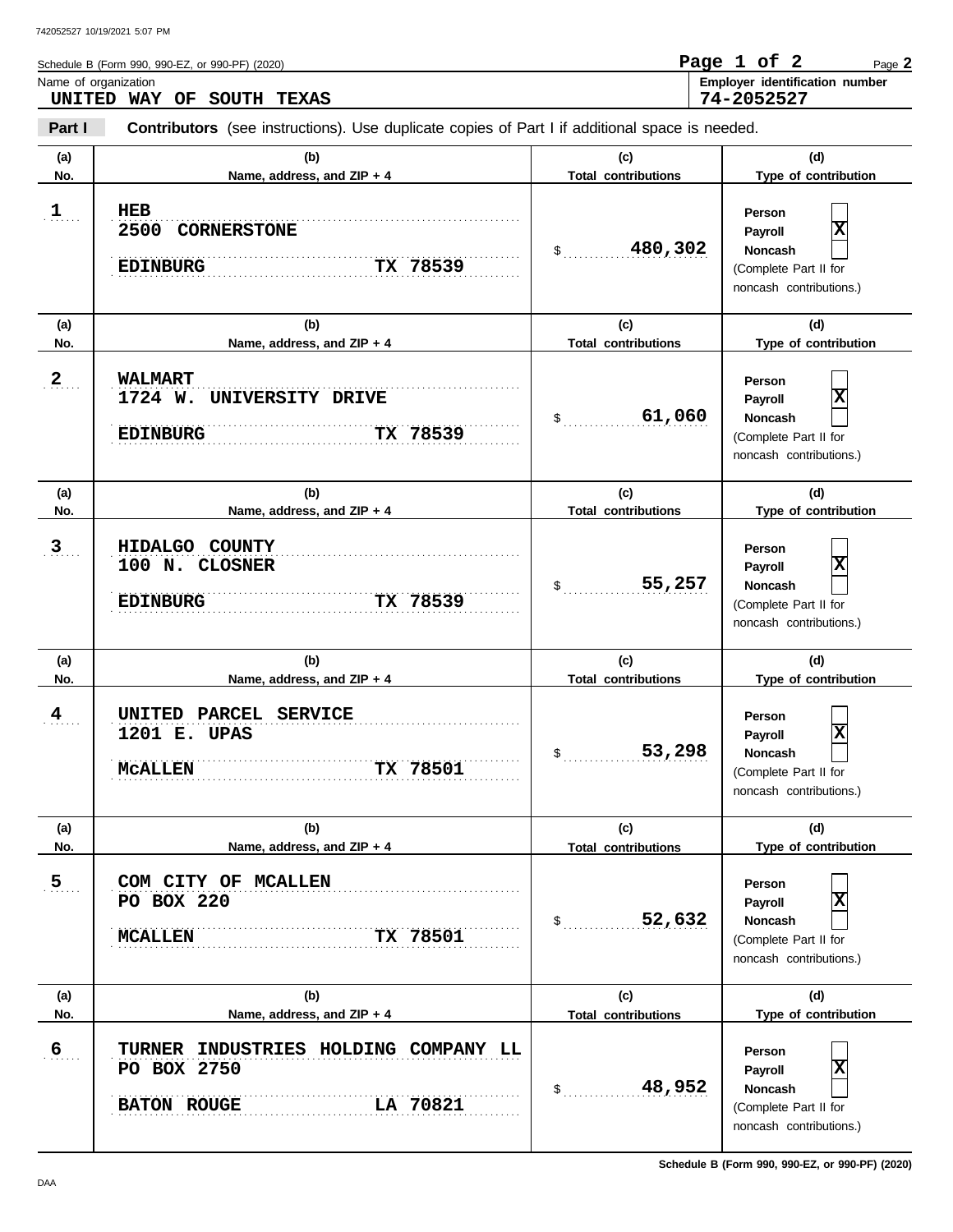| Name of organization | UNITED WAY OF<br><b>SOUTH TEXAS</b>                                                            |                                   | Employer identification number<br>74-2052527                                           |
|----------------------|------------------------------------------------------------------------------------------------|-----------------------------------|----------------------------------------------------------------------------------------|
| Part I               | Contributors (see instructions). Use duplicate copies of Part I if additional space is needed. |                                   |                                                                                        |
| (a)<br>No.           | (b)<br>Name, address, and ZIP + 4                                                              | (c)<br><b>Total contributions</b> | (d)<br>Type of contribution                                                            |
| 7.                   | MCALLEN ISD<br>2000 N. 23rd STREET<br>TX 78501<br><b>MCALLEN</b>                               | 48,724<br>$\sim$                  | Person<br> X<br>Payroll<br>Noncash<br>(Complete Part II for<br>noncash contributions.) |
| (a)<br>No.           | (b)<br>Name, address, and ZIP + 4                                                              | (c)<br><b>Total contributions</b> | (d)<br>Type of contribution                                                            |
|                      |                                                                                                | $\$\ldots$                        | Person<br>Payroll<br>Noncash<br>(Complete Part II for<br>noncash contributions.)       |
| (a)<br>No.           | (b)<br>Name, address, and ZIP + 4                                                              | (c)<br><b>Total contributions</b> | (d)<br>Type of contribution                                                            |
|                      |                                                                                                | $\$\ldots$                        | Person<br>Payroll<br>Noncash<br>(Complete Part II for<br>noncash contributions.)       |
| (a)<br>No.           | (b)<br>Name, address, and ZIP + 4                                                              | (c)<br><b>Total contributions</b> | (d)<br>Type of contribution                                                            |
| .                    |                                                                                                | $\frac{1}{2}$                     | Person<br>Payroll<br>Noncash<br>(Complete Part II for<br>noncash contributions.)       |
| (a)<br>No.           | (b)<br>Name, address, and ZIP + 4                                                              | (c)<br><b>Total contributions</b> | (d)<br>Type of contribution                                                            |
|                      |                                                                                                | \$                                | Person<br>Payroll<br>Noncash<br>(Complete Part II for<br>noncash contributions.)       |
| (a)<br>No.           | (b)<br>Name, address, and ZIP + 4                                                              | (c)<br><b>Total contributions</b> | (d)<br>Type of contribution                                                            |
|                      |                                                                                                | \$                                | Person<br>Payroll<br>Noncash<br>(Complete Part II for<br>noncash contributions.)       |

Schedule B (Form 990, 990-EZ, or 990-PF) (2020)

|  | Р<br>.,<br>. .<br>z. |
|--|----------------------|
|--|----------------------|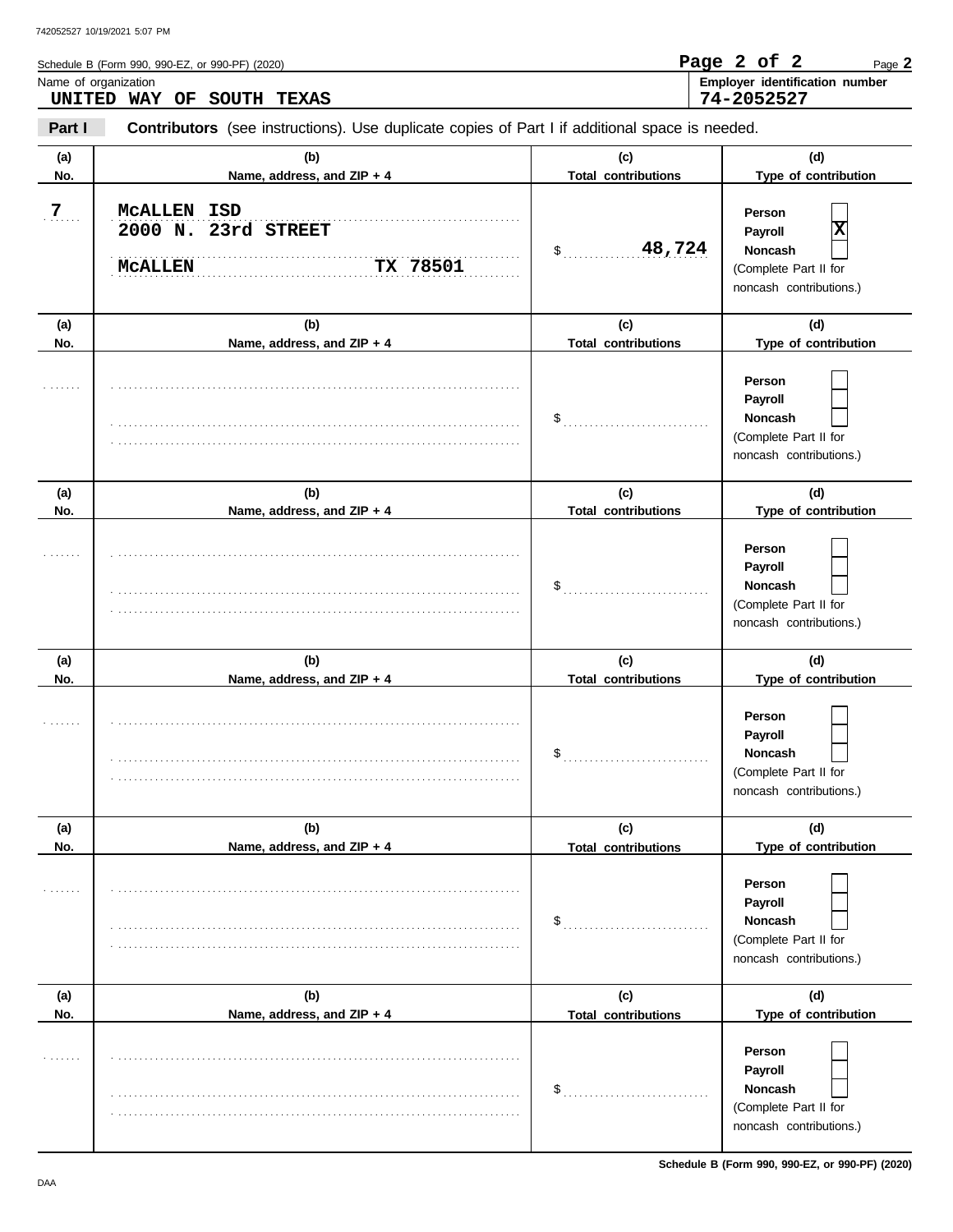# **(Form 990)**

Department of the Treasury Internal Revenue Service

## **SCHEDULE D Supplemental Financial Statements**

u **Attach to Form 990. Part IV, line 6, 7, 8, 9, 10, 11a, 11b, 11c, 11d, 11e, 11f, 12a, or 12b.** u **Complete if the organization answered "Yes" on Form 990,**

u **Go to** *www.irs.gov/Form990* **for instructions and the latest information.**

**Employer identification number Inspection**

**2020**

**Open to Public**

OMB No. 1545-0047

|        | Name of the organization |                                                                                                                                                                                 |                                                    |          | Employer identification number  |
|--------|--------------------------|---------------------------------------------------------------------------------------------------------------------------------------------------------------------------------|----------------------------------------------------|----------|---------------------------------|
|        | UNITED                   | WAY OF SOUTH TEXAS                                                                                                                                                              |                                                    |          | 74-2052527                      |
|        | Part I                   | Organizations Maintaining Donor Advised Funds or Other Similar Funds or Accounts.<br>Complete if the organization answered "Yes" on Form 990, Part IV, line 6.                  |                                                    |          |                                 |
|        |                          |                                                                                                                                                                                 | (a) Donor advised funds                            |          | (b) Funds and other accounts    |
| 1      |                          | Total number at end of year                                                                                                                                                     |                                                    |          |                                 |
| 2      |                          | Aggregate value of contributions to (during year)                                                                                                                               |                                                    |          |                                 |
| З      |                          |                                                                                                                                                                                 |                                                    |          |                                 |
| 4      |                          |                                                                                                                                                                                 |                                                    |          |                                 |
| 5      |                          | Did the organization inform all donors and donor advisors in writing that the assets held in donor advised                                                                      |                                                    |          |                                 |
|        |                          |                                                                                                                                                                                 |                                                    |          | Yes<br>No                       |
| 6      |                          | Did the organization inform all grantees, donors, and donor advisors in writing that grant funds can be used                                                                    |                                                    |          |                                 |
|        |                          | only for charitable purposes and not for the benefit of the donor or donor advisor, or for any other purpose                                                                    |                                                    |          |                                 |
|        |                          |                                                                                                                                                                                 |                                                    |          | Yes<br>No                       |
|        | Part II                  | <b>Conservation Easements.</b>                                                                                                                                                  |                                                    |          |                                 |
|        |                          | Complete if the organization answered "Yes" on Form 990, Part IV, line 7.                                                                                                       |                                                    |          |                                 |
| 1.     |                          | Purpose(s) of conservation easements held by the organization (check all that apply).                                                                                           |                                                    |          |                                 |
|        |                          | Preservation of land for public use (for example, recreation or education)                                                                                                      | Preservation of a historically important land area |          |                                 |
|        |                          | Protection of natural habitat                                                                                                                                                   | Preservation of a certified historic structure     |          |                                 |
|        |                          | Preservation of open space                                                                                                                                                      |                                                    |          |                                 |
| 2      |                          | Complete lines 2a through 2d if the organization held a qualified conservation contribution in the form of a conservation<br>easement on the last day of the tax year.          |                                                    |          |                                 |
|        |                          |                                                                                                                                                                                 |                                                    |          | Held at the End of the Tax Year |
| а      |                          | Total number of conservation easements                                                                                                                                          |                                                    | 2a<br>2b |                                 |
| b      |                          | Number of conservation easements on a certified historic structure included in (a) [11] [21] Number of conservation easements on a certified historic structure included in (a) |                                                    | 2c       |                                 |
| с<br>d |                          | Number of conservation easements included in (c) acquired after 7/25/06, and not on a                                                                                           |                                                    |          |                                 |
|        |                          |                                                                                                                                                                                 |                                                    | 2d       |                                 |
| 3      |                          | Number of conservation easements modified, transferred, released, extinguished, or terminated by the organization during the                                                    |                                                    |          |                                 |
|        |                          | tax year $\mathbf{u}$                                                                                                                                                           |                                                    |          |                                 |
|        |                          | Number of states where property subject to conservation easement is located $\mathbf u$                                                                                         |                                                    |          |                                 |
| 5      |                          | Does the organization have a written policy regarding the periodic monitoring, inspection, handling of                                                                          |                                                    |          |                                 |
|        |                          |                                                                                                                                                                                 |                                                    |          | Yes<br>No                       |
| 6      |                          | Staff and volunteer hours devoted to monitoring, inspecting, handling of violations, and enforcing conservation easements during the year                                       |                                                    |          |                                 |
|        |                          | $\mathbf{u}$                                                                                                                                                                    |                                                    |          |                                 |
| 7      |                          | Amount of expenses incurred in monitoring, inspecting, handling of violations, and enforcing conservation easements during the year                                             |                                                    |          |                                 |
|        |                          | u\$                                                                                                                                                                             |                                                    |          |                                 |
|        |                          | Does each conservation easement reported on line 2(d) above satisfy the requirements of section 170(h)(4)(B)(i)                                                                 |                                                    |          |                                 |
|        |                          |                                                                                                                                                                                 |                                                    |          | Yes<br>No                       |
| 9      |                          | In Part XIII, describe how the organization reports conservation easements in its revenue and expense statement and                                                             |                                                    |          |                                 |
|        |                          | balance sheet, and include, if applicable, the text of the footnote to the organization's financial statements that describes the                                               |                                                    |          |                                 |
|        |                          | organization's accounting for conservation easements.                                                                                                                           |                                                    |          |                                 |
|        | Part III                 | Organizations Maintaining Collections of Art, Historical Treasures, or Other Similar Assets.<br>Complete if the organization answered "Yes" on Form 990, Part IV, line 8.       |                                                    |          |                                 |
|        |                          | 1a If the organization elected, as permitted under FASB ASC 958, not to report in its revenue statement and balance sheet works                                                 |                                                    |          |                                 |
|        |                          | of art, historical treasures, or other similar assets held for public exhibition, education, or research in furtherance of public                                               |                                                    |          |                                 |
|        |                          | service, provide in Part XIII the text of the footnote to its financial statements that describes these items.                                                                  |                                                    |          |                                 |
| b      |                          | If the organization elected, as permitted under FASB ASC 958, to report in its revenue statement and balance sheet works of                                                     |                                                    |          |                                 |
|        |                          | art, historical treasures, or other similar assets held for public exhibition, education, or research in furtherance of public service,                                         |                                                    |          |                                 |
|        |                          | provide the following amounts relating to these items:                                                                                                                          |                                                    |          |                                 |
|        |                          |                                                                                                                                                                                 |                                                    |          | $\mathbf{u}$ \$                 |
|        |                          |                                                                                                                                                                                 |                                                    |          | $\mathbf{u}$ \$                 |
| 2      |                          | If the organization received or held works of art, historical treasures, or other similar assets for financial gain, provide the                                                |                                                    |          |                                 |
|        |                          | following amounts required to be reported under FASB ASC 958 relating to these items:                                                                                           |                                                    |          |                                 |
| а      |                          |                                                                                                                                                                                 |                                                    |          | $\mathbf{u}$ \$                 |
|        |                          |                                                                                                                                                                                 |                                                    |          | u <sup>3</sup>                  |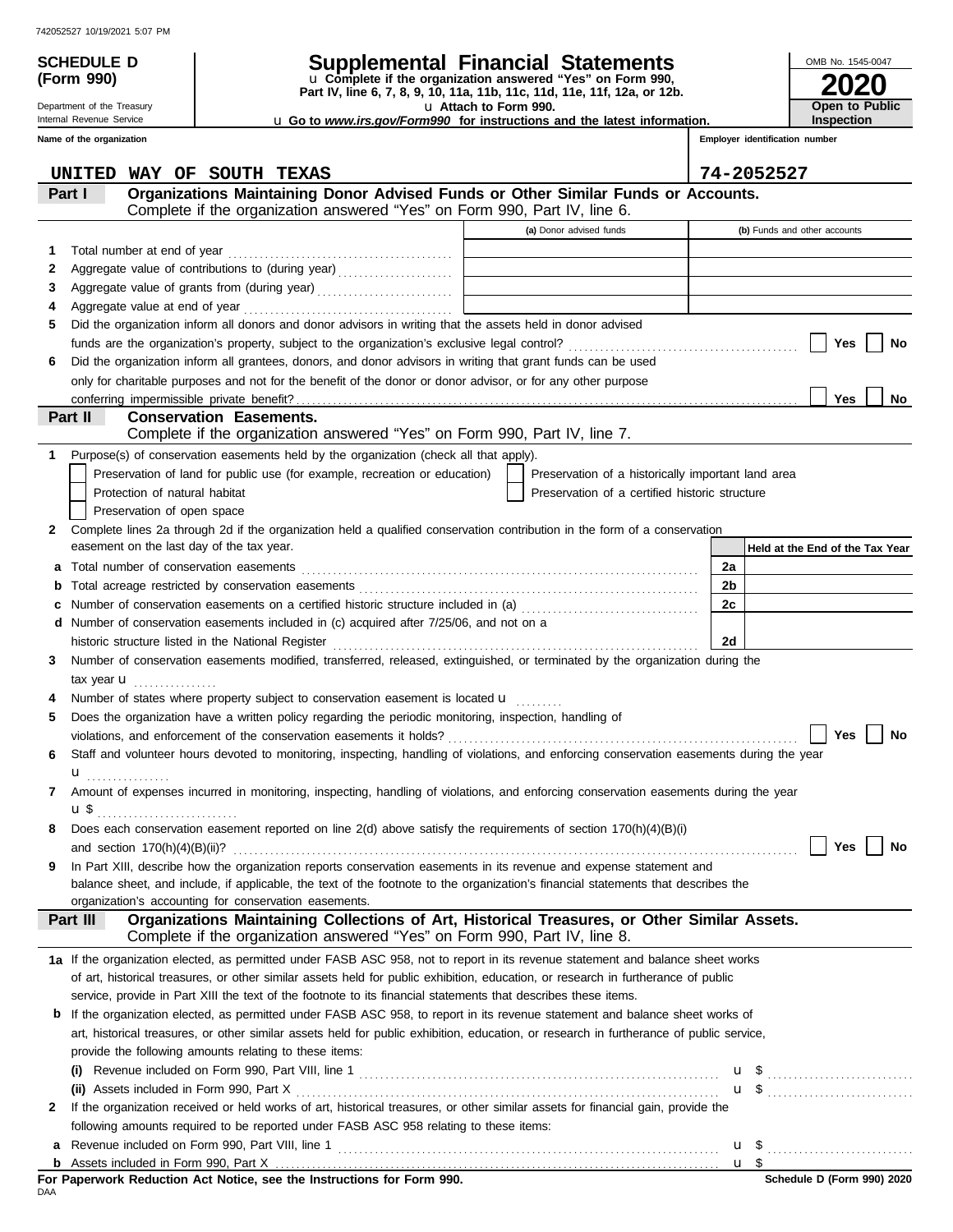|   | Schedule D (Form 990) 2020                                                                                                                                                                                                           | UNITED WAY OF SOUTH TEXAS |                          |                         | 74-2052527      |                      | Page 2              |  |
|---|--------------------------------------------------------------------------------------------------------------------------------------------------------------------------------------------------------------------------------------|---------------------------|--------------------------|-------------------------|-----------------|----------------------|---------------------|--|
|   | Organizations Maintaining Collections of Art, Historical Treasures, or Other Similar Assets (continued)<br>Part III                                                                                                                  |                           |                          |                         |                 |                      |                     |  |
|   | 3 Using the organization's acquisition, accession, and other records, check any of the following that make significant use of its<br>collection items (check all that apply):                                                        |                           |                          |                         |                 |                      |                     |  |
| a | Public exhibition                                                                                                                                                                                                                    | d                         | Loan or exchange program |                         |                 |                      |                     |  |
| b | Scholarly research                                                                                                                                                                                                                   | е                         |                          |                         |                 |                      |                     |  |
| c | Preservation for future generations                                                                                                                                                                                                  |                           |                          |                         |                 |                      |                     |  |
|   | Provide a description of the organization's collections and explain how they further the organization's exempt purpose in Part                                                                                                       |                           |                          |                         |                 |                      |                     |  |
|   | XIII.                                                                                                                                                                                                                                |                           |                          |                         |                 |                      |                     |  |
| 5 | During the year, did the organization solicit or receive donations of art, historical treasures, or other similar                                                                                                                    |                           |                          |                         |                 |                      |                     |  |
|   |                                                                                                                                                                                                                                      |                           |                          |                         |                 |                      | <b>Yes</b><br>No    |  |
|   | <b>Escrow and Custodial Arrangements.</b><br>Part IV                                                                                                                                                                                 |                           |                          |                         |                 |                      |                     |  |
|   | Complete if the organization answered "Yes" on Form 990, Part IV, line 9, or reported an amount on Form                                                                                                                              |                           |                          |                         |                 |                      |                     |  |
|   | 990, Part X, line 21.                                                                                                                                                                                                                |                           |                          |                         |                 |                      |                     |  |
|   | 1a Is the organization an agent, trustee, custodian or other intermediary for contributions or other assets not                                                                                                                      |                           |                          |                         |                 |                      |                     |  |
|   |                                                                                                                                                                                                                                      |                           |                          |                         |                 |                      | Yes<br>No           |  |
|   | b If "Yes," explain the arrangement in Part XIII and complete the following table:                                                                                                                                                   |                           |                          |                         |                 |                      |                     |  |
|   |                                                                                                                                                                                                                                      |                           |                          |                         |                 |                      | Amount              |  |
|   | c Beginning balance <b>contract to the contract of the set of the contract of the contract of the contract of the contract of the contract of the contract of the contract of the contract of the contract of the contract of th</b> |                           |                          |                         |                 | 1с.                  |                     |  |
|   |                                                                                                                                                                                                                                      |                           |                          |                         |                 | 1d                   |                     |  |
| е |                                                                                                                                                                                                                                      |                           |                          |                         |                 | 1e                   |                     |  |
| f | Ending balance continuous continuous continuous continuous continuous continuous continuous continuous continuous continuous continuous continuous continuous continuous continuous continuous continuous continuous continuou       |                           |                          |                         |                 | 1f                   |                     |  |
|   | 2a Did the organization include an amount on Form 990, Part X, line 21, for escrow or custodial account liability?                                                                                                                   |                           |                          |                         |                 |                      | Yes<br>No           |  |
|   |                                                                                                                                                                                                                                      |                           |                          |                         |                 |                      |                     |  |
|   | <b>Endowment Funds.</b><br><b>Part V</b>                                                                                                                                                                                             |                           |                          |                         |                 |                      |                     |  |
|   | Complete if the organization answered "Yes" on Form 990, Part IV, line 10.                                                                                                                                                           |                           |                          |                         |                 |                      |                     |  |
|   |                                                                                                                                                                                                                                      | (a) Current year          | (b) Prior year           | (c) Two years back      |                 | (d) Three years back | (e) Four years back |  |
|   | 1a Beginning of year balance                                                                                                                                                                                                         |                           |                          |                         |                 |                      |                     |  |
|   | <b>b</b> Contributions                                                                                                                                                                                                               |                           |                          |                         |                 |                      |                     |  |
|   | c Net investment earnings, gains, and                                                                                                                                                                                                |                           |                          |                         |                 |                      |                     |  |
|   |                                                                                                                                                                                                                                      |                           |                          |                         |                 |                      |                     |  |
|   | d Grants or scholarships                                                                                                                                                                                                             |                           |                          |                         |                 |                      |                     |  |
|   | e Other expenditures for facilities and                                                                                                                                                                                              |                           |                          |                         |                 |                      |                     |  |
|   |                                                                                                                                                                                                                                      |                           |                          |                         |                 |                      |                     |  |
|   | f Administrative expenses                                                                                                                                                                                                            |                           |                          |                         |                 |                      |                     |  |
|   | End of year balance                                                                                                                                                                                                                  |                           |                          |                         |                 |                      |                     |  |
|   | Provide the estimated percentage of the current year end balance (line 1g, column (a)) held as:                                                                                                                                      |                           |                          |                         |                 |                      |                     |  |
|   | a Board designated or quasi-endowment u                                                                                                                                                                                              |                           |                          |                         |                 |                      |                     |  |
|   | <b>b</b> Permanent endowment $\mathbf{u}$ %                                                                                                                                                                                          |                           |                          |                         |                 |                      |                     |  |
|   | <b>c</b> Term endowment $\mathbf{u}$                                                                                                                                                                                                 |                           |                          |                         |                 |                      |                     |  |
|   | The percentages on lines 2a, 2b, and 2c should equal 100%.                                                                                                                                                                           |                           |                          |                         |                 |                      |                     |  |
|   | 3a Are there endowment funds not in the possession of the organization that are held and administered for the                                                                                                                        |                           |                          |                         |                 |                      |                     |  |
|   | organization by:                                                                                                                                                                                                                     |                           |                          |                         |                 |                      | Yes<br>No           |  |
|   |                                                                                                                                                                                                                                      |                           |                          |                         |                 |                      | 3a(i)               |  |
|   | (ii) Related organizations <b>contained a set of the contained a set of the contained and a set of the contained a</b>                                                                                                               |                           |                          |                         |                 |                      | 3a(ii)              |  |
|   |                                                                                                                                                                                                                                      |                           |                          |                         |                 |                      | 3b                  |  |
|   | Describe in Part XIII the intended uses of the organization's endowment funds.                                                                                                                                                       |                           |                          |                         |                 |                      |                     |  |
|   | Part VI<br>Land, Buildings, and Equipment.                                                                                                                                                                                           |                           |                          |                         |                 |                      |                     |  |
|   | Complete if the organization answered "Yes" on Form 990, Part IV, line 11a. See Form 990, Part X, line 10.                                                                                                                           |                           |                          |                         |                 |                      |                     |  |
|   | Description of property                                                                                                                                                                                                              | (a) Cost or other basis   |                          | (b) Cost or other basis | (c) Accumulated |                      | (d) Book value      |  |
|   |                                                                                                                                                                                                                                      | (investment)              |                          | (other)                 | depreciation    |                      |                     |  |
|   |                                                                                                                                                                                                                                      |                           |                          | 445,516                 |                 |                      | 445,516             |  |
|   |                                                                                                                                                                                                                                      |                           |                          | 1,368,103               |                 | 253,669              | 1, 114, 434         |  |
|   | c Leasehold improvements                                                                                                                                                                                                             |                           |                          |                         |                 |                      |                     |  |
|   |                                                                                                                                                                                                                                      |                           |                          | 79,444                  |                 | 63,492               | 15,952              |  |
|   |                                                                                                                                                                                                                                      |                           |                          | 104,619                 |                 | 44,297               | 60,322              |  |
|   | Total. Add lines 1a through 1e. (Column (d) must equal Form 990, Part X, column (B), line 10c.)                                                                                                                                      |                           |                          |                         |                 |                      | 1,636,224           |  |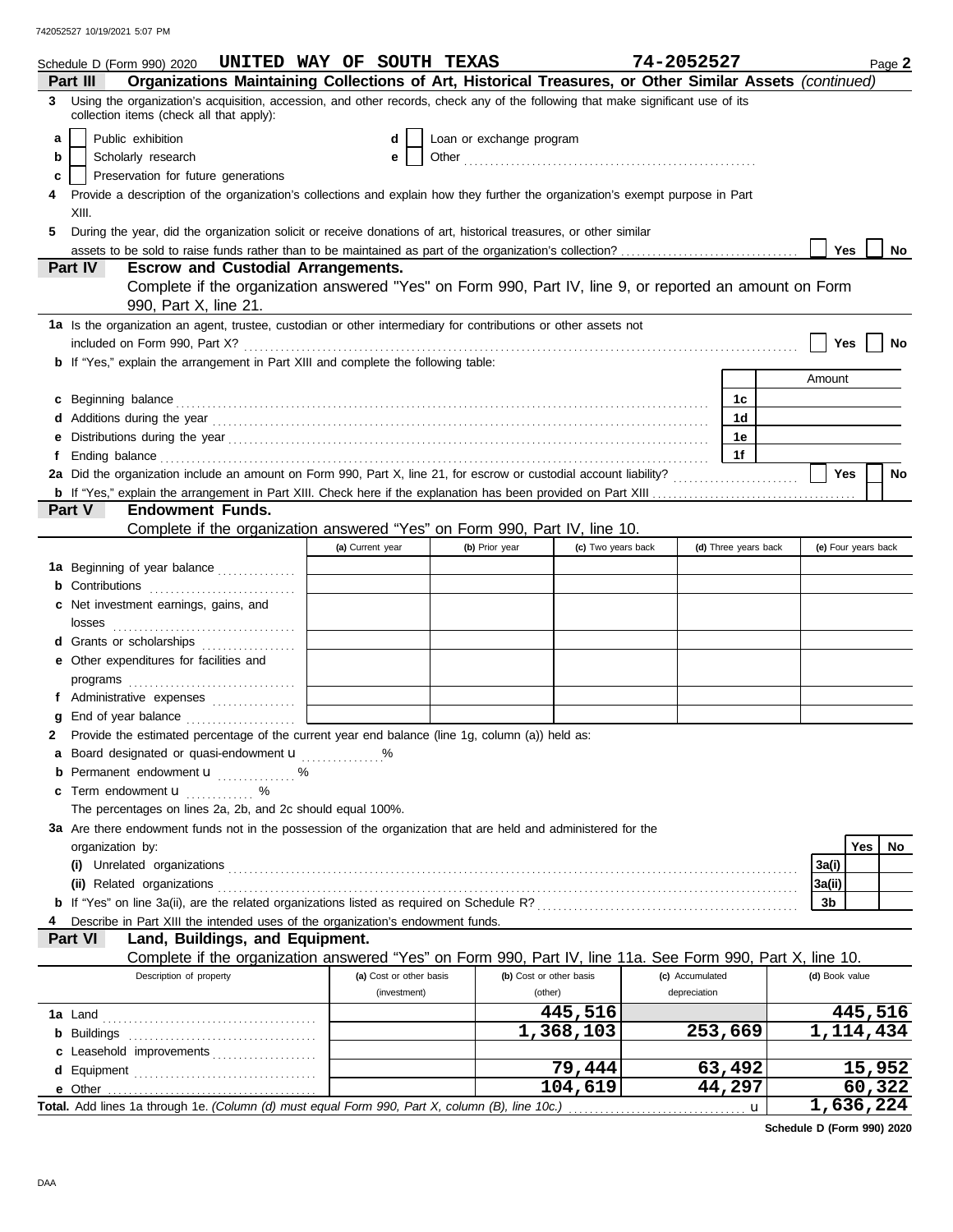| Schedule D (Form 990) 2020 | UNITED WAY OF<br><b>SOUTH TEXAS</b>                                                                                                                  |                | 74-2052527                       | Page 3         |
|----------------------------|------------------------------------------------------------------------------------------------------------------------------------------------------|----------------|----------------------------------|----------------|
| Part VII                   | <b>Investments - Other Securities.</b>                                                                                                               |                |                                  |                |
|                            | Complete if the organization answered "Yes" on Form 990, Part IV, line 11b. See Form 990, Part X, line 12.                                           |                |                                  |                |
|                            | (a) Description of security or category                                                                                                              | (b) Book value | (c) Method of valuation:         |                |
|                            | (including name of security)                                                                                                                         |                | Cost or end-of-year market value |                |
|                            |                                                                                                                                                      |                |                                  |                |
|                            |                                                                                                                                                      |                |                                  |                |
| $(3)$ Other                |                                                                                                                                                      |                |                                  |                |
|                            |                                                                                                                                                      |                |                                  |                |
|                            |                                                                                                                                                      |                |                                  |                |
| (C)                        |                                                                                                                                                      |                |                                  |                |
| (D)                        |                                                                                                                                                      |                |                                  |                |
| (E)                        |                                                                                                                                                      |                |                                  |                |
| (F)                        |                                                                                                                                                      |                |                                  |                |
| (G)<br>(H)                 |                                                                                                                                                      |                |                                  |                |
|                            | Total. (Column (b) must equal Form 990, Part X, col. (B) line 12.)<br>u                                                                              |                |                                  |                |
| Part VIII                  | Investments - Program Related.                                                                                                                       |                |                                  |                |
|                            | Complete if the organization answered "Yes" on Form 990, Part IV, line 11c. See Form 990, Part X, line 13.                                           |                |                                  |                |
|                            | (a) Description of investment                                                                                                                        | (b) Book value | (c) Method of valuation:         |                |
|                            |                                                                                                                                                      |                | Cost or end-of-year market value |                |
| (1)                        |                                                                                                                                                      |                |                                  |                |
| (2)                        |                                                                                                                                                      |                |                                  |                |
| (3)                        |                                                                                                                                                      |                |                                  |                |
| (4)                        |                                                                                                                                                      |                |                                  |                |
| (5)                        |                                                                                                                                                      |                |                                  |                |
| (6)                        |                                                                                                                                                      |                |                                  |                |
| (7)                        |                                                                                                                                                      |                |                                  |                |
| (8)                        |                                                                                                                                                      |                |                                  |                |
| (9)                        |                                                                                                                                                      |                |                                  |                |
|                            | Total. (Column (b) must equal Form 990, Part X, col. (B) line 13.)<br>u                                                                              |                |                                  |                |
| Part IX                    | Other Assets.                                                                                                                                        |                |                                  |                |
|                            | Complete if the organization answered "Yes" on Form 990, Part IV, line 11d. See Form 990, Part X, line 15.                                           |                |                                  |                |
|                            | (a) Description                                                                                                                                      |                |                                  | (b) Book value |
| (1)                        |                                                                                                                                                      |                |                                  |                |
| (2)                        |                                                                                                                                                      |                |                                  |                |
| (3)                        |                                                                                                                                                      |                |                                  |                |
| (4)                        |                                                                                                                                                      |                |                                  |                |
| (5)                        |                                                                                                                                                      |                |                                  |                |
| (6)                        |                                                                                                                                                      |                |                                  |                |
| (7)                        |                                                                                                                                                      |                |                                  |                |
| (8)                        |                                                                                                                                                      |                |                                  |                |
| (9)                        |                                                                                                                                                      |                |                                  |                |
| Part X                     | Total. (Column (b) must equal Form 990, Part X, col. (B) line 15.)<br>Other Liabilities.                                                             |                | $\mathbf{u}$                     |                |
|                            | Complete if the organization answered "Yes" on Form 990, Part IV, line 11e or 11f. See Form 990, Part X,                                             |                |                                  |                |
|                            | line 25.                                                                                                                                             |                |                                  |                |
| 1.                         | (a) Description of liability                                                                                                                         |                |                                  | (b) Book value |
| (1)                        | Federal income taxes                                                                                                                                 |                |                                  |                |
| (2)                        | Other Liabilities                                                                                                                                    |                |                                  | 5,693          |
| (3)                        |                                                                                                                                                      |                |                                  |                |
| (4)                        |                                                                                                                                                      |                |                                  |                |
| (5)                        |                                                                                                                                                      |                |                                  |                |
| (6)                        |                                                                                                                                                      |                |                                  |                |
| (7)                        |                                                                                                                                                      |                |                                  |                |
| (8)                        |                                                                                                                                                      |                |                                  |                |
| (9)                        |                                                                                                                                                      |                |                                  |                |
|                            | Total. (Column (b) must equal Form 990, Part X, col. (B) line 25.)                                                                                   |                | u                                | 5,693          |
|                            | 2. Liability for uncertain tax positions. In Part XIII, provide the text of the footnote to the organization's financial statements that reports the |                |                                  |                |

organization's liability for uncertain tax positions under FASB ASC 740. Check here if the text of the footnote has been provided in Part XIII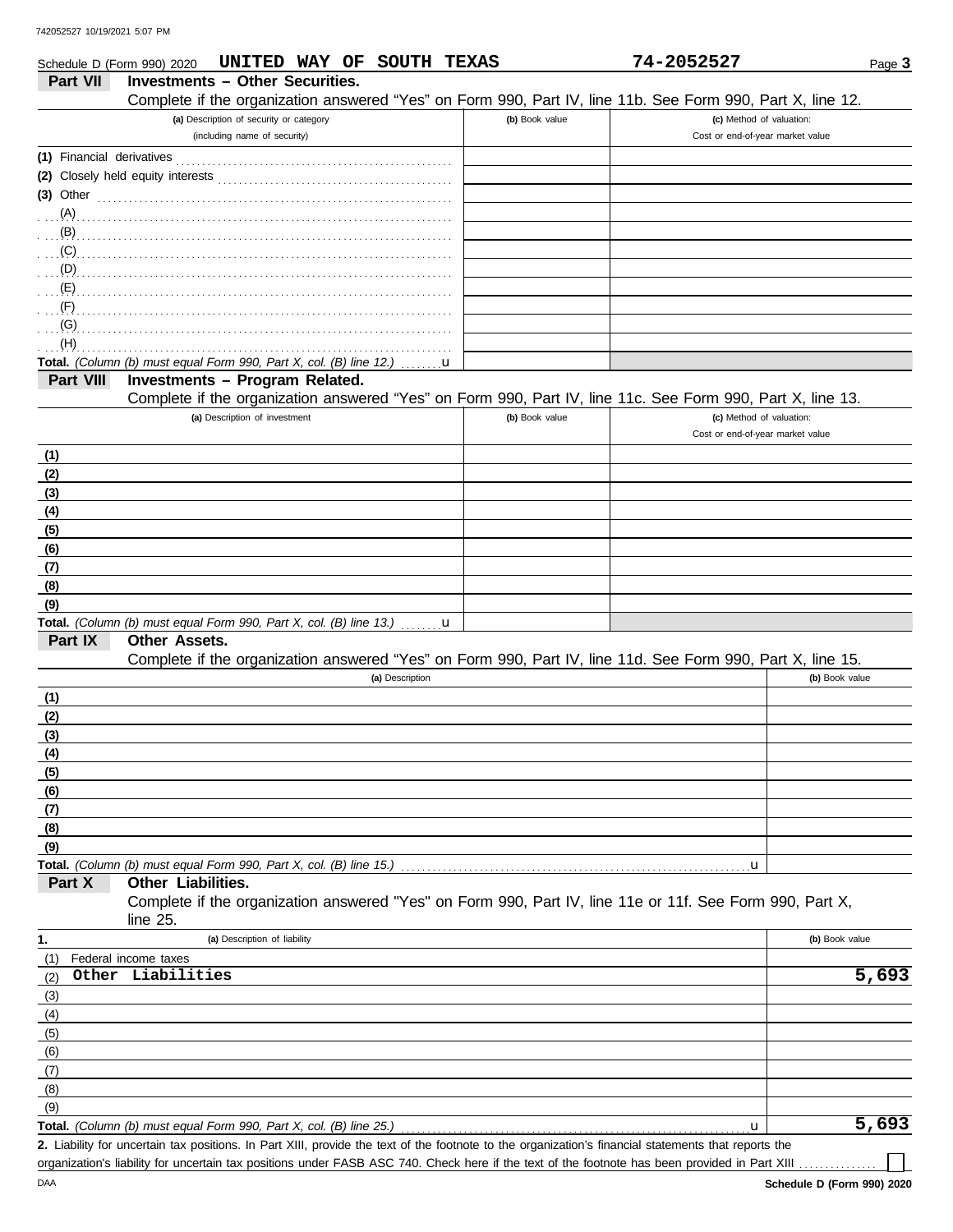|   | Schedule D (Form 990) 2020 UNITED WAY OF SOUTH TEXAS                                                                                                                                                                           |                | 74-2052527 |                                                                       | Page 4    |
|---|--------------------------------------------------------------------------------------------------------------------------------------------------------------------------------------------------------------------------------|----------------|------------|-----------------------------------------------------------------------|-----------|
|   | Reconciliation of Revenue per Audited Financial Statements With Revenue per Return.<br>Part XI                                                                                                                                 |                |            |                                                                       |           |
|   | Complete if the organization answered "Yes" on Form 990, Part IV, line 12a.                                                                                                                                                    |                |            |                                                                       |           |
| 1 |                                                                                                                                                                                                                                |                |            | $\mathbf{1}$                                                          | 2,376,109 |
| 2 | Amounts included on line 1 but not on Form 990, Part VIII, line 12:                                                                                                                                                            |                |            |                                                                       |           |
| а |                                                                                                                                                                                                                                | 2a             |            |                                                                       |           |
| b |                                                                                                                                                                                                                                | 2 <sub>b</sub> |            |                                                                       |           |
|   |                                                                                                                                                                                                                                | 2c             |            |                                                                       |           |
| d |                                                                                                                                                                                                                                | 2d             |            |                                                                       |           |
| е | Add lines 2a through 2d [11] March 20 [12] March 20 [12] March 20 [12] March 20 [12] March 20 [12] March 20 [12] March 20 [12] March 20 [12] March 20 [12] March 20 [12] March 20 [12] March 20 [12] March 20 [12] March 20 [1 |                |            | 2e                                                                    |           |
| 3 |                                                                                                                                                                                                                                |                |            | 3                                                                     | 2,376,109 |
| 4 | Amounts included on Form 990, Part VIII, line 12, but not on line 1:                                                                                                                                                           |                |            |                                                                       |           |
|   | Investment expenses not included on Form 990, Part VIII, line 7b [100] [100] [100] [100] [100] [100] [100] [100] [100] [100] [100] [100] [100] [100] [100] [100] [100] [100] [100] [100] [100] [100] [100] [100] [100] [100] [ | 4a             |            |                                                                       |           |
| b |                                                                                                                                                                                                                                | 4 <sub>b</sub> |            |                                                                       |           |
| C | Add lines 4a and 4b                                                                                                                                                                                                            |                |            | 4c                                                                    |           |
|   |                                                                                                                                                                                                                                |                |            | 5                                                                     | 2,376,109 |
|   | Reconciliation of Expenses per Audited Financial Statements With Expenses per Return.<br>Part XII                                                                                                                              |                |            |                                                                       |           |
|   | Complete if the organization answered "Yes" on Form 990, Part IV, line 12a.                                                                                                                                                    |                |            |                                                                       |           |
| 1 | Total expenses and losses per audited financial statements                                                                                                                                                                     |                |            | $\mathbf 1$                                                           | 2,400,461 |
| 2 | Amounts included on line 1 but not on Form 990, Part IX, line 25:                                                                                                                                                              |                |            |                                                                       |           |
| а |                                                                                                                                                                                                                                | 2a             |            |                                                                       |           |
| b |                                                                                                                                                                                                                                | 2 <sub>b</sub> |            |                                                                       |           |
| c | Other losses                                                                                                                                                                                                                   | 2c             |            |                                                                       |           |
| d |                                                                                                                                                                                                                                | 2d             |            |                                                                       |           |
| е |                                                                                                                                                                                                                                |                |            | 2e                                                                    |           |
| 3 |                                                                                                                                                                                                                                |                |            | 3                                                                     | 2,400,461 |
| 4 | Amounts included on Form 990, Part IX, line 25, but not on line 1:                                                                                                                                                             |                |            |                                                                       |           |
| а |                                                                                                                                                                                                                                | 4a             |            |                                                                       |           |
|   |                                                                                                                                                                                                                                | 4 <sub>b</sub> | 181        |                                                                       |           |
| b |                                                                                                                                                                                                                                |                |            |                                                                       |           |
|   | c Add lines 4a and 4b                                                                                                                                                                                                          |                |            | 4c                                                                    | 181       |
|   |                                                                                                                                                                                                                                |                |            | 5                                                                     | 2,400,642 |
|   | Part XIII Supplemental Information.                                                                                                                                                                                            |                |            |                                                                       |           |
|   | Provide the descriptions required for Part II, lines 3, 5, and 9; Part III, lines 1a and 4; Part IV, lines 1b and 2b; Part V, line 4; Part X, line                                                                             |                |            |                                                                       |           |
|   | 2; Part XI, lines 2d and 4b; and Part XII, lines 2d and 4b. Also complete this part to provide any additional information.                                                                                                     |                |            |                                                                       |           |
|   | Part XII, Line 4b - Expense Amounts Included on Return - Other                                                                                                                                                                 |                |            |                                                                       |           |
|   |                                                                                                                                                                                                                                |                |            |                                                                       |           |
|   | Book / Tax Depreciation Difference                                                                                                                                                                                             |                |            | $\boldsymbol{\mathsf{S}}$ . The contract of $\boldsymbol{\mathsf{S}}$ | 181       |
|   |                                                                                                                                                                                                                                |                |            |                                                                       |           |
|   |                                                                                                                                                                                                                                |                |            |                                                                       |           |
|   |                                                                                                                                                                                                                                |                |            |                                                                       |           |
|   |                                                                                                                                                                                                                                |                |            |                                                                       |           |
|   |                                                                                                                                                                                                                                |                |            |                                                                       |           |
|   |                                                                                                                                                                                                                                |                |            |                                                                       |           |
|   |                                                                                                                                                                                                                                |                |            |                                                                       |           |
|   |                                                                                                                                                                                                                                |                |            |                                                                       |           |
|   |                                                                                                                                                                                                                                |                |            |                                                                       |           |
|   |                                                                                                                                                                                                                                |                |            |                                                                       |           |
|   |                                                                                                                                                                                                                                |                |            |                                                                       |           |
|   |                                                                                                                                                                                                                                |                |            |                                                                       |           |
|   |                                                                                                                                                                                                                                |                |            |                                                                       |           |
|   |                                                                                                                                                                                                                                |                |            |                                                                       |           |
|   |                                                                                                                                                                                                                                |                |            |                                                                       |           |
|   |                                                                                                                                                                                                                                |                |            |                                                                       |           |
|   |                                                                                                                                                                                                                                |                |            |                                                                       |           |
|   |                                                                                                                                                                                                                                |                |            |                                                                       |           |
|   |                                                                                                                                                                                                                                |                |            |                                                                       |           |
|   |                                                                                                                                                                                                                                |                |            |                                                                       |           |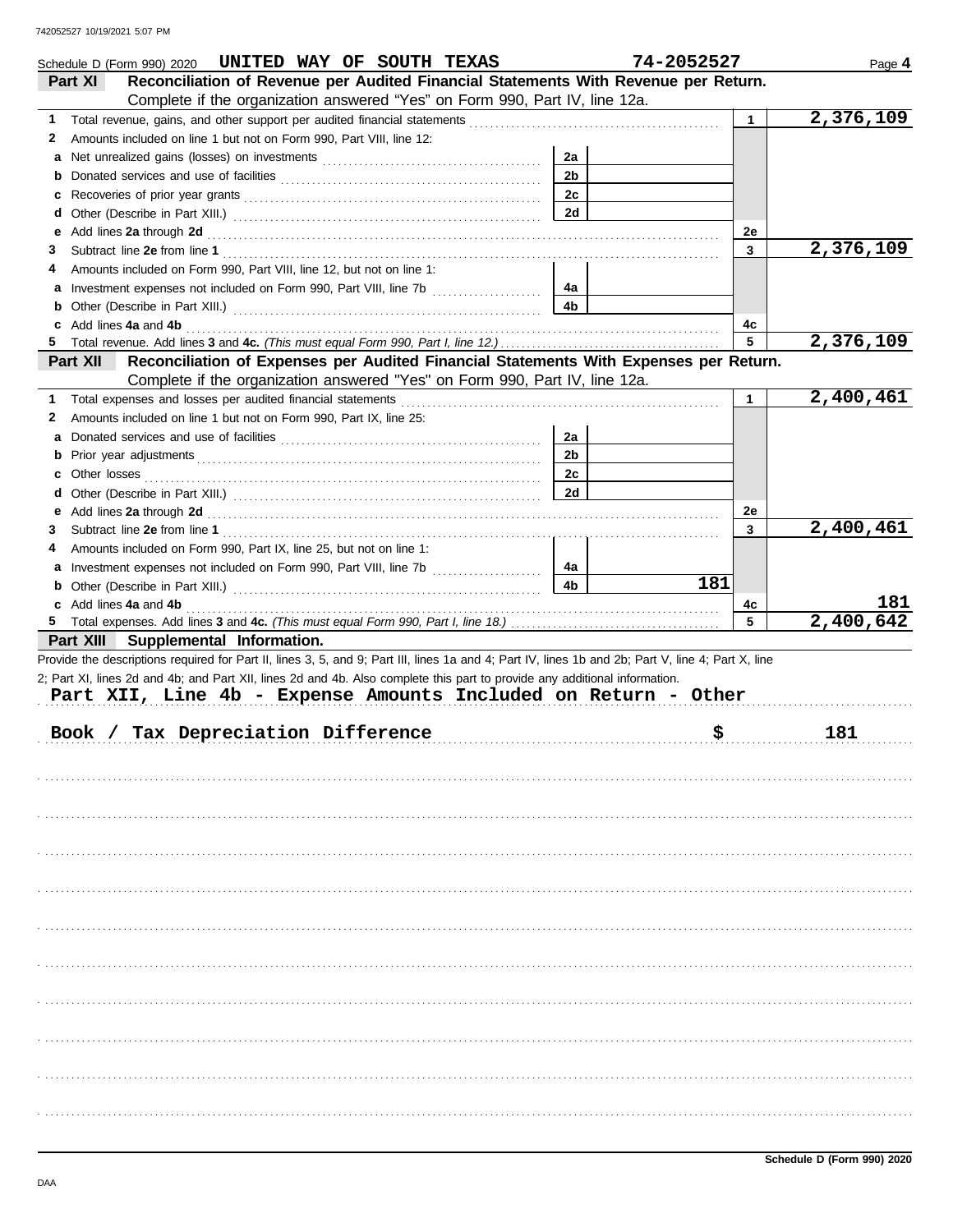| Schedule D (Form 990) 2020 <b>UNITED WAY OF SOUTH TEXAS</b> |  | 74-2052527 | Page 5 |
|-------------------------------------------------------------|--|------------|--------|
| Supplemental Information (continued)<br>Part XIII           |  |            |        |
|                                                             |  |            |        |
|                                                             |  |            |        |
|                                                             |  |            |        |
|                                                             |  |            |        |
|                                                             |  |            |        |
|                                                             |  |            |        |
|                                                             |  |            |        |
|                                                             |  |            |        |
|                                                             |  |            |        |
|                                                             |  |            |        |
|                                                             |  |            |        |
|                                                             |  |            |        |
|                                                             |  |            |        |
|                                                             |  |            |        |
|                                                             |  |            |        |
|                                                             |  |            |        |
|                                                             |  |            |        |
|                                                             |  |            |        |
|                                                             |  |            |        |
|                                                             |  |            |        |
|                                                             |  |            |        |
|                                                             |  |            |        |
|                                                             |  |            |        |
|                                                             |  |            |        |
|                                                             |  |            |        |
|                                                             |  |            |        |
|                                                             |  |            |        |
|                                                             |  |            |        |
|                                                             |  |            |        |
|                                                             |  |            |        |
|                                                             |  |            |        |
|                                                             |  |            |        |
|                                                             |  |            |        |
|                                                             |  |            |        |
|                                                             |  |            |        |
|                                                             |  |            |        |
|                                                             |  |            |        |
|                                                             |  |            |        |
|                                                             |  |            |        |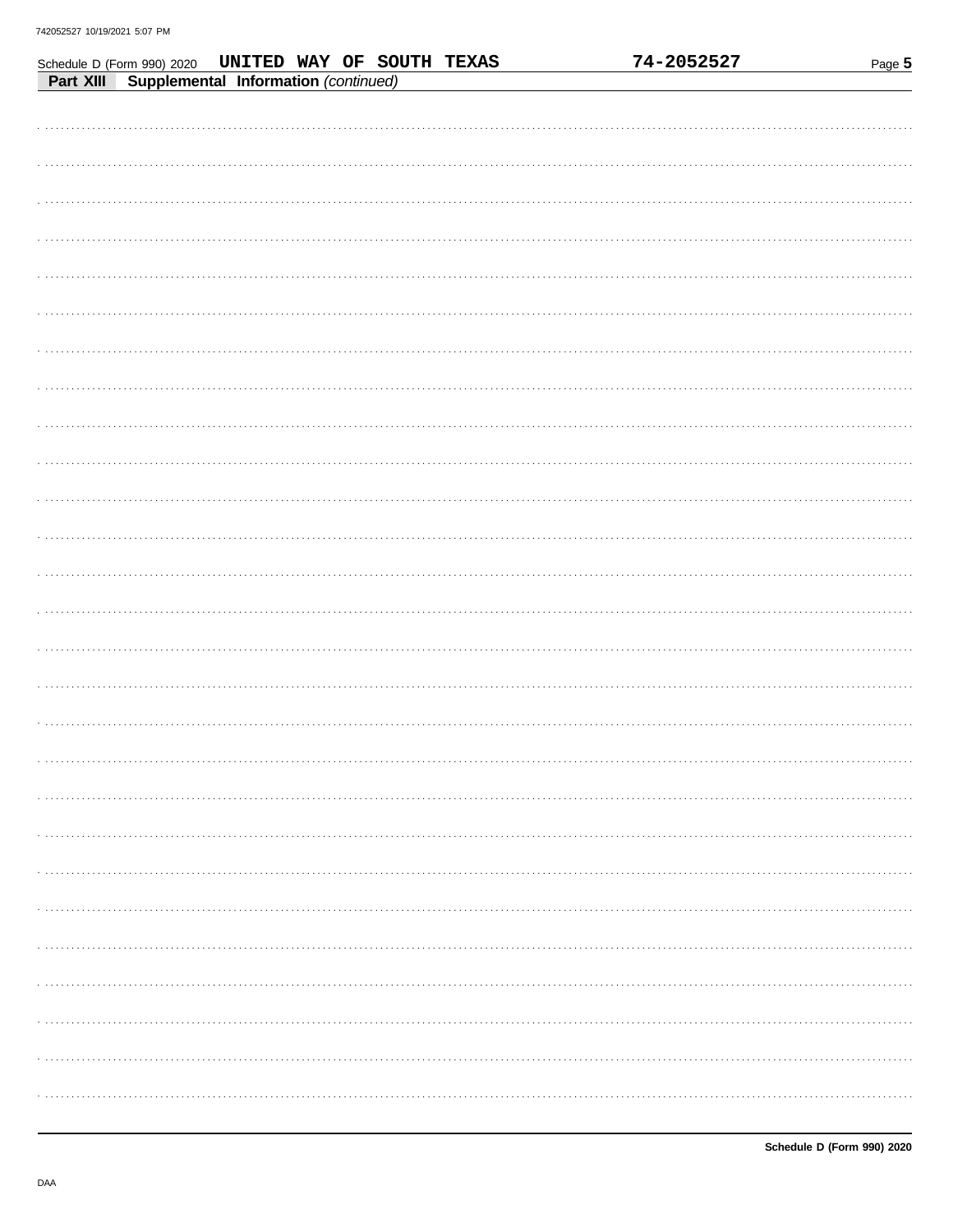| <b>SCHEDULE I</b>                                      |                                                                                                                                                                                                                                                                               |           |                                                                                                                                       | Grants and Other Assistance to Organizations, |                                       |                                                             |                                          |                                              | OMB No. 1545-0047                     |
|--------------------------------------------------------|-------------------------------------------------------------------------------------------------------------------------------------------------------------------------------------------------------------------------------------------------------------------------------|-----------|---------------------------------------------------------------------------------------------------------------------------------------|-----------------------------------------------|---------------------------------------|-------------------------------------------------------------|------------------------------------------|----------------------------------------------|---------------------------------------|
| (Form 990)                                             |                                                                                                                                                                                                                                                                               |           | Governments, and Individuals in the United States<br>Complete if the organization answered "Yes" on Form 990, Part IV, line 21 or 22. |                                               |                                       |                                                             |                                          |                                              |                                       |
| Department of the Treasury<br>Internal Revenue Service |                                                                                                                                                                                                                                                                               |           | u Attach to Form 990.<br>u Go to www.irs.gov/Form990 for the latest information.                                                      |                                               |                                       |                                                             |                                          | <b>Open to Public</b><br><b>Inspection</b>   |                                       |
| Name of the organization                               | UNITED WAY OF SOUTH TEXAS                                                                                                                                                                                                                                                     |           |                                                                                                                                       |                                               |                                       |                                                             |                                          | Employer identification number<br>74-2052527 |                                       |
| Part I                                                 | <b>General Information on Grants and Assistance</b>                                                                                                                                                                                                                           |           |                                                                                                                                       |                                               |                                       |                                                             |                                          |                                              |                                       |
| 1                                                      | Does the organization maintain records to substantiate the amount of the grants or assistance, the grantees' eligibility for the grants or assistance, and<br>2 Describe in Part IV the organization's procedures for monitoring the use of grant funds in the United States. |           |                                                                                                                                       |                                               |                                       |                                                             |                                          |                                              | $ X $ Yes<br>∣ No                     |
| Part II                                                | Grants and Other Assistance to Domestic Organizations and Domestic Governments. Complete if the organization answered "Yes" on Form 990,<br>Part IV, line 21, for any recipient that received more than \$5,000. Part II can be duplicated if additional space is needed.     |           |                                                                                                                                       |                                               |                                       |                                                             |                                          |                                              |                                       |
| $\mathbf 1$                                            | (a) Name and address of organization<br>or government                                                                                                                                                                                                                         | $(b)$ EIN | $(c)$ IRC<br>section<br>(if applicable)                                                                                               | (d) Amount of cash<br>grant                   | (e) Amount of non-<br>cash assistance | (f) Method of valuation<br>(book, FMV, appraisal,<br>other) | (q) Description of<br>noncash assistance |                                              | (h) Purpose of grant<br>or assistance |
| (1) AMERICAN RED CROSS                                 |                                                                                                                                                                                                                                                                               |           |                                                                                                                                       |                                               |                                       |                                                             |                                          |                                              |                                       |
|                                                        |                                                                                                                                                                                                                                                                               |           | 501(c)                                                                                                                                | 47,532                                        |                                       | N/A                                                         | N/A                                      | <b>ASSIST NEEDY</b>                          |                                       |
| (2) AURORA HOUSE FOUNDATION                            |                                                                                                                                                                                                                                                                               |           |                                                                                                                                       |                                               |                                       |                                                             |                                          |                                              |                                       |
|                                                        |                                                                                                                                                                                                                                                                               |           | 501(c)                                                                                                                                | 31,281                                        |                                       | N/A                                                         | N/A                                      | ASSIST HOSPICE                               |                                       |
| (3) BGC EDINBURG                                       |                                                                                                                                                                                                                                                                               |           |                                                                                                                                       |                                               |                                       |                                                             |                                          |                                              |                                       |
|                                                        |                                                                                                                                                                                                                                                                               |           | 501(c)                                                                                                                                | 146,158                                       |                                       | N/A                                                         | N/A                                      | ASSIST YOUTH                                 |                                       |
| (4) BGC MCALLEN                                        |                                                                                                                                                                                                                                                                               |           |                                                                                                                                       |                                               |                                       |                                                             |                                          |                                              |                                       |
|                                                        |                                                                                                                                                                                                                                                                               |           | 501(c)                                                                                                                                | 123,015                                       |                                       | N/A                                                         | N/A                                      | ASSIST YOUTH                                 |                                       |
| (5) BGC MISSION                                        |                                                                                                                                                                                                                                                                               |           |                                                                                                                                       |                                               |                                       |                                                             |                                          |                                              |                                       |
|                                                        |                                                                                                                                                                                                                                                                               |           | 501(c)                                                                                                                                | 54,024                                        |                                       | N/A                                                         | N/A                                      | ASSIST YOUTH                                 |                                       |
| (6) BGC PHARR                                          |                                                                                                                                                                                                                                                                               |           |                                                                                                                                       |                                               |                                       |                                                             |                                          |                                              |                                       |
|                                                        |                                                                                                                                                                                                                                                                               |           | 501(c)                                                                                                                                | 84,608                                        |                                       | N/A                                                         | N/A                                      | ASSIST YOUTH                                 |                                       |
| $(7)$ CASA                                             |                                                                                                                                                                                                                                                                               |           |                                                                                                                                       |                                               |                                       |                                                             |                                          |                                              |                                       |
|                                                        |                                                                                                                                                                                                                                                                               |           | 501(c)                                                                                                                                | 23,380                                        |                                       | N/A                                                         | N/A                                      | <b>ASSIST NEEDY</b>                          |                                       |
| (8) CHILDREN'S ADVOCACY                                |                                                                                                                                                                                                                                                                               |           |                                                                                                                                       |                                               |                                       |                                                             |                                          |                                              |                                       |
|                                                        |                                                                                                                                                                                                                                                                               |           | 501(c)                                                                                                                                | 37,087                                        |                                       | N/A                                                         | N/A                                      | <b>ASSIST CHILDREN</b>                       |                                       |
| (9) GIRLS SCOUTS/TIP OF TEXAS                          |                                                                                                                                                                                                                                                                               |           |                                                                                                                                       |                                               |                                       |                                                             |                                          |                                              |                                       |
|                                                        |                                                                                                                                                                                                                                                                               |           | 501(c)                                                                                                                                | 49,821                                        |                                       | N/A                                                         | N/A                                      | <b>ASSIST YOUTH</b>                          |                                       |
| $\mathbf{2}$                                           | Enter total number of section $501(c)(3)$ and government organizations listed in the line 1 table                                                                                                                                                                             |           |                                                                                                                                       |                                               |                                       |                                                             |                                          | $\mathbf u$                                  |                                       |
|                                                        | Enter total number of other organizations listed in the line 1 table                                                                                                                                                                                                          |           |                                                                                                                                       |                                               |                                       |                                                             |                                          | u                                            |                                       |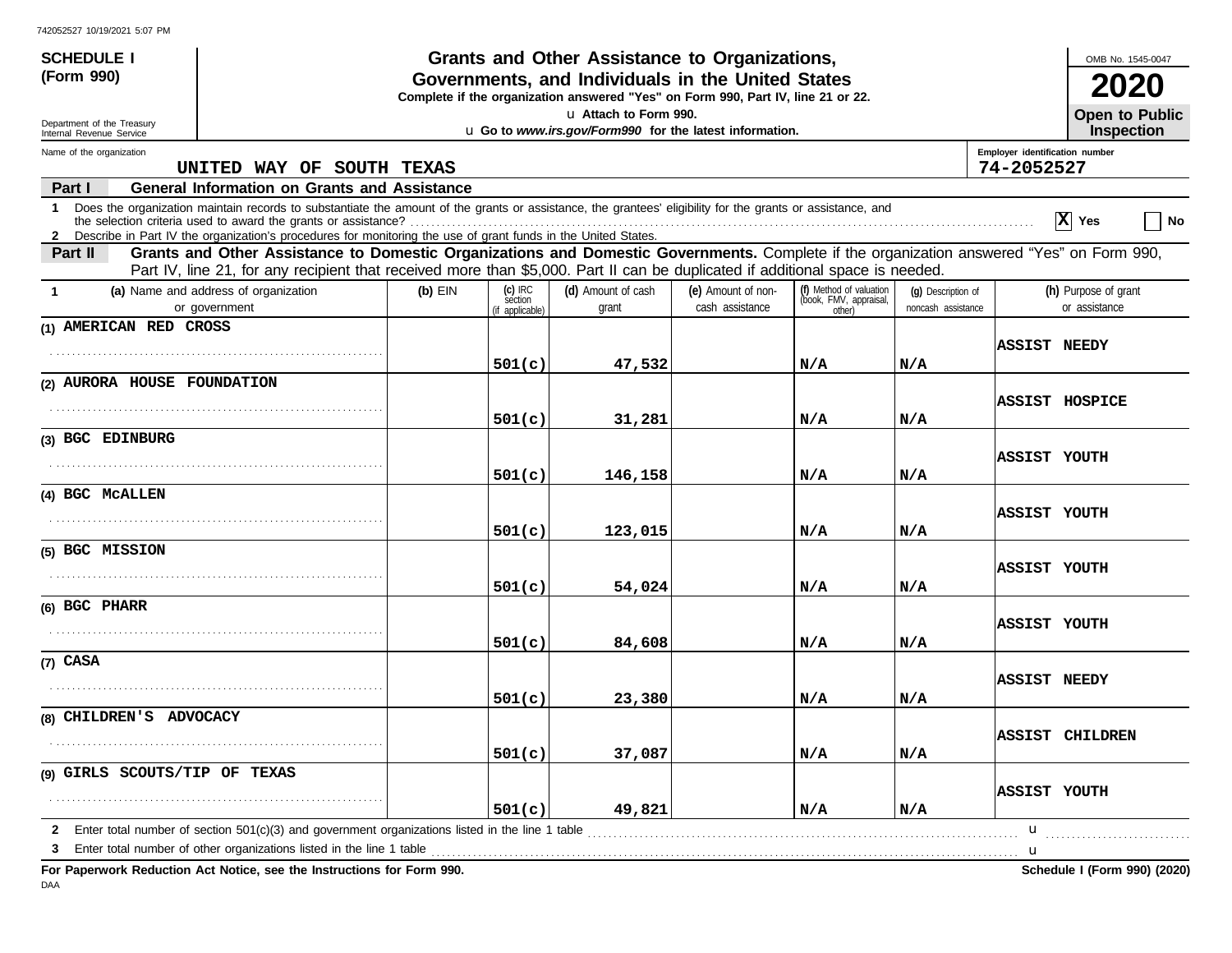| <b>SCHEDULE I</b>                                                                                                                                   |                                                                                                                                                                                                                                                                               |           |                                         | Grants and Other Assistance to Organizations, |                                       |                                                             |                                          |                                              | OMB No. 1545-0047                          |
|-----------------------------------------------------------------------------------------------------------------------------------------------------|-------------------------------------------------------------------------------------------------------------------------------------------------------------------------------------------------------------------------------------------------------------------------------|-----------|-----------------------------------------|-----------------------------------------------|---------------------------------------|-------------------------------------------------------------|------------------------------------------|----------------------------------------------|--------------------------------------------|
| (Form 990)<br>Governments, and Individuals in the United States<br>Complete if the organization answered "Yes" on Form 990, Part IV, line 21 or 22. |                                                                                                                                                                                                                                                                               |           |                                         |                                               |                                       |                                                             |                                          |                                              |                                            |
| u Attach to Form 990.<br>Department of the Treasury<br>u Go to www.irs.gov/Form990 for the latest information.<br>Internal Revenue Service          |                                                                                                                                                                                                                                                                               |           |                                         |                                               |                                       |                                                             |                                          |                                              | <b>Open to Public</b><br><b>Inspection</b> |
| Name of the organization                                                                                                                            | UNITED WAY OF SOUTH TEXAS                                                                                                                                                                                                                                                     |           |                                         |                                               |                                       |                                                             |                                          | Employer identification number<br>74-2052527 |                                            |
| Part I                                                                                                                                              | <b>General Information on Grants and Assistance</b>                                                                                                                                                                                                                           |           |                                         |                                               |                                       |                                                             |                                          |                                              |                                            |
| $\mathbf 1$                                                                                                                                         | Does the organization maintain records to substantiate the amount of the grants or assistance, the grantees' eligibility for the grants or assistance, and<br>2 Describe in Part IV the organization's procedures for monitoring the use of grant funds in the United States. |           |                                         |                                               |                                       |                                                             |                                          |                                              | No<br>Yes                                  |
| Part II                                                                                                                                             | Grants and Other Assistance to Domestic Organizations and Domestic Governments. Complete if the organization answered "Yes" on Form 990,<br>Part IV, line 21, for any recipient that received more than \$5,000. Part II can be duplicated if additional space is needed.     |           |                                         |                                               |                                       |                                                             |                                          |                                              |                                            |
| $\mathbf{1}$                                                                                                                                        | (a) Name and address of organization<br>or government                                                                                                                                                                                                                         | $(b)$ EIN | $(c)$ IRC<br>section<br>(if applicable) | (d) Amount of cash<br>grant                   | (e) Amount of non-<br>cash assistance | (f) Method of valuation<br>(book, FMV, appraisal,<br>other) | (q) Description of<br>noncash assistance |                                              | (h) Purpose of grant<br>or assistance      |
| (1) GOODWILL                                                                                                                                        |                                                                                                                                                                                                                                                                               |           |                                         |                                               |                                       |                                                             |                                          |                                              |                                            |
|                                                                                                                                                     |                                                                                                                                                                                                                                                                               |           | 501(c)                                  | 22,500                                        |                                       | N/A                                                         | N/A                                      | <b>ASSIST NEEDY</b>                          |                                            |
| (2) HIDALGO YOUTH CENTER                                                                                                                            |                                                                                                                                                                                                                                                                               |           |                                         |                                               |                                       |                                                             |                                          |                                              |                                            |
|                                                                                                                                                     |                                                                                                                                                                                                                                                                               |           | 501(c)                                  | 26,667                                        |                                       | N/A                                                         | N/A                                      | ASSIST YOUTH                                 |                                            |
| (3) MERCEDES RECREATION CENTER                                                                                                                      |                                                                                                                                                                                                                                                                               |           |                                         |                                               |                                       |                                                             |                                          |                                              |                                            |
|                                                                                                                                                     |                                                                                                                                                                                                                                                                               |           | GOV                                     | 33,917                                        |                                       | N/A                                                         | N/A                                      | ASSIST YOUTH                                 |                                            |
| (4) PHARR DRUG ABUSE PROGRAMS                                                                                                                       |                                                                                                                                                                                                                                                                               |           |                                         |                                               |                                       |                                                             |                                          |                                              |                                            |
|                                                                                                                                                     |                                                                                                                                                                                                                                                                               |           | 501(c)                                  | 76,918                                        |                                       | N/A                                                         | N/A                                      |                                              | <b>DRUG ABUSE PREVENT</b>                  |
| (5) RGV BOYS SCOUTS                                                                                                                                 |                                                                                                                                                                                                                                                                               |           |                                         |                                               |                                       |                                                             |                                          |                                              |                                            |
|                                                                                                                                                     |                                                                                                                                                                                                                                                                               |           | 501(c)                                  | 46,639                                        |                                       | N/A                                                         | N/A                                      | ASSIST YOUTH                                 |                                            |
| (6) SALVATION ARMY                                                                                                                                  |                                                                                                                                                                                                                                                                               |           |                                         |                                               |                                       |                                                             |                                          |                                              |                                            |
|                                                                                                                                                     |                                                                                                                                                                                                                                                                               |           | 501(c)                                  | 108,346                                       |                                       | N/A                                                         | N/A                                      | <b>ASSIST NEEDY</b>                          |                                            |
| (7) SERVING CHILDREN & ADOLESCENTS                                                                                                                  |                                                                                                                                                                                                                                                                               |           |                                         |                                               |                                       |                                                             |                                          |                                              |                                            |
|                                                                                                                                                     |                                                                                                                                                                                                                                                                               |           | 501(c)                                  | 25,000                                        |                                       | N/A                                                         | N/A                                      | ASSIST YOUTH                                 |                                            |
| (8) SILVER RIBBON                                                                                                                                   |                                                                                                                                                                                                                                                                               |           |                                         |                                               |                                       |                                                             |                                          |                                              |                                            |
|                                                                                                                                                     |                                                                                                                                                                                                                                                                               |           |                                         |                                               |                                       |                                                             |                                          | <b>ASSIST NEEDY</b>                          |                                            |
| (9) STARR COUNTY OF DOMESTIC ABUSE                                                                                                                  |                                                                                                                                                                                                                                                                               |           | 501(c)                                  | 34,735                                        |                                       | N/A                                                         | N/A                                      |                                              |                                            |
|                                                                                                                                                     |                                                                                                                                                                                                                                                                               |           | GOV                                     | 35,000                                        |                                       | N/A                                                         | N/A                                      |                                              | ASSIST ABUSE VICTIMS                       |
| 2                                                                                                                                                   | Enter total number of section $501(c)(3)$ and government organizations listed in the line 1 table                                                                                                                                                                             |           |                                         |                                               |                                       |                                                             |                                          | u                                            |                                            |
| 3                                                                                                                                                   | Enter total number of other organizations listed in the line 1 table <i>manufacture in the content of the line</i> 1 table manufacture in the line 1 table manufacture in the line 1 table manufacture in the line of the line of t                                           |           |                                         |                                               |                                       |                                                             |                                          |                                              |                                            |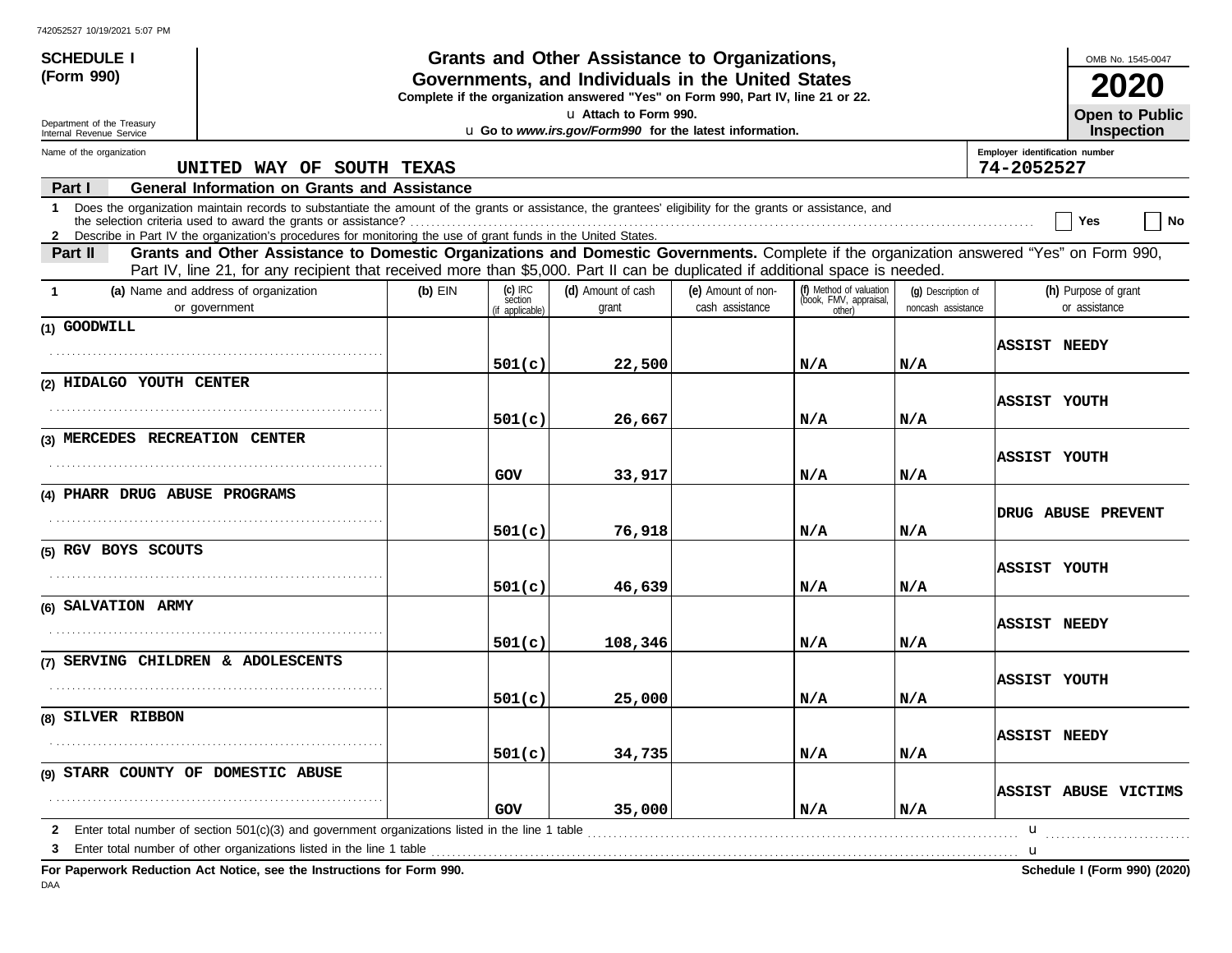| <b>SCHEDULE I</b>                                                                                                                          |                                                                                                                                                                                                                                                                               |           |                                         | Grants and Other Assistance to Organizations, |                                       |                                                             |                                          |                                              | OMB No. 1545-0047                          |
|--------------------------------------------------------------------------------------------------------------------------------------------|-------------------------------------------------------------------------------------------------------------------------------------------------------------------------------------------------------------------------------------------------------------------------------|-----------|-----------------------------------------|-----------------------------------------------|---------------------------------------|-------------------------------------------------------------|------------------------------------------|----------------------------------------------|--------------------------------------------|
| (Form 990)                                                                                                                                 | Governments, and Individuals in the United States<br>Complete if the organization answered "Yes" on Form 990, Part IV, line 21 or 22.                                                                                                                                         |           |                                         |                                               |                                       |                                                             |                                          |                                              |                                            |
| u Attach to Form 990.<br>Department of the Treasury<br>u Go to www.irs.gov/Form990 for the latest information.<br>Internal Revenue Service |                                                                                                                                                                                                                                                                               |           |                                         |                                               |                                       |                                                             |                                          |                                              | <b>Open to Public</b><br><b>Inspection</b> |
| Name of the organization                                                                                                                   | UNITED WAY OF SOUTH TEXAS                                                                                                                                                                                                                                                     |           |                                         |                                               |                                       |                                                             |                                          | Employer identification number<br>74-2052527 |                                            |
| Part I                                                                                                                                     | <b>General Information on Grants and Assistance</b>                                                                                                                                                                                                                           |           |                                         |                                               |                                       |                                                             |                                          |                                              |                                            |
| $\mathbf 1$                                                                                                                                | Does the organization maintain records to substantiate the amount of the grants or assistance, the grantees' eligibility for the grants or assistance, and<br>2 Describe in Part IV the organization's procedures for monitoring the use of grant funds in the United States. |           |                                         |                                               |                                       |                                                             |                                          |                                              | ∣ No<br>Yes                                |
| Part II                                                                                                                                    | Grants and Other Assistance to Domestic Organizations and Domestic Governments. Complete if the organization answered "Yes" on Form 990,<br>Part IV, line 21, for any recipient that received more than \$5,000. Part II can be duplicated if additional space is needed.     |           |                                         |                                               |                                       |                                                             |                                          |                                              |                                            |
| -1                                                                                                                                         | (a) Name and address of organization<br>or government                                                                                                                                                                                                                         | $(b)$ EIN | $(c)$ IRC<br>section<br>(if applicable) | (d) Amount of cash<br>grant                   | (e) Amount of non-<br>cash assistance | (f) Method of valuation<br>(book, FMV, appraisal,<br>other) | (q) Description of<br>noncash assistance |                                              | (h) Purpose of grant<br>or assistance      |
| (1) SU CASA DE ESPERANZA                                                                                                                   |                                                                                                                                                                                                                                                                               |           |                                         |                                               |                                       |                                                             |                                          |                                              |                                            |
|                                                                                                                                            |                                                                                                                                                                                                                                                                               |           | 501(c)                                  | 43,332                                        |                                       | N/A                                                         | N/A                                      |                                              | <b>ASSIST INFANT HEALTH</b>                |
| (2) WOMEN TOGETHER                                                                                                                         |                                                                                                                                                                                                                                                                               |           |                                         |                                               |                                       |                                                             |                                          |                                              | ASSIST ABUSE VICTIMS                       |
|                                                                                                                                            |                                                                                                                                                                                                                                                                               |           | 501(c)                                  | 75,308                                        |                                       | N/A                                                         | N/A                                      |                                              |                                            |
| (3) COMMUNITY IMPACT                                                                                                                       |                                                                                                                                                                                                                                                                               |           |                                         |                                               |                                       |                                                             |                                          |                                              |                                            |
|                                                                                                                                            |                                                                                                                                                                                                                                                                               |           | GOV                                     | 197,642                                       |                                       | N/A                                                         | N/A                                      |                                              | ASSIST COMMUNITY                           |
| (4) SPECIAL PROJECTS                                                                                                                       |                                                                                                                                                                                                                                                                               |           |                                         |                                               |                                       |                                                             |                                          |                                              |                                            |
|                                                                                                                                            |                                                                                                                                                                                                                                                                               |           | GOV                                     | 112,719                                       |                                       | N/A                                                         | N/A                                      | <b>ASSIST NEEDY</b>                          |                                            |
| (5) DESIGNATED GIFTS                                                                                                                       |                                                                                                                                                                                                                                                                               |           |                                         |                                               |                                       |                                                             |                                          |                                              |                                            |
|                                                                                                                                            |                                                                                                                                                                                                                                                                               |           | GOV                                     | 10,100                                        |                                       | N/A                                                         | N/A                                      |                                              | <b>ASSIST AS NEEDED</b>                    |
| (6)                                                                                                                                        |                                                                                                                                                                                                                                                                               |           |                                         |                                               |                                       |                                                             |                                          |                                              |                                            |
|                                                                                                                                            |                                                                                                                                                                                                                                                                               |           |                                         |                                               |                                       |                                                             |                                          |                                              |                                            |
| (7)                                                                                                                                        |                                                                                                                                                                                                                                                                               |           |                                         |                                               |                                       |                                                             |                                          |                                              |                                            |
|                                                                                                                                            |                                                                                                                                                                                                                                                                               |           |                                         |                                               |                                       |                                                             |                                          |                                              |                                            |
| (8)                                                                                                                                        |                                                                                                                                                                                                                                                                               |           |                                         |                                               |                                       |                                                             |                                          |                                              |                                            |
|                                                                                                                                            |                                                                                                                                                                                                                                                                               |           |                                         |                                               |                                       |                                                             |                                          |                                              |                                            |
| (9)                                                                                                                                        |                                                                                                                                                                                                                                                                               |           |                                         |                                               |                                       |                                                             |                                          |                                              |                                            |
|                                                                                                                                            |                                                                                                                                                                                                                                                                               |           |                                         |                                               |                                       |                                                             |                                          |                                              |                                            |
| 2                                                                                                                                          |                                                                                                                                                                                                                                                                               |           |                                         |                                               |                                       |                                                             |                                          | u                                            |                                            |
|                                                                                                                                            |                                                                                                                                                                                                                                                                               |           |                                         |                                               |                                       |                                                             |                                          | $\mathbf u$                                  |                                            |
|                                                                                                                                            | For Paperwork Reduction Act Notice, see the Instructions for Form 990.                                                                                                                                                                                                        |           |                                         |                                               |                                       |                                                             |                                          |                                              | Schedule I (Form 990) (2020)               |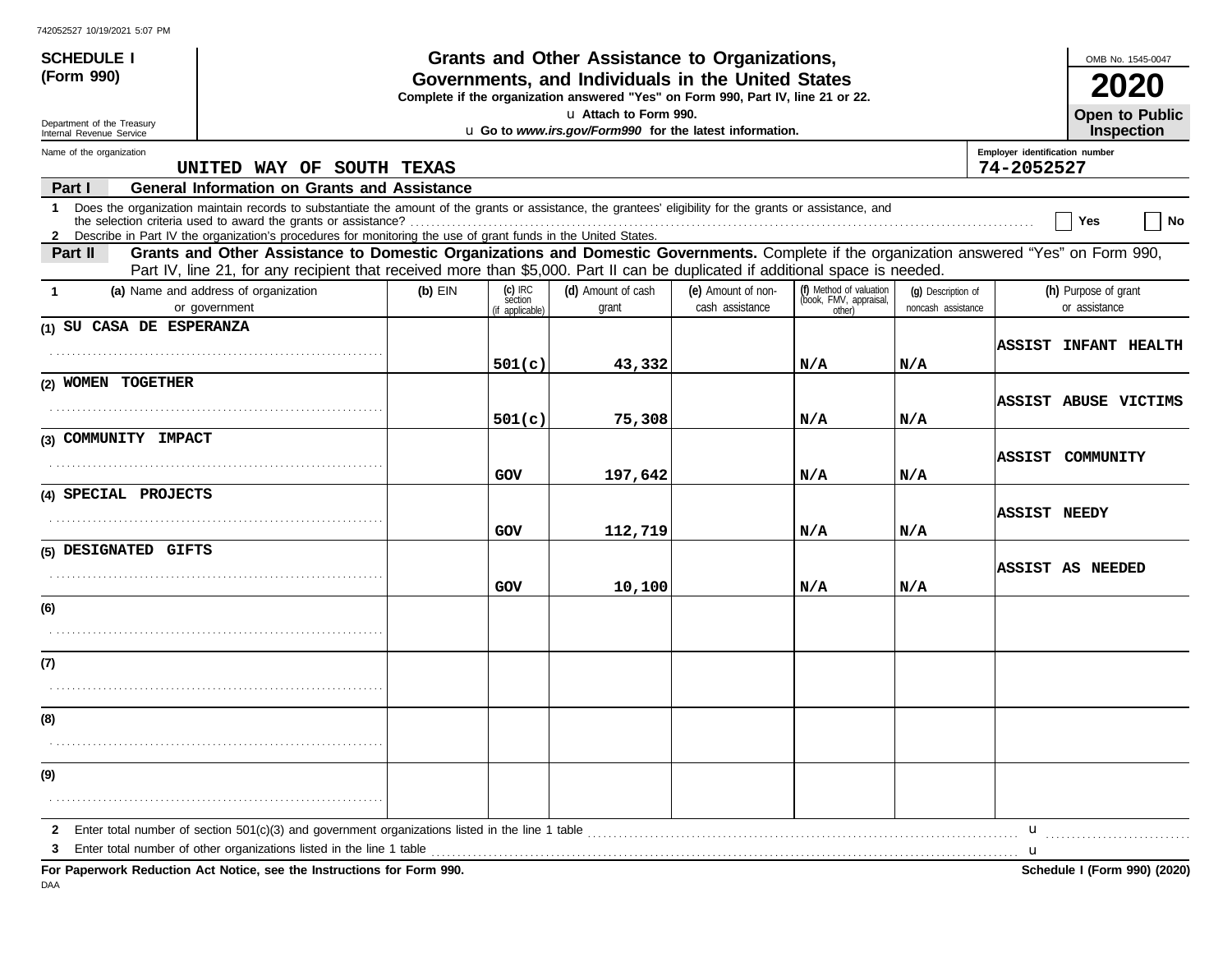| Schedule I (Form 990) (2020) UNITED WAY OF SOUTH TEXAS                                                                                               |               |               | 74-2052527         |                                | Page 2                                |
|------------------------------------------------------------------------------------------------------------------------------------------------------|---------------|---------------|--------------------|--------------------------------|---------------------------------------|
| Grants and Other Assistance to Domestic Individuals. Complete if the organization answered "Yes" on Form 990, Part IV, line 22.<br>Part III          |               |               |                    |                                |                                       |
| Part III can be duplicated if additional space is needed.                                                                                            |               |               |                    |                                |                                       |
| (a) Type of grant or assistance                                                                                                                      | (b) Number of | (c) Amount of | (d) Amount of      | (e) Method of valuation (book, | (f) Description of noncash assistance |
|                                                                                                                                                      | recipients    | cash grant    | noncash assistance | FMV, appraisal, other)         |                                       |
|                                                                                                                                                      |               |               |                    |                                |                                       |
|                                                                                                                                                      |               |               |                    |                                |                                       |
|                                                                                                                                                      |               |               |                    |                                |                                       |
| $\overline{2}$                                                                                                                                       |               |               |                    |                                |                                       |
|                                                                                                                                                      |               |               |                    |                                |                                       |
| 3                                                                                                                                                    |               |               |                    |                                |                                       |
|                                                                                                                                                      |               |               |                    |                                |                                       |
|                                                                                                                                                      |               |               |                    |                                |                                       |
| -5                                                                                                                                                   |               |               |                    |                                |                                       |
|                                                                                                                                                      |               |               |                    |                                |                                       |
| - 6                                                                                                                                                  |               |               |                    |                                |                                       |
|                                                                                                                                                      |               |               |                    |                                |                                       |
|                                                                                                                                                      |               |               |                    |                                |                                       |
| Supplemental Information. Provide the information required in Part I, line 2; Part III, column (b); and any other additional information.<br>Part IV |               |               |                    |                                |                                       |
|                                                                                                                                                      |               |               |                    |                                |                                       |
|                                                                                                                                                      |               |               |                    |                                |                                       |
|                                                                                                                                                      |               |               |                    |                                |                                       |
|                                                                                                                                                      |               |               |                    |                                |                                       |
|                                                                                                                                                      |               |               |                    |                                |                                       |
|                                                                                                                                                      |               |               |                    |                                |                                       |
|                                                                                                                                                      |               |               |                    |                                |                                       |
|                                                                                                                                                      |               |               |                    |                                |                                       |
|                                                                                                                                                      |               |               |                    |                                |                                       |
|                                                                                                                                                      |               |               |                    |                                |                                       |
|                                                                                                                                                      |               |               |                    |                                |                                       |
|                                                                                                                                                      |               |               |                    |                                |                                       |
|                                                                                                                                                      |               |               |                    |                                |                                       |
|                                                                                                                                                      |               |               |                    |                                |                                       |
|                                                                                                                                                      |               |               |                    |                                |                                       |
|                                                                                                                                                      |               |               |                    |                                |                                       |
|                                                                                                                                                      |               |               |                    |                                |                                       |
|                                                                                                                                                      |               |               |                    |                                |                                       |
|                                                                                                                                                      |               |               |                    |                                |                                       |
|                                                                                                                                                      |               |               |                    |                                |                                       |
|                                                                                                                                                      |               |               |                    |                                |                                       |

Schedule I (Form 990) (2020)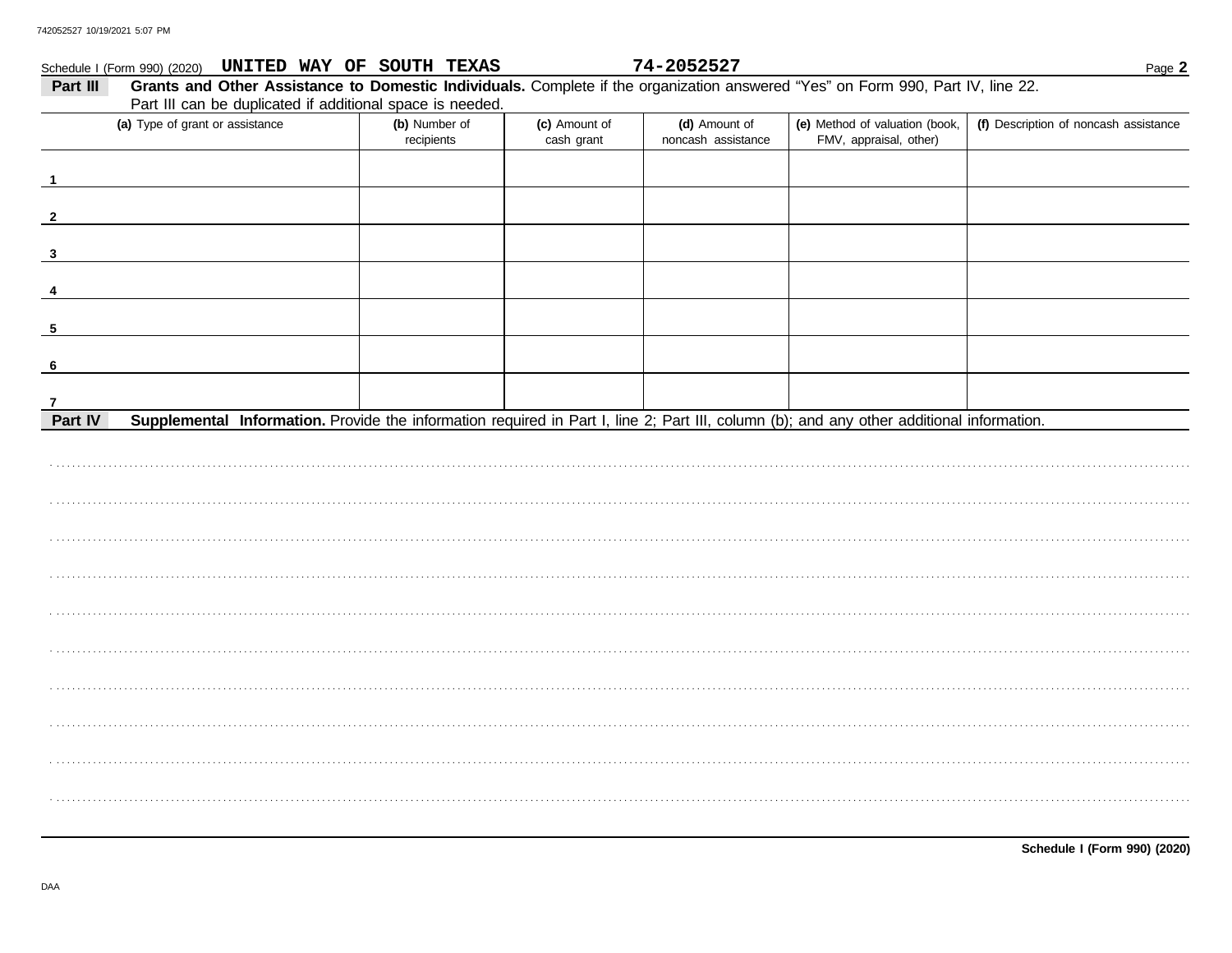# **(Form 990)**

# **SCHEDULE M Noncash Contributions**

OMB No. 1545-0047 **2020**

**Open To Public**

| Department of the Treasury |
|----------------------------|
| Internal Revenue Service   |

u **Complete if the organizations answered "Yes" on Form 990, Part IV, lines 29 or 30.** u **Attach to Form 990.**

u **Go to** *www.irs.gov/Form990* **for instructions and the latest information.**

**Employer identification number Inspection**

**UNITED WAY OF SOUTH TEXAS 74-2052527**

| (c)<br>(b)<br>(d)<br>(a)<br>Noncash contribution<br>Check if<br>Method of determining<br>Number of contributions or<br>amounts reported on<br>applicable<br>items contributed<br>noncash contribution amounts<br>Form 990, Part VIII, line 1g<br>Art - Works of art<br>1<br>$\mathbf{2}$<br>Art - Historical treasures<br>Art - Fractional interests<br>3<br>Books and publications<br>4<br>Clothing and household<br>5<br>Cars and other vehicles<br>6<br>Boats and planes<br>7<br>8<br>Securities - Publicly traded<br>9<br>Securities - Closely held stock<br>10<br>Securities - Partnership, LLC,<br>11<br>or trust interests<br>Securities - Miscellaneous [11111]<br>12<br>Qualified conservation<br>13<br>contribution - Historic<br>structures<br>14<br>Qualified conservation<br>contribution - Other<br>Real estate - Residential<br>15<br>Real estate - Commercial<br>16<br>17<br>Real estate - Other<br>18<br>Food inventory<br>19<br>Drugs and medical supplies<br>20<br>21<br>Taxidermy<br>22<br>Historical artifacts<br>23<br>Scientific specimens<br>24<br>Archeological artifacts<br>X<br>1<br>253,338<br>25<br>26<br>27<br>28<br>Other $\mathbf{u}$ (<br>29<br>Number of Forms 8283 received by the organization during the tax year for contributions for<br>which the organization completed Form 8283, Part IV, Donee Acknowledgement [ [ [ [ [ ] ] ]<br>29<br>Yes<br>No<br>30a<br>During the year, did the organization receive by contribution any property reported in Part I, lines 1 through<br>28, that it must hold for at least three years from the date of the initial contribution, and which isn't required<br>x<br>30a<br>If "Yes," describe the arrangement in Part II.<br>b<br>31<br>Does the organization have a gift acceptance policy that requires the review of any nonstandard<br>X<br>contributions?<br>31<br>Does the organization hire or use third parties or related organizations to solicit, process, or sell noncash<br>32a<br>x<br>32a<br>contributions?<br>If "Yes," describe in Part II.<br>b |    | <b>Types of Property</b><br>Part I |  |  |  |  |
|----------------------------------------------------------------------------------------------------------------------------------------------------------------------------------------------------------------------------------------------------------------------------------------------------------------------------------------------------------------------------------------------------------------------------------------------------------------------------------------------------------------------------------------------------------------------------------------------------------------------------------------------------------------------------------------------------------------------------------------------------------------------------------------------------------------------------------------------------------------------------------------------------------------------------------------------------------------------------------------------------------------------------------------------------------------------------------------------------------------------------------------------------------------------------------------------------------------------------------------------------------------------------------------------------------------------------------------------------------------------------------------------------------------------------------------------------------------------------------------------------------------------------------------------------------------------------------------------------------------------------------------------------------------------------------------------------------------------------------------------------------------------------------------------------------------------------------------------------------------------------------------------------------------------------------------------------------------------------------------------------------------------------------------------------|----|------------------------------------|--|--|--|--|
|                                                                                                                                                                                                                                                                                                                                                                                                                                                                                                                                                                                                                                                                                                                                                                                                                                                                                                                                                                                                                                                                                                                                                                                                                                                                                                                                                                                                                                                                                                                                                                                                                                                                                                                                                                                                                                                                                                                                                                                                                                                    |    |                                    |  |  |  |  |
|                                                                                                                                                                                                                                                                                                                                                                                                                                                                                                                                                                                                                                                                                                                                                                                                                                                                                                                                                                                                                                                                                                                                                                                                                                                                                                                                                                                                                                                                                                                                                                                                                                                                                                                                                                                                                                                                                                                                                                                                                                                    |    |                                    |  |  |  |  |
|                                                                                                                                                                                                                                                                                                                                                                                                                                                                                                                                                                                                                                                                                                                                                                                                                                                                                                                                                                                                                                                                                                                                                                                                                                                                                                                                                                                                                                                                                                                                                                                                                                                                                                                                                                                                                                                                                                                                                                                                                                                    |    |                                    |  |  |  |  |
|                                                                                                                                                                                                                                                                                                                                                                                                                                                                                                                                                                                                                                                                                                                                                                                                                                                                                                                                                                                                                                                                                                                                                                                                                                                                                                                                                                                                                                                                                                                                                                                                                                                                                                                                                                                                                                                                                                                                                                                                                                                    |    |                                    |  |  |  |  |
|                                                                                                                                                                                                                                                                                                                                                                                                                                                                                                                                                                                                                                                                                                                                                                                                                                                                                                                                                                                                                                                                                                                                                                                                                                                                                                                                                                                                                                                                                                                                                                                                                                                                                                                                                                                                                                                                                                                                                                                                                                                    |    |                                    |  |  |  |  |
|                                                                                                                                                                                                                                                                                                                                                                                                                                                                                                                                                                                                                                                                                                                                                                                                                                                                                                                                                                                                                                                                                                                                                                                                                                                                                                                                                                                                                                                                                                                                                                                                                                                                                                                                                                                                                                                                                                                                                                                                                                                    |    |                                    |  |  |  |  |
|                                                                                                                                                                                                                                                                                                                                                                                                                                                                                                                                                                                                                                                                                                                                                                                                                                                                                                                                                                                                                                                                                                                                                                                                                                                                                                                                                                                                                                                                                                                                                                                                                                                                                                                                                                                                                                                                                                                                                                                                                                                    |    |                                    |  |  |  |  |
|                                                                                                                                                                                                                                                                                                                                                                                                                                                                                                                                                                                                                                                                                                                                                                                                                                                                                                                                                                                                                                                                                                                                                                                                                                                                                                                                                                                                                                                                                                                                                                                                                                                                                                                                                                                                                                                                                                                                                                                                                                                    |    |                                    |  |  |  |  |
|                                                                                                                                                                                                                                                                                                                                                                                                                                                                                                                                                                                                                                                                                                                                                                                                                                                                                                                                                                                                                                                                                                                                                                                                                                                                                                                                                                                                                                                                                                                                                                                                                                                                                                                                                                                                                                                                                                                                                                                                                                                    |    |                                    |  |  |  |  |
|                                                                                                                                                                                                                                                                                                                                                                                                                                                                                                                                                                                                                                                                                                                                                                                                                                                                                                                                                                                                                                                                                                                                                                                                                                                                                                                                                                                                                                                                                                                                                                                                                                                                                                                                                                                                                                                                                                                                                                                                                                                    |    |                                    |  |  |  |  |
|                                                                                                                                                                                                                                                                                                                                                                                                                                                                                                                                                                                                                                                                                                                                                                                                                                                                                                                                                                                                                                                                                                                                                                                                                                                                                                                                                                                                                                                                                                                                                                                                                                                                                                                                                                                                                                                                                                                                                                                                                                                    |    |                                    |  |  |  |  |
|                                                                                                                                                                                                                                                                                                                                                                                                                                                                                                                                                                                                                                                                                                                                                                                                                                                                                                                                                                                                                                                                                                                                                                                                                                                                                                                                                                                                                                                                                                                                                                                                                                                                                                                                                                                                                                                                                                                                                                                                                                                    |    |                                    |  |  |  |  |
|                                                                                                                                                                                                                                                                                                                                                                                                                                                                                                                                                                                                                                                                                                                                                                                                                                                                                                                                                                                                                                                                                                                                                                                                                                                                                                                                                                                                                                                                                                                                                                                                                                                                                                                                                                                                                                                                                                                                                                                                                                                    |    |                                    |  |  |  |  |
|                                                                                                                                                                                                                                                                                                                                                                                                                                                                                                                                                                                                                                                                                                                                                                                                                                                                                                                                                                                                                                                                                                                                                                                                                                                                                                                                                                                                                                                                                                                                                                                                                                                                                                                                                                                                                                                                                                                                                                                                                                                    |    |                                    |  |  |  |  |
|                                                                                                                                                                                                                                                                                                                                                                                                                                                                                                                                                                                                                                                                                                                                                                                                                                                                                                                                                                                                                                                                                                                                                                                                                                                                                                                                                                                                                                                                                                                                                                                                                                                                                                                                                                                                                                                                                                                                                                                                                                                    |    |                                    |  |  |  |  |
|                                                                                                                                                                                                                                                                                                                                                                                                                                                                                                                                                                                                                                                                                                                                                                                                                                                                                                                                                                                                                                                                                                                                                                                                                                                                                                                                                                                                                                                                                                                                                                                                                                                                                                                                                                                                                                                                                                                                                                                                                                                    |    |                                    |  |  |  |  |
|                                                                                                                                                                                                                                                                                                                                                                                                                                                                                                                                                                                                                                                                                                                                                                                                                                                                                                                                                                                                                                                                                                                                                                                                                                                                                                                                                                                                                                                                                                                                                                                                                                                                                                                                                                                                                                                                                                                                                                                                                                                    |    |                                    |  |  |  |  |
|                                                                                                                                                                                                                                                                                                                                                                                                                                                                                                                                                                                                                                                                                                                                                                                                                                                                                                                                                                                                                                                                                                                                                                                                                                                                                                                                                                                                                                                                                                                                                                                                                                                                                                                                                                                                                                                                                                                                                                                                                                                    |    |                                    |  |  |  |  |
|                                                                                                                                                                                                                                                                                                                                                                                                                                                                                                                                                                                                                                                                                                                                                                                                                                                                                                                                                                                                                                                                                                                                                                                                                                                                                                                                                                                                                                                                                                                                                                                                                                                                                                                                                                                                                                                                                                                                                                                                                                                    |    |                                    |  |  |  |  |
|                                                                                                                                                                                                                                                                                                                                                                                                                                                                                                                                                                                                                                                                                                                                                                                                                                                                                                                                                                                                                                                                                                                                                                                                                                                                                                                                                                                                                                                                                                                                                                                                                                                                                                                                                                                                                                                                                                                                                                                                                                                    |    |                                    |  |  |  |  |
|                                                                                                                                                                                                                                                                                                                                                                                                                                                                                                                                                                                                                                                                                                                                                                                                                                                                                                                                                                                                                                                                                                                                                                                                                                                                                                                                                                                                                                                                                                                                                                                                                                                                                                                                                                                                                                                                                                                                                                                                                                                    |    |                                    |  |  |  |  |
|                                                                                                                                                                                                                                                                                                                                                                                                                                                                                                                                                                                                                                                                                                                                                                                                                                                                                                                                                                                                                                                                                                                                                                                                                                                                                                                                                                                                                                                                                                                                                                                                                                                                                                                                                                                                                                                                                                                                                                                                                                                    |    |                                    |  |  |  |  |
|                                                                                                                                                                                                                                                                                                                                                                                                                                                                                                                                                                                                                                                                                                                                                                                                                                                                                                                                                                                                                                                                                                                                                                                                                                                                                                                                                                                                                                                                                                                                                                                                                                                                                                                                                                                                                                                                                                                                                                                                                                                    |    |                                    |  |  |  |  |
|                                                                                                                                                                                                                                                                                                                                                                                                                                                                                                                                                                                                                                                                                                                                                                                                                                                                                                                                                                                                                                                                                                                                                                                                                                                                                                                                                                                                                                                                                                                                                                                                                                                                                                                                                                                                                                                                                                                                                                                                                                                    |    |                                    |  |  |  |  |
|                                                                                                                                                                                                                                                                                                                                                                                                                                                                                                                                                                                                                                                                                                                                                                                                                                                                                                                                                                                                                                                                                                                                                                                                                                                                                                                                                                                                                                                                                                                                                                                                                                                                                                                                                                                                                                                                                                                                                                                                                                                    |    |                                    |  |  |  |  |
|                                                                                                                                                                                                                                                                                                                                                                                                                                                                                                                                                                                                                                                                                                                                                                                                                                                                                                                                                                                                                                                                                                                                                                                                                                                                                                                                                                                                                                                                                                                                                                                                                                                                                                                                                                                                                                                                                                                                                                                                                                                    |    |                                    |  |  |  |  |
|                                                                                                                                                                                                                                                                                                                                                                                                                                                                                                                                                                                                                                                                                                                                                                                                                                                                                                                                                                                                                                                                                                                                                                                                                                                                                                                                                                                                                                                                                                                                                                                                                                                                                                                                                                                                                                                                                                                                                                                                                                                    |    |                                    |  |  |  |  |
|                                                                                                                                                                                                                                                                                                                                                                                                                                                                                                                                                                                                                                                                                                                                                                                                                                                                                                                                                                                                                                                                                                                                                                                                                                                                                                                                                                                                                                                                                                                                                                                                                                                                                                                                                                                                                                                                                                                                                                                                                                                    |    |                                    |  |  |  |  |
|                                                                                                                                                                                                                                                                                                                                                                                                                                                                                                                                                                                                                                                                                                                                                                                                                                                                                                                                                                                                                                                                                                                                                                                                                                                                                                                                                                                                                                                                                                                                                                                                                                                                                                                                                                                                                                                                                                                                                                                                                                                    |    |                                    |  |  |  |  |
|                                                                                                                                                                                                                                                                                                                                                                                                                                                                                                                                                                                                                                                                                                                                                                                                                                                                                                                                                                                                                                                                                                                                                                                                                                                                                                                                                                                                                                                                                                                                                                                                                                                                                                                                                                                                                                                                                                                                                                                                                                                    |    |                                    |  |  |  |  |
|                                                                                                                                                                                                                                                                                                                                                                                                                                                                                                                                                                                                                                                                                                                                                                                                                                                                                                                                                                                                                                                                                                                                                                                                                                                                                                                                                                                                                                                                                                                                                                                                                                                                                                                                                                                                                                                                                                                                                                                                                                                    |    |                                    |  |  |  |  |
|                                                                                                                                                                                                                                                                                                                                                                                                                                                                                                                                                                                                                                                                                                                                                                                                                                                                                                                                                                                                                                                                                                                                                                                                                                                                                                                                                                                                                                                                                                                                                                                                                                                                                                                                                                                                                                                                                                                                                                                                                                                    |    |                                    |  |  |  |  |
|                                                                                                                                                                                                                                                                                                                                                                                                                                                                                                                                                                                                                                                                                                                                                                                                                                                                                                                                                                                                                                                                                                                                                                                                                                                                                                                                                                                                                                                                                                                                                                                                                                                                                                                                                                                                                                                                                                                                                                                                                                                    |    |                                    |  |  |  |  |
|                                                                                                                                                                                                                                                                                                                                                                                                                                                                                                                                                                                                                                                                                                                                                                                                                                                                                                                                                                                                                                                                                                                                                                                                                                                                                                                                                                                                                                                                                                                                                                                                                                                                                                                                                                                                                                                                                                                                                                                                                                                    |    |                                    |  |  |  |  |
|                                                                                                                                                                                                                                                                                                                                                                                                                                                                                                                                                                                                                                                                                                                                                                                                                                                                                                                                                                                                                                                                                                                                                                                                                                                                                                                                                                                                                                                                                                                                                                                                                                                                                                                                                                                                                                                                                                                                                                                                                                                    |    |                                    |  |  |  |  |
|                                                                                                                                                                                                                                                                                                                                                                                                                                                                                                                                                                                                                                                                                                                                                                                                                                                                                                                                                                                                                                                                                                                                                                                                                                                                                                                                                                                                                                                                                                                                                                                                                                                                                                                                                                                                                                                                                                                                                                                                                                                    |    |                                    |  |  |  |  |
|                                                                                                                                                                                                                                                                                                                                                                                                                                                                                                                                                                                                                                                                                                                                                                                                                                                                                                                                                                                                                                                                                                                                                                                                                                                                                                                                                                                                                                                                                                                                                                                                                                                                                                                                                                                                                                                                                                                                                                                                                                                    |    |                                    |  |  |  |  |
|                                                                                                                                                                                                                                                                                                                                                                                                                                                                                                                                                                                                                                                                                                                                                                                                                                                                                                                                                                                                                                                                                                                                                                                                                                                                                                                                                                                                                                                                                                                                                                                                                                                                                                                                                                                                                                                                                                                                                                                                                                                    |    |                                    |  |  |  |  |
|                                                                                                                                                                                                                                                                                                                                                                                                                                                                                                                                                                                                                                                                                                                                                                                                                                                                                                                                                                                                                                                                                                                                                                                                                                                                                                                                                                                                                                                                                                                                                                                                                                                                                                                                                                                                                                                                                                                                                                                                                                                    |    |                                    |  |  |  |  |
|                                                                                                                                                                                                                                                                                                                                                                                                                                                                                                                                                                                                                                                                                                                                                                                                                                                                                                                                                                                                                                                                                                                                                                                                                                                                                                                                                                                                                                                                                                                                                                                                                                                                                                                                                                                                                                                                                                                                                                                                                                                    |    |                                    |  |  |  |  |
|                                                                                                                                                                                                                                                                                                                                                                                                                                                                                                                                                                                                                                                                                                                                                                                                                                                                                                                                                                                                                                                                                                                                                                                                                                                                                                                                                                                                                                                                                                                                                                                                                                                                                                                                                                                                                                                                                                                                                                                                                                                    |    |                                    |  |  |  |  |
|                                                                                                                                                                                                                                                                                                                                                                                                                                                                                                                                                                                                                                                                                                                                                                                                                                                                                                                                                                                                                                                                                                                                                                                                                                                                                                                                                                                                                                                                                                                                                                                                                                                                                                                                                                                                                                                                                                                                                                                                                                                    |    |                                    |  |  |  |  |
|                                                                                                                                                                                                                                                                                                                                                                                                                                                                                                                                                                                                                                                                                                                                                                                                                                                                                                                                                                                                                                                                                                                                                                                                                                                                                                                                                                                                                                                                                                                                                                                                                                                                                                                                                                                                                                                                                                                                                                                                                                                    |    |                                    |  |  |  |  |
|                                                                                                                                                                                                                                                                                                                                                                                                                                                                                                                                                                                                                                                                                                                                                                                                                                                                                                                                                                                                                                                                                                                                                                                                                                                                                                                                                                                                                                                                                                                                                                                                                                                                                                                                                                                                                                                                                                                                                                                                                                                    |    |                                    |  |  |  |  |
|                                                                                                                                                                                                                                                                                                                                                                                                                                                                                                                                                                                                                                                                                                                                                                                                                                                                                                                                                                                                                                                                                                                                                                                                                                                                                                                                                                                                                                                                                                                                                                                                                                                                                                                                                                                                                                                                                                                                                                                                                                                    |    |                                    |  |  |  |  |
|                                                                                                                                                                                                                                                                                                                                                                                                                                                                                                                                                                                                                                                                                                                                                                                                                                                                                                                                                                                                                                                                                                                                                                                                                                                                                                                                                                                                                                                                                                                                                                                                                                                                                                                                                                                                                                                                                                                                                                                                                                                    |    |                                    |  |  |  |  |
|                                                                                                                                                                                                                                                                                                                                                                                                                                                                                                                                                                                                                                                                                                                                                                                                                                                                                                                                                                                                                                                                                                                                                                                                                                                                                                                                                                                                                                                                                                                                                                                                                                                                                                                                                                                                                                                                                                                                                                                                                                                    |    |                                    |  |  |  |  |
| If the organization didn't report an amount in column (c) for a type of property for which column (a) is checked,                                                                                                                                                                                                                                                                                                                                                                                                                                                                                                                                                                                                                                                                                                                                                                                                                                                                                                                                                                                                                                                                                                                                                                                                                                                                                                                                                                                                                                                                                                                                                                                                                                                                                                                                                                                                                                                                                                                                  | 33 |                                    |  |  |  |  |
| describe in Part II.                                                                                                                                                                                                                                                                                                                                                                                                                                                                                                                                                                                                                                                                                                                                                                                                                                                                                                                                                                                                                                                                                                                                                                                                                                                                                                                                                                                                                                                                                                                                                                                                                                                                                                                                                                                                                                                                                                                                                                                                                               |    |                                    |  |  |  |  |

**For Paperwork Reduction Act Notice, see the Instructions for Form 990. Schedule M (Form 990) 2020**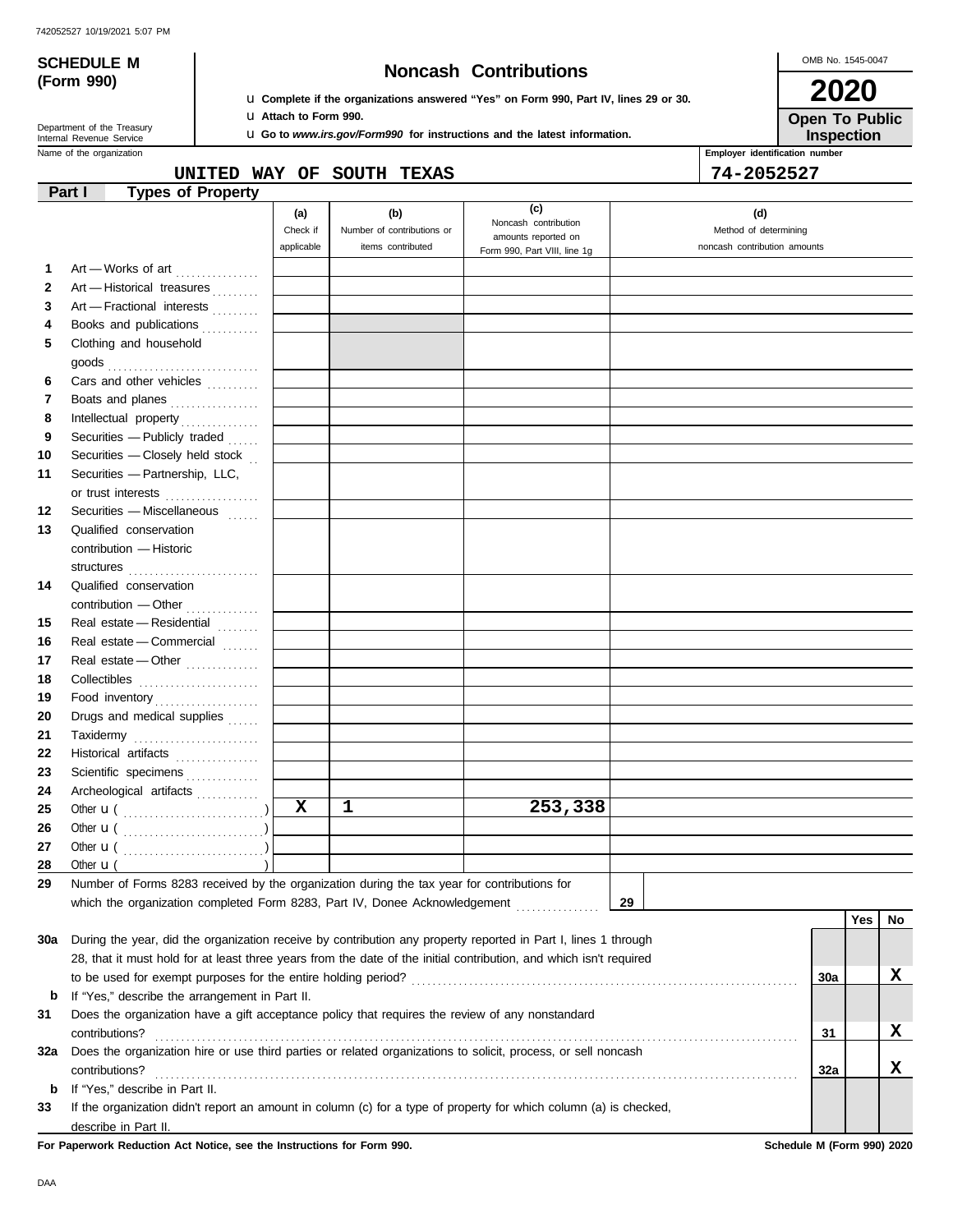| Part II     | Schedule M (Form 990) 2020 UNITED WAY OF SOUTH TEXAS<br>Supplemental Information. Provide the information required by Part I, lines 30b, 32b, and 33, and whether<br>the organization is reporting in Part I, column (b), the number of contributions, the number of items received,<br>or a combination of both. Also complete this part for any additional information. | 74-2052527 | Page 2 |
|-------------|---------------------------------------------------------------------------------------------------------------------------------------------------------------------------------------------------------------------------------------------------------------------------------------------------------------------------------------------------------------------------|------------|--------|
|             | Schedule M - Supplemental Information                                                                                                                                                                                                                                                                                                                                     |            |        |
|             | IN KIND CONTRIBUTIONS:                                                                                                                                                                                                                                                                                                                                                    |            |        |
|             | - A local newspaper provided free space plus calendars and banners were                                                                                                                                                                                                                                                                                                   |            |        |
|             | printed to assist in soliciting donations.                                                                                                                                                                                                                                                                                                                                |            |        |
|             | - The facilitator for a training session and the coordinators for many                                                                                                                                                                                                                                                                                                    |            |        |
|             | VITA sites were volunteers.                                                                                                                                                                                                                                                                                                                                               |            |        |
|             | - A company discounted landscaping services each month.                                                                                                                                                                                                                                                                                                                   |            |        |
|             | - Space was provided by governmental and not-for-profit entities for the                                                                                                                                                                                                                                                                                                  |            |        |
| VITA sites. |                                                                                                                                                                                                                                                                                                                                                                           |            |        |
|             |                                                                                                                                                                                                                                                                                                                                                                           |            |        |
|             |                                                                                                                                                                                                                                                                                                                                                                           |            |        |
|             |                                                                                                                                                                                                                                                                                                                                                                           |            |        |
|             |                                                                                                                                                                                                                                                                                                                                                                           |            |        |
|             |                                                                                                                                                                                                                                                                                                                                                                           |            |        |
|             |                                                                                                                                                                                                                                                                                                                                                                           |            |        |
|             |                                                                                                                                                                                                                                                                                                                                                                           |            |        |
|             |                                                                                                                                                                                                                                                                                                                                                                           |            |        |
|             |                                                                                                                                                                                                                                                                                                                                                                           |            |        |
|             |                                                                                                                                                                                                                                                                                                                                                                           |            |        |
|             |                                                                                                                                                                                                                                                                                                                                                                           |            |        |
|             |                                                                                                                                                                                                                                                                                                                                                                           |            |        |
|             |                                                                                                                                                                                                                                                                                                                                                                           |            |        |
|             |                                                                                                                                                                                                                                                                                                                                                                           |            |        |
|             |                                                                                                                                                                                                                                                                                                                                                                           |            |        |
|             |                                                                                                                                                                                                                                                                                                                                                                           |            |        |
|             |                                                                                                                                                                                                                                                                                                                                                                           |            |        |
|             |                                                                                                                                                                                                                                                                                                                                                                           |            |        |
|             |                                                                                                                                                                                                                                                                                                                                                                           |            |        |
|             |                                                                                                                                                                                                                                                                                                                                                                           |            |        |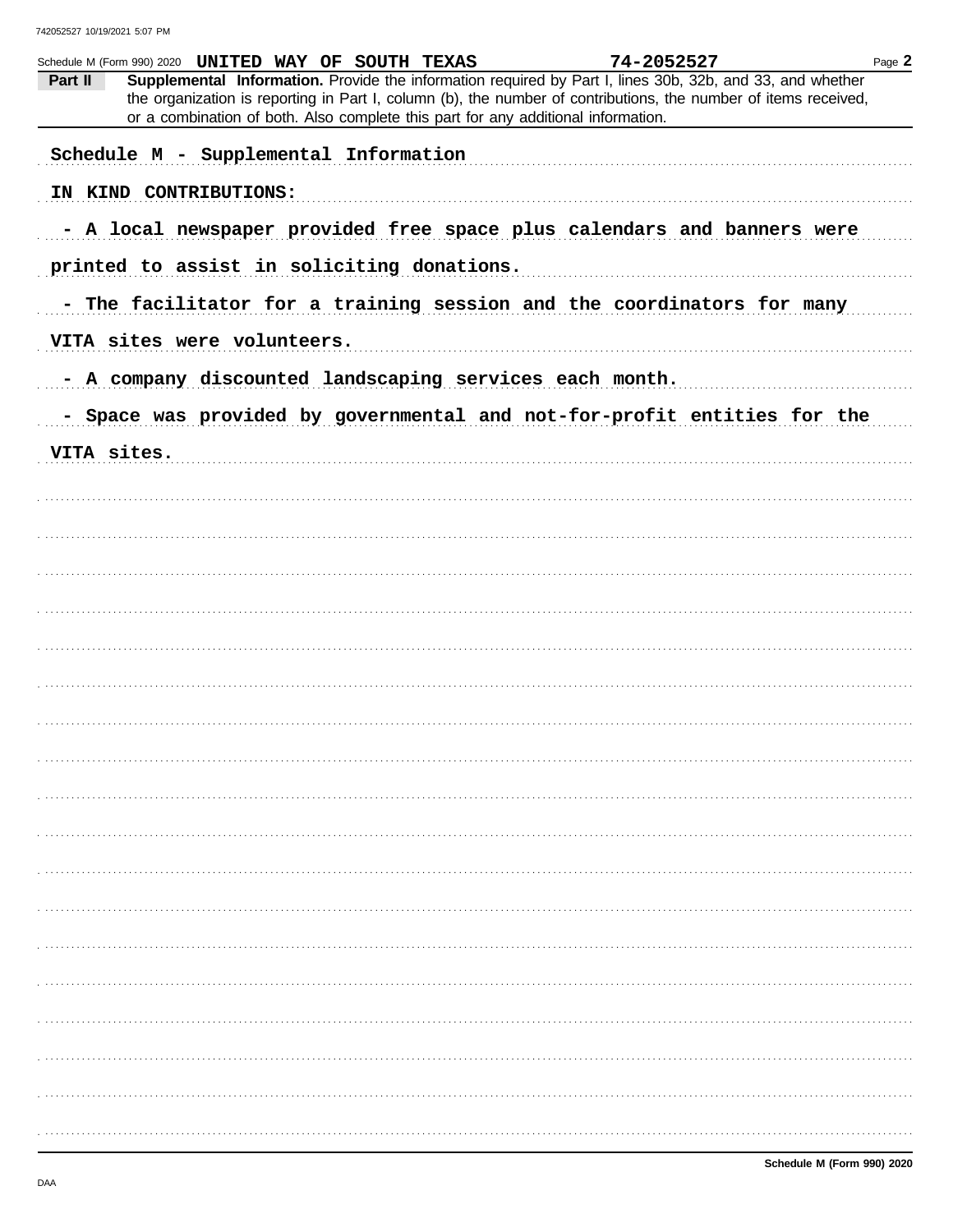| <b>SCHEDULE O</b>                                                                                                                                                         | Supplemental Information to Form 990 or 990-EZ                                                                                                                                                                                                                                                                                                                                                                                                                                                                                                    |                                                             | OMB No. 1545-0047 |  |  |  |  |  |
|---------------------------------------------------------------------------------------------------------------------------------------------------------------------------|---------------------------------------------------------------------------------------------------------------------------------------------------------------------------------------------------------------------------------------------------------------------------------------------------------------------------------------------------------------------------------------------------------------------------------------------------------------------------------------------------------------------------------------------------|-------------------------------------------------------------|-------------------|--|--|--|--|--|
| (Form 990 or 990-EZ)                                                                                                                                                      | Complete to provide information for responses to specific questions on<br>2020<br>Form 990 or 990-EZ or to provide any additional information.                                                                                                                                                                                                                                                                                                                                                                                                    |                                                             |                   |  |  |  |  |  |
| Department of the Treasury                                                                                                                                                | <b>Open to Public</b><br>La Attach to Form 990 or 990-EZ.<br><b>Inspection</b>                                                                                                                                                                                                                                                                                                                                                                                                                                                                    |                                                             |                   |  |  |  |  |  |
| Internal Revenue Service<br>Name of the organization                                                                                                                      | u Go to www.irs.gov/Form990 for the latest information.<br>Employer identification number                                                                                                                                                                                                                                                                                                                                                                                                                                                         |                                                             |                   |  |  |  |  |  |
|                                                                                                                                                                           | <b>UNITED</b><br><b>WAY</b><br>OF<br>SOUTH TEXAS                                                                                                                                                                                                                                                                                                                                                                                                                                                                                                  | 74-2052527                                                  |                   |  |  |  |  |  |
| Form 990<br>TO BUILD AND<br><b>COORDINATED</b><br><b>TEXAS AND</b><br>TO.<br><b>EDUCATION</b><br>Form 990<br>TO BUILD AND<br><b>COORDINATED</b><br><b>TEXAS AND</b><br>TO | Organization's Mission or Most Significant Activities<br>MAXIMIZE RESOURCES THROUGH A<br>PROMOTE<br>PARTNERSHIPS<br><b>THAT</b><br><b>EFFORT</b><br>UNITES<br><b>PEOPLE</b><br>OF<br><b>HIDALGO AND</b><br>THAT<br>AWARD GRANTS<br>TO ADDRESS HEALTH, FINANCIAL STABILITY, AND<br>ISSUES.<br>- Organization's Mission<br><b>PROMOTE</b><br><b>PARTNERSHIP</b><br><b>THAT</b><br><b>MAXIMIZE RESOURCES</b><br><b>EFFORT</b><br><b>THAT</b><br>UNITES<br>PEOPLE<br>OF<br>HIDALGO AND<br>TO ADDRESS HEALTH, FINANCIAL STABILITY, AND<br>AWARD GRANTS | <b>STARR COUNTIES</b><br><b>THROUGH A</b><br>STARR COUNTIES | ΙN<br>ΙN          |  |  |  |  |  |
| <b>EDUCATION</b>                                                                                                                                                          | ISSUES.<br>Form 990, Part VI, Line 11b - Organization's Process to Review Form 990                                                                                                                                                                                                                                                                                                                                                                                                                                                                |                                                             |                   |  |  |  |  |  |
|                                                                                                                                                                           | The form is reviewed in detail by the president and presented to the                                                                                                                                                                                                                                                                                                                                                                                                                                                                              |                                                             |                   |  |  |  |  |  |
|                                                                                                                                                                           | board for discussion and formal approval.                                                                                                                                                                                                                                                                                                                                                                                                                                                                                                         |                                                             |                   |  |  |  |  |  |
|                                                                                                                                                                           | Form 990, Part VI, Line 12c - Enforcement of Conflicts Policy                                                                                                                                                                                                                                                                                                                                                                                                                                                                                     |                                                             |                   |  |  |  |  |  |
|                                                                                                                                                                           | Annual disclosures are required by all board members.                                                                                                                                                                                                                                                                                                                                                                                                                                                                                             |                                                             |                   |  |  |  |  |  |
|                                                                                                                                                                           | Form 990, Part VI, Line 15a - Compensation Process for Top Official                                                                                                                                                                                                                                                                                                                                                                                                                                                                               |                                                             |                   |  |  |  |  |  |
|                                                                                                                                                                           | The president is evaluated by the board. Salary decisions are made by the                                                                                                                                                                                                                                                                                                                                                                                                                                                                         |                                                             |                   |  |  |  |  |  |
| board of directors.                                                                                                                                                       |                                                                                                                                                                                                                                                                                                                                                                                                                                                                                                                                                   |                                                             |                   |  |  |  |  |  |
|                                                                                                                                                                           | Form 990, Part VI, Line 19 - Governing Documents Disclosure Explanation<br>An annual report is presented that includes the year end statement. This                                                                                                                                                                                                                                                                                                                                                                                               |                                                             |                   |  |  |  |  |  |